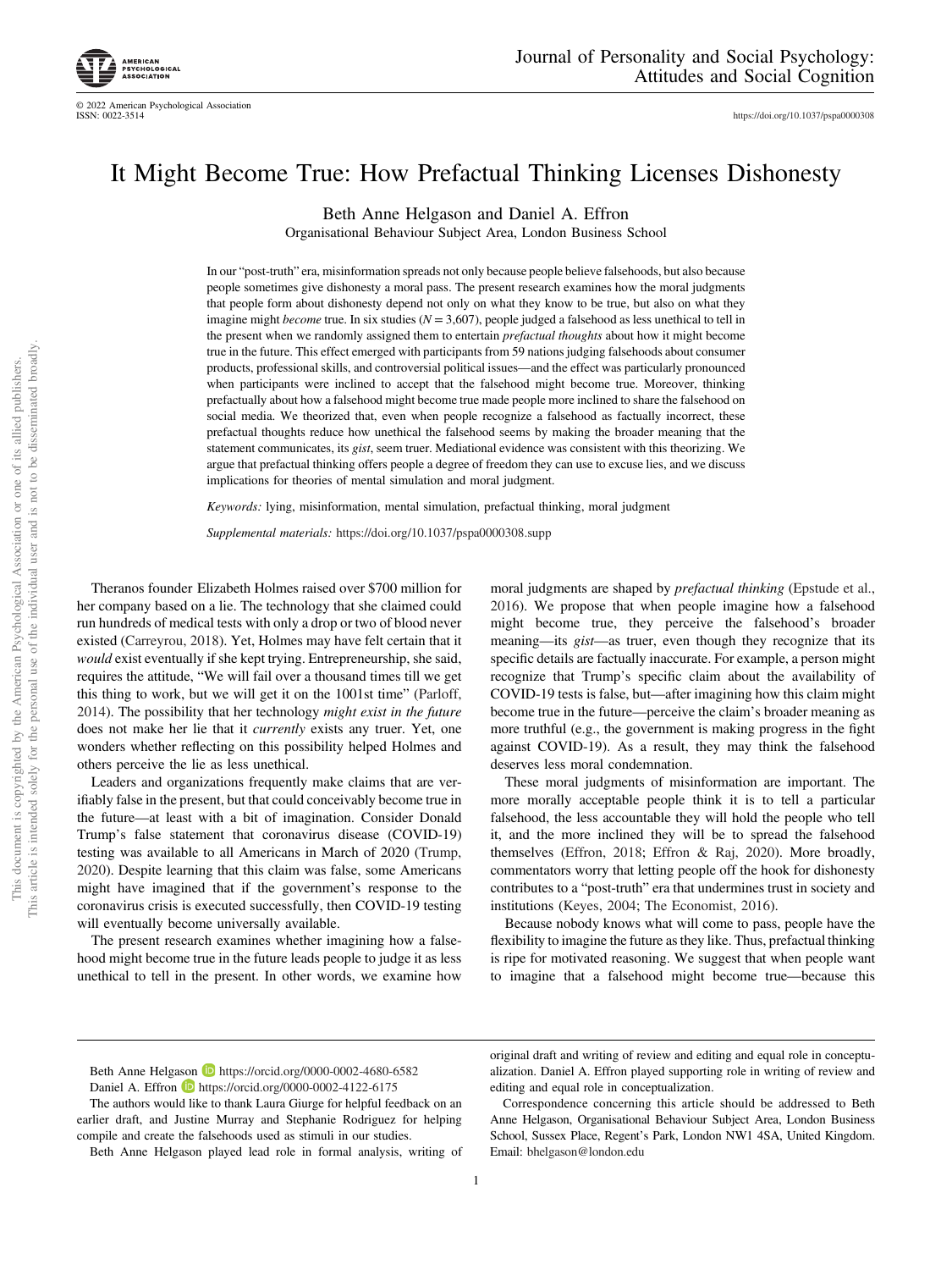prediction fits with their preexisting motivations and beliefs—then prefactual thinking will have a greater effect on reducing their condemnation of the falsehood now. For example, when Trump made false claims about the wide availability of COVID-19 tests, the potential for these tests to become widely available in the future fit with his supporters' preexisting belief that he was successfully managing the pandemic, rather than his opponents' preexisting belief that he was not. Thus, Trump's supporters would more easily imagine a prefactual world in which Trump successfully makes COVID-19 tests available to all than would his opponents. In that case, imagining the future would reduce how much Trump's supporters condemned his falsehood, but have a smaller effect on condemnation from opponents.

In summary, we propose that imagining how a falsehood might become true in the future makes the broader meaning the falsehood conveys seem more truthful, and therefore the falsehood seem less unethical to tell. Moreover, we propose that this effect will be more pronounced when the prefactual fits, rather than conflicts, with individuals' motivations and beliefs because individuals more easily imagine how the falsehood might become true.

We aim to make three main theoretical contributions. First, whereas prior theorizing emphasizes that prefactual thinking is adaptive because it helps us plan for the future ([Bagozzi et al.,](#page-25-0) [2004](#page-25-0); [Epstude et al., 2016;](#page-25-0) [Hammell & Chan, 2016](#page-26-0)), we reveal that prefactual thinking has a dark side in that it encourages us to excuse dishonesty in the present. Second, our findings demonstrate that people judge the morality of falsehoods based not only on the facts they know ([Levine & Schweitzer, 2014\)](#page-26-0), but also on the scenarios they can imagine. In so doing, our research offers a new perspective on how moral judgment depends on mental simulation—"the act of imagination and the generation of alternative realities" ([Markman et al.,](#page-26-0) [2012](#page-26-0), p. vii). Third, we contribute to research on moral flexibility—a tendency to apply moral standards inconsistently to reach desired conclusions ([Bartels, 2008](#page-25-0); [Bartels et al., 2015;](#page-25-0) [Gino, 2016;](#page-26-0) [Gino &](#page-26-0) [Ariely, 2012;](#page-26-0) [Uhlmann et al., 2009](#page-28-0)). We argue that people's freedom to imagine the future as they want helps them to excuse lies that fit with their partisan beliefs. In this way, mental simulation facilitates moral flexibility.

The next sections develop our hypotheses by drawing on theorizing about moral judgments, prefactual thinking, and the distinction between recognizing a statement is verbatim false and perceiving its gist is true. We also link our theorizing to prior work on how counterfactual thinking about the past affects moral judgments. We then test our predictions across six experiments in the context of falsehoods about products, professional skills, and politics.

## People Judge a Falsehood's Morality Based on the Truthfulness of Its Gist

Scholars have long argued that it is unethical to tell falsehoods ([Aquinas, 1273;](#page-24-0) [Harris, 2013;](#page-26-0) [Kant, 1787](#page-26-0); [St. Augustine, 421\)](#page-27-0). From as young as 4 years old, we recognize and condemn lies ([Wimmer et al., 1984\)](#page-28-0). Moreover, individuals and groups will incur significant costs to punish dishonesty [\(Boles et al., 2000;](#page-25-0) [Brandts &](#page-25-0) [Charness, 2003;](#page-25-0) [Keck, 2014](#page-26-0); [Ohtsubo et al., 2010](#page-27-0)).

Yet, people do not judge all falsehoods as equally wrong ([Effron](#page-25-0) [& Raj, 2020;](#page-25-0) [Levine & Schweitzer, 2014](#page-26-0); [Rogers et al., 2017;](#page-27-0) [Schweitzer & Hsee, 2002\)](#page-27-0). For example, people are more willing to excuse lies that are told with benevolent intentions; people

sometimes even judge benevolent lies as more ethical than truths ([Levine & Schweitzer, 2014\)](#page-26-0). Moreover, people feel less compunction about lying by omission rather than commission [\(Levine et al.,](#page-26-0) [2018\)](#page-26-0). Thus, just because people recognize a falsehood as such does not mean they will harshly condemn it.

We propose that when deciding how harshly to condemn a falsehood, people also consider the truthfulness of its gist—the broader meaning that the statement communicates [\(Abadie et al.,](#page-24-0) [2013,](#page-24-0) [2017,](#page-24-0) [2021](#page-24-0); [Brainerd & Reyna, 1990](#page-25-0); [Fukukura et al., 2013;](#page-25-0) [Reyna & Brainerd, 1991](#page-27-0); [Stahl & Klauer, 2008](#page-28-0)). We adopt the term gist from cognitive psychology, where it is used to describe the "essence of information" or "fundamental meaning" in a statement ([Reyna, 2020\)](#page-27-0). A statement's gist is often contrasted with its verbatim details—the exact words or numbers the statement communicates ([Abadie & Camos, 2019](#page-24-0); [Abadie et al., 2017;](#page-24-0) [Reyna,](#page-27-0) [2020;](#page-27-0) [Reyna & Brainerd, 1995](#page-27-0)). For example, in the claim, "Eating yogurt reduces the risk of catching the common cold by 30%," the verbatim details include the words "common cold" and the figure "30%," while the gist is the broad idea that "Yogurt is healthy." Past research suggests that even when people know the verbatim details of a statement, they rely on gist representations—often more than verbatim details—when making decisions ([Reyna, 2004,](#page-27-0) [2012](#page-27-0)).

Whereas prior research in cognitive psychology has examined how memory for gist explains patterns of memory retention, false memory, and complex decision-making [\(Abadie et al., 2013](#page-24-0), [2017;](#page-24-0) [Adolphs et al., 2005;](#page-24-0) [Bookbinder & Brainerd, 2017;](#page-25-0) [Brainerd &](#page-25-0) [Gordon, 1994;](#page-25-0) [Brainerd & Reyna, 2002;](#page-25-0) [Friedman, 1979](#page-25-0); [Fukukura](#page-25-0) [et al., 2013](#page-25-0); [Reyna, 2012;](#page-27-0) [Stahl & Klauer, 2008\)](#page-28-0), we introduce the gist construct to the moral judgment literature to examine how perceptions of the gist's truthfulness explain why people think a falsehood is less unethical when they imagine how the falsehood might become true. Whereas perceptions of verbatim truthfulness reflect people's views of the precise and literal meaning of a statement, perceptions of gist truthfulness reflect people's views about the broader meaning that a statement conveys. Most research on moral judgments of falsehoods has focused on statements that are both verbatim false and convey a clearly false gist (e.g., [Levine &](#page-26-0) [Schweitzer, 2014](#page-26-0); [Schweitzer et al., 2006;](#page-27-0) [Tyler et al., 2006](#page-28-0)). Yet, perceptions of verbatim truthfulness and gist truthfulness may diverge. People may perceive that a statement that is literally true conveys a false broader meaning ([Rogers et al., 2017\)](#page-27-0). Consider Bill Clinton's claim that "there is not a sexual relationship" between himself and Monica Lewinsky [\(Lehrer, 1998\)](#page-26-0). Although his statement was literally true—he and Lewinsky were not currently having a sexual relationship at the time Clinton spoke—many people nonetheless perceived that it conveyed a false message, namely that there had never been such a relationship. People are quick to condemn such "palters," although these statements are verbatim truthful, because they communicate a false gist [\(Rogers et al., 2017\)](#page-27-0).

In the present research, we propose the converse—that people are more willing to condone a *verbatim false* statement when they believe the statement conveys a *truthful gist*. Consider Donald Trump's claim that "the U.S. trade deficit with China is currently \$500 billion" ([Trump, 2015](#page-28-0)). Although his statement was literally false—the trade deficit with China was estimated to be only \$336 billion at the time Trump spoke [\(Morrison, 2018](#page-27-0))—people may have perceived that it conveyed a broader meaning that is true, namely that the U.S. trade deficit with China was large. More generally, people may perceive that a verbatim false statement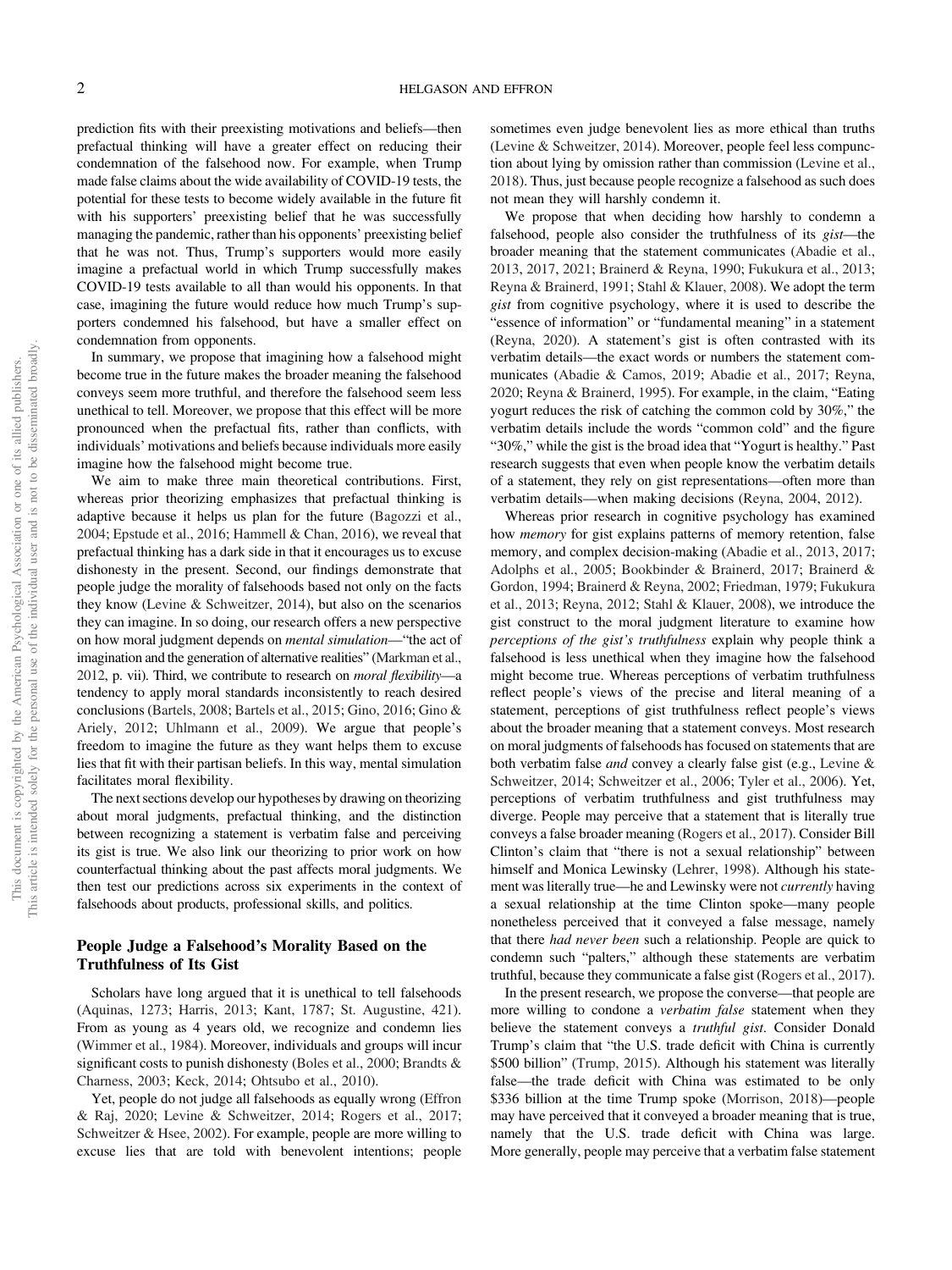communicates a truthful gist. We argue that the more truthful a statement's gist seems, the less unethical people will think the statement is—even if they know the statement is literally false.

Our proposition that people are more willing to condone literally false statements when they perceive the statement's gist as truthful fits with theorizing on conversational norms. Conversational norms encourage listeners to infer the gist that the speaker intends to communicate—not just the verbatim details of the words they use ([Grice, 1975\)](#page-26-0). For example, listeners are rarely bothered by idiomatic or sarcastic statements that are literally false (e.g., "I have been working 24 hours a day"; "What beautiful weather we are having with this rain"), because they understand the speaker's broader meaning ([Clark & Lucy, 1975;](#page-25-0) [Gibbs, 1980](#page-26-0), [1987](#page-26-0)). We propose that people judge the ethicality of a statement not only based on the verbatim truth of the words, but also based on how truthful they perceive the gist.

In the next section, we argue that imagining how a literally false claim might become true in the future makes its gist seem more truthful.

## Prefactuals Make a Falsehood's Gist Seem Truer

Prefactuals are conditional propositions about what might occur in the future: If X occurs, then Y will occur [\(Epstude et al., 2016\)](#page-25-0). Research in cognitive, social, developmental, and applied psychology has shown that the human ability to imagine different plausible futures—that is, prefactual thinking—plays important roles in goal pursuit, motivation, and affect regulation ([Bacon et al., 2020;](#page-24-0) [Bagozzi et al., 2004](#page-25-0); [Epstude et al., 2016](#page-25-0); [Goerke et al., 2004;](#page-26-0) [Hammell & Chan, 2016;](#page-26-0) [Scholl & Sassenberg, 2015](#page-27-0)). We propose, however, that prefactual thinking can have a darker consequence: encouraging people to excuse dishonesty. The reason, we argue, is that imagining how a falsehood might become true in the future makes the gist of the falsehood seem truer in the present. And as noted, a falsehood will seem less unethical to tell if people perceive its gist has truth to it, even if its verbatim details are false.

Why would prefactual thinking about a falsehood make its gist seem truer? We propose that confirmation bias plays a key role. When people consider a hypothesis, they spontaneously seek confirmatory evidence [\(Klayman & Ha, 1987](#page-26-0); [Snyder & Swann, 1978;](#page-27-0) [Trope & Liberman, 1996](#page-28-0)). Considering an event in the past leads people to think about reasons why it "had to occur," which creates hindsight bias [\(Carli, 1999](#page-25-0); [Hawkins & Hastie, 1990](#page-26-0); [Hoffrage et](#page-26-0) [al., 2000;](#page-26-0) [Louie, 2005](#page-26-0); [Roese & Vohs, 2012\)](#page-27-0); exposure to a numerical anchor in the present makes anchor-consistent information more cognitively accessible ([Chapman & Johnson, 1999;](#page-25-0) [Pohl](#page-27-0) [et al., 2003](#page-27-0); [Strack & Mussweiler, 1997](#page-28-0)); and—most relevant to our research—imagining a possible future event leads people to search their knowledge for evidence that the event will actually occur ([Carroll, 1978](#page-25-0); [Gregory et al., 1982](#page-26-0); [Koehler, 1991](#page-26-0); [Sherman et al.,](#page-27-0) [1985](#page-27-0)). Thus, we propose that when people imagine that a falsehood might become true in the future, they recruit evidence suggesting that it will actually become true.

This evidence, we argue, not only makes the falsehood seem likely to become true in the future, but also makes the gist of the falsehood seem truer now. To illustrate this process, consider again the falsehood, "The U.S. trade deficit with China is currently \$500 billion," the gist of which is simply that this trade deficit is large. Imagining the prefactual, "If Congress blocks the imposition of tariffs on Chinese goods, then the U.S. trade deficit with China will

grow to \$500 billion next year" may bring to mind evidence consistent with that prefactual, such as, "I heard that the deficit has recently increased," "I see lots of 'Made in China' labels on goods sold in America," or "the U.S. and China have been in a trade war." This confirmatory evidence tends to not only support the prefactual, but also support the broader meaning communicated by the falsehood. For example, the idea that "the deficit has recently increased" is consistent not only with the deficit growing further in the future (the prefactual), but also with the broader message that the deficit is currently large (the falsehood's gist). In this way, thinking prefactually about how the falsehood might become true in the future will make its gist seem truer in the present.

Finally, if the falsehood's gist seems truer, the falsehood should feel less unethical to tell—even if people still recognize its verbatim details as false. For example, a person might think, "I know the deficit is not actually \$500 billion, but the deficit is probably still pretty large—so claiming that it's \$500 billion isn't so dishonest." A literally false statement will seem less unethical if its gist seems true.

To summarize, we argue that imagining a prefactual in which a falsehood might become true in the future brings to mind evidence consistent with the prefactual. This evidence makes the falsehood's gist seem truer—and as a result, the falsehood seems less unethical to tell, even though people may still recognize it as literally false. Thus, we formulated the following hypotheses:

Hypothesis 1 (H1): Considering how a falsehood might become true in the future will lead people to judge the falsehood as less unethical to tell in the present.

Hypothesis 2 (H2): Considering how a falsehood might become true in the future will lead people to judge the falsehood as less unethical to tell in the present by making the gist of the falsehood seem truer.

#### The Role of Preexisting Motivations and Beliefs

Given that people have flexibility to imagine different futures, we expect that motivated reasoning will amplify the effect of prefactual thinking on moral judgments of falsehoods. Specifically, prefactual thinking should reduce condemnation of falsehoods to a greater extent among people who are already inclined to accept that the falsehood might become true. For example, Donald Trump's false claim that COVID-19 tests were available to all Americans in March, 2020 would not seem so unethical to a person who imagines how such testing might become available in the future—particularly if that person were a Trump supporter. Compared to Trump opponents, Trump supporters should be more inclined to believe that Trump can successfully roll out universal testing, making tests available to all. In this way, people's preexisting motivations and beliefs may amplify the effect of prefactual thinking on moral judgments.

There are two reasons why people's preexisting motivations and beliefs might have this amplifying effect. First, events are easier to mentally simulate if they fit with what we already want and believe ([Tetlock, 1998](#page-28-0); [Tetlock & Henik, 2007\)](#page-28-0). In past research, experts of world politics found it easier to imagine counterfactuals that fit with their preexisting beliefs about history [\(Tetlock, 1998](#page-28-0); [Tetlock &](#page-28-0) [Lebow, 2001\)](#page-28-0) and religious fundamentalists found it easier to imagine counterfactuals that did not conflict with their religious beliefs ([Tetlock et al., 2000\)](#page-28-0). In contrast, when people are asked to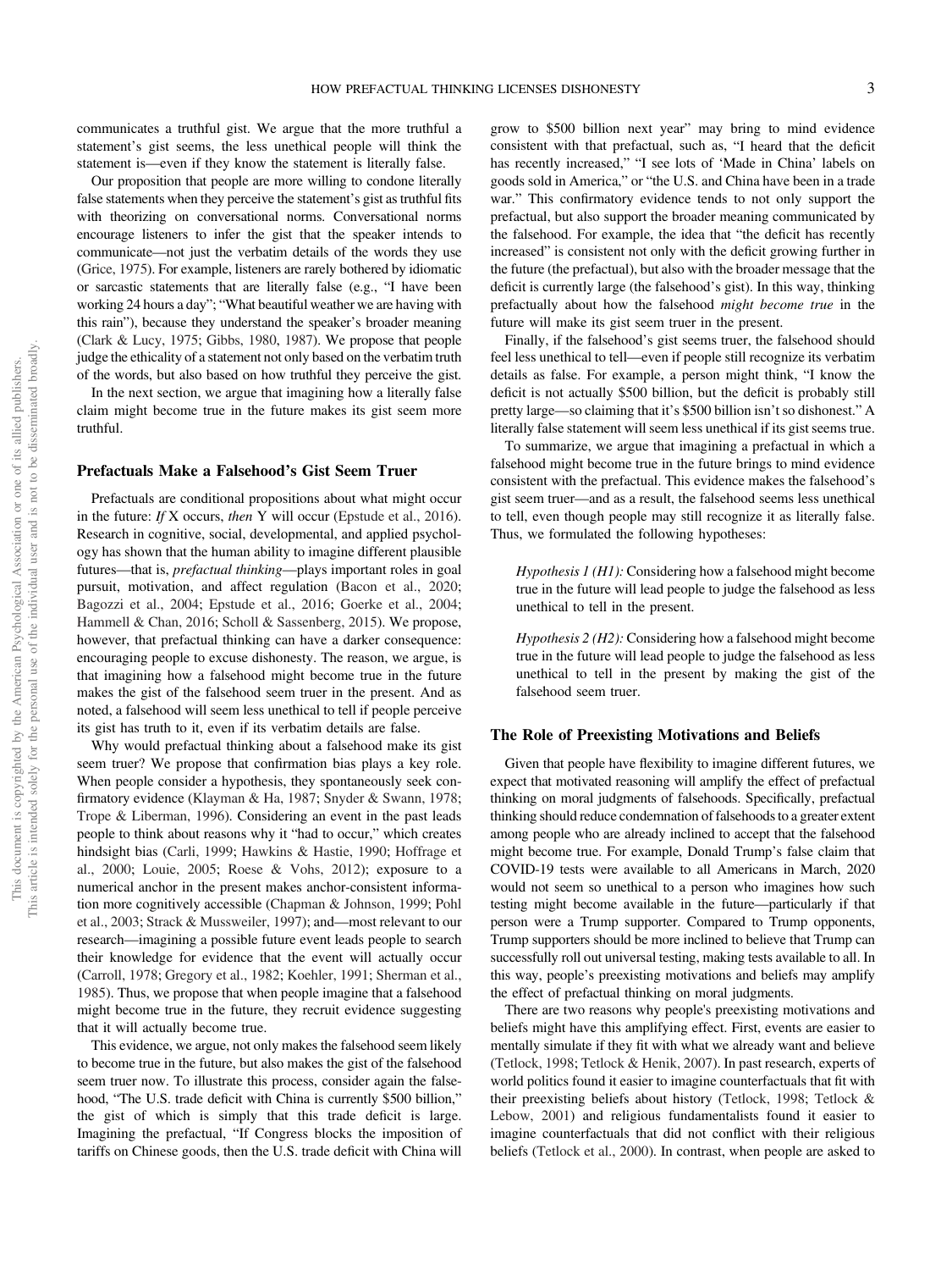imagine events that conflict with their preexisting beliefs, they often generate counterarguments about why the imagined event could not have occurred [\(Tetlock & Visser, 2000](#page-28-0)). Most relevant to the present research, American partisans found it easier to imagine counterfactuals about how a falsehood could have been true when that falsehood aligned with their politics ([Effron, 2018\)](#page-25-0). Given the similarities between mental simulation about the past (e.g., counterfactual thinking) and the future (e.g., prefactual thinking; [Kappes](#page-26-0) [& Morewedge, 2016\)](#page-26-0), we similarly expect that people will find it easier to imagine prefactuals about how a falsehood might become true if that possibility fits with their preexisting motivations and beliefs.

Second, the easier a prefactual is to imagine, the larger an effect it has on judgments and decisions ([Petrocelli et al., 2012;](#page-27-0) see also [Petrocelli et al., 2011](#page-27-0)). People's judgments are disproportionately affected by events that easily come to mind, regardless of whether these events are real or imagined, because easily imagined events increase the cognitive accessibility of supporting evidence [\(Kappes](#page-26-0) [& Morewedge, 2016;](#page-26-0) [Tversky & Kahneman, 1973](#page-28-0)). Thus, just as easily recalled past events have disproportionate effects on people's judgments, so too will easily imagined future events ([MacInnis &](#page-26-0) [Price, 1987](#page-26-0)).

In one classic example, instructing people to imagine contracting a disease increased how likely they thought they were to actually contract it—but only if the disease had symptoms that were easy to imagine ([Sherman et al., 1985](#page-27-0)). More recent research has examined ease of imagination through the perceived vividness or plausibility of imagined events, with analogous results. For example, the more vividly people imagined taking an action, the greater their willingness to take that action in the future ([Gaesser et al., 2018](#page-25-0), [2020\)](#page-25-0). Similarly, mentally simulating an event has a larger effect on judgments and decisions when people think the event is plausible ([Petrocelli et al., 2011,](#page-27-0) [2012\)](#page-27-0). In the context of falsehoods, the more plausible people thought it was that a falsehood could have been true, the less unethical they thought the falsehood was to tell ([Effron,](#page-25-0) [2018](#page-25-0)). Thus, we expected that the easier a prefactual is to imagine, the larger an effect it should have on moral judgments of falsehoods. Consistent with past theorizing, we measured ease of imagination as participants' ratings of the plausibility or vividness of the prefactual.

To summarize, prefactuals are easier to imagine when they fit with a person's motivations and beliefs, and easily imagined prefactuals should have a larger effect on moral judgments. Therefore, we hypothesized:

Hypothesis 3 (H3): Considering a prefactual about how a falsehood might become true will have a greater effect on reducing condemnation of the falsehood when that prefactual fits with their preexisting motivations and beliefs.

## Advancing Theory on Mental Simulation and Moral Judgment

By investigating how prefactual thinking affects moral judgments of falsehoods, we build on research on counterfactual thinking thoughts of "what might have been" (e.g., [Roese, 1997](#page-27-0)). Like prefactuals, counterfactuals are a form of mental simulation in that they involve imagining alternatives to reality. But whereas prefactuals are simulations of how an event might occur in the

future, counterfactuals are simulations of how it could have occurred in the past.

Several studies speak to the important role counterfactual thinking plays in moral judgments (see [Byrne, 2017](#page-25-0)). People let themselves off the hook when they imagine bad deeds they *could have* done but chose not to do ([Effron et al., 2012,](#page-25-0) [2013](#page-25-0)). They judge another person's character not only based on the lies he told, but also based on the lies they imagine he would have told if given the chance ([Miller et al., 2005](#page-26-0)). And they are less inclined to punish someone for wrongdoing if they imagine the wrongdoing "could have been worse" [\(Markman et al., 2008\)](#page-26-0).

Most relevant to the present research, prior work shows that lies seem more morally permissible when it is easy to imagine that they could have been true if past circumstances had been different. For example, Donald Trump's supporters thought it was less unethical to falsely claim that his 2016 inauguration crowd was larger than Barack Obama's in 2008 when they considered the counterfactual Donald Trump's inauguration would have been bigger if the weather had been nicer [\(Effron, 2018\)](#page-25-0). Individuals who exhibit a greater tendency to spontaneously generate counterfactual thoughts also exhibit a greater propensity to tell falsehoods [\(Briazu et al.,](#page-25-0) [2017](#page-25-0)). Moreover, people are more likely to lie about the roll of a die if they have previously observed—or merely imagined—the winning roll ([Lelieveld et al., 2016;](#page-26-0) [Shalvi et al., 2011;](#page-27-0) [Shalvi &](#page-27-0) [Leiser, 2013\)](#page-27-0). Apparently, imagining a counterfactual about how a falsehood could have been true makes it seem more justified [\(Shalvi](#page-27-0) [et al., 2011](#page-27-0)).

We aim to advance this prior work in two key ways. First, we argue that it is not counterfactual thinking per se, but mental simulation more broadly, that increases people's inclination to excuse falsehoods. Regardless of whether the mental simulation involves undoing the past or predicting the future, the mere act of imagining a falsehood being true should bring to mind information consistent with the gist of the falsehood. Thus, our research on prefactual thinking and morality expands the scope of prior theorizing about counterfactual thinking and morality.

Second, we theorize and test why mentally simulating a falsehood increases people's inclination to excuse it. As noted, prior research shows that counterfactual thinking makes falsehoods seem more justifiable or less unethical (e.g., [Effron, 2018;](#page-25-0) [Shalvi et al., 2011\)](#page-27-0). However, previous research has not examined why counterfactual thinking has this effect. We suggest that mentally simulating a falsehood brings to mind evidence that makes the gist—or broader meaning communicated by the falsehood—seem truer. And, even if a statement is literally false, it will not seem so unethical to tell if its gist has some truth. Our studies test whether prefactuals increase beliefs in a statement's gist, which in turn predict moral judgments.

## The Present Research

Six studies (four preregistered) tested our hypotheses. We showed participants a variety of statements, clearly identified as false, and manipulated whether participants reflected on prefactuals about how the falsehoods might become true in the future. In some studies, participants considered prewritten prefactuals; in other studies, they wrote their own. Our central prediction was that participants would rate the falsehoods as less unethical to tell if they had reflected prefactually on how the falsehoods might become true in the future (H1).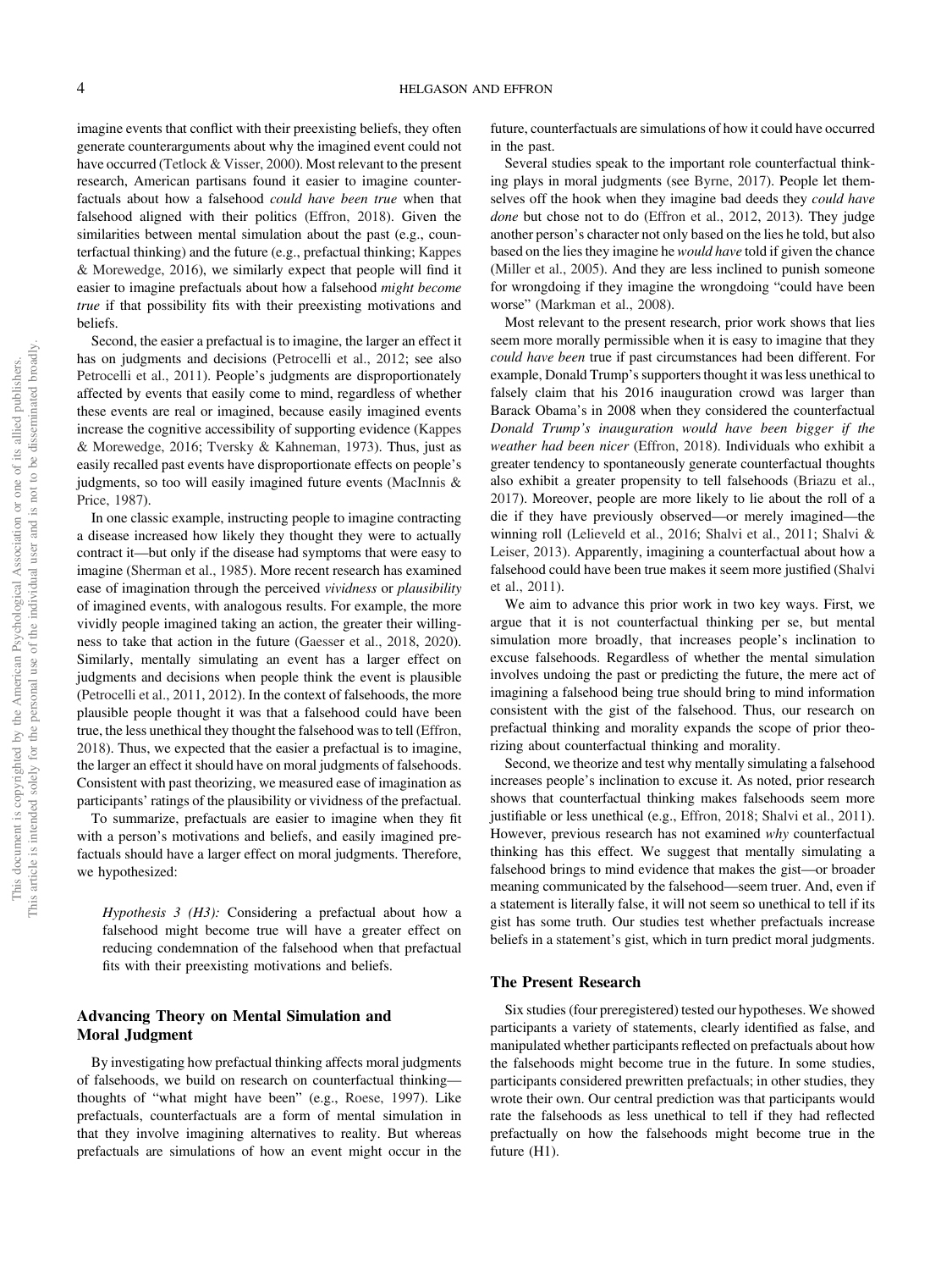Study 1 sought to establish this basic effect with moral judgments of false advertisements about consumer products. Study 2 aimed to replicate the effect with moral judgments of professionals' lies on resumes, and to test whether perceptions of the falsehood's gist truthfulness mediated this effect (H2).

To test our prediction that the effect would be stronger when the prefactuals fit with participants' preexisting motivations and beliefs (H3), Studies 3–6 asked political partisans to judge falsehoods that either Democrats or Republicans would be more inclined to accept might become true. We expected that imagining how these falsehoods might become true would have a stronger effect on judgments of falsehoods when the prefactuals fit with participants' politics, and a weaker effect when the prefactuals conflicted with participants' politics. Studies 4 and 5 also tested a potential downstream consequence of judging falsehoods as less unethical—increased willingness to promote the falsehoods oneself on social media. Finally, Studies 5 and 6 provided further evidence for the hypothesized role of gist judgments (H2).

### Open Practices

We preregistered Studies 1, 4, 5, and 6. Preregistration documents, stimulus materials, data, and code are posted on the Open Science Framework (OSF; [https://osf.io/p3y8r/\)](https://osf.io/p3y8r/).<sup>1</sup>

#### Study 1

Study 1 tested whether prefactual thinking could make falsehoods seem less unethical (H1). Participants judged a series of falsehoods, adapted from actual false advertisements about household products. By random assignment, half the participants considered a prefactual about how each falsehood might become true in the future. Then, all participants indicated how unethical they found each falsehood.

#### Method

Study 1 had a two-cell, between-participants design. We preregistered the study at <https://aspredicted.org/pf8cg.pdf>

## **Participants**

Participants were 276 residents of a large U.K. city who were enrolled in a behavioral lab's subject pool, and who signed up to complete an hour-long series of studies from multiple researchers, in which Study 1 was embedded. Based on the size of the participant pool and budgetary considerations, the lab-standard practice for these sessions is to aim for 250 participants, posting more timeslots to guard against no-shows. We received responses from 276 people (168 women, 104 men, 1 nonbinary, 3 did not report;  $M_{\text{age}} = 32$ ,  $SD = 13$ ) and did not exclude any observations in our analyses. Of the 276 participants, 23 identified as Black, 29 as East Asian, 5 as Middle Eastern, 67 as South Asian, 120 as White, 29 as "Other," and 3 chose not to report their ethnicity.

## Statistical Power

A sensitivity analysis showed that the smallest effect size this sample size could detect with >80% power, two-tailed  $\alpha = .05$ , and the study's eight repeated measures was  $d = .22$ , according to the PANGEA web app (see <https://jakewestfall.shinyapps.io/pangea/> and [Westfall, 2016](#page-28-0)). This effect size approximates the average effect of counterfactual thinking on moral judgments across several studies with similar paradigms (i.e.,  $d = .18$ ; [Effron, 2018\)](#page-25-0). We conclude that Study 1 was adequately powered to detect an effect size we could reasonably expect in this paradigm. (Study 1's actual statistical power was somewhat higher than 80% because PANGEA did not allow us to specify that we had preregistered a one-tailed test of our directional hypothesis).

#### **Materials**

The stimuli were eight falsehoods about household products (e.g., "Gerber's good start formula prevents allergies in children"). We created the falsehoods based on false claims actually used in advertising these products (see [Appendix A](#page-28-0)). For each falsehood, we wrote a fact that contradicted the falsehood (e.g., "Gerber's good start formula does NOT prevent allergies in children") and a prefactual statement about how the falsehood might become true in the future (e.g., "If Gerber develops its good start formula, then it will prevent allergies in children;" see [Appendix A](#page-28-0) for complete materials).

#### Procedure and Measures

Participants sat at private computer cubicles in a large lab room. The studies in the session were presented in random orders. First, all participants read a fact about one of the household products ("It has been shown that ... "). Then, participants randomly assigned to the prefactual condition were shown a prefactual about how a falsehood contradicting that fact might become true in the future. We described the prefactual as a "prediction." To encourage engagement with the manipulation and to communicate that whether the falsehood would or would not become true was uncertain, participants rated the likelihood of that the prediction  $(1 = Not at all likely to 11 =$ Extremely likely). Participants in the control condition neither saw nor judged a prefactual.

Next, for the dependent measure, participants responded to a three-item measure of their perceptions that the falsehood was unethical. Participants reported how dishonest, unethical, and acceptable (reverse-coded) it would be to make the false claim by moving a slider initially appearing at the scale midpoint to select a response from 0 (*Not at all*) to 100 (*Extremely*;  $\alpha$  > .71 for each falsehood). We predicted lower ratings on this measure in the prefactual condition than in the control condition.

Participants repeated this procedure for all eight falsehoods, presented in randomized orders. Then they responded to a factcheck measure to test that they acknowledged that the falsehoods were indeed false. Specifically, for each product, we showed participants either the fact or the falsehood they had seen earlier, and participants had to categorize it as true or false. (Three statements were facts; five were falsehoods.) The purpose of this measure was to ensure that participants believed the facts we presented and to rule out the possibility that prefactuals could lead people to forget

<sup>&</sup>lt;sup>1</sup> The Research Ethics Committee overseeing this work withheld permission to post Study 2's data because we did not explicitly obtain participants' consent to post it. However, Study 2's data are available from the corresponding author upon request.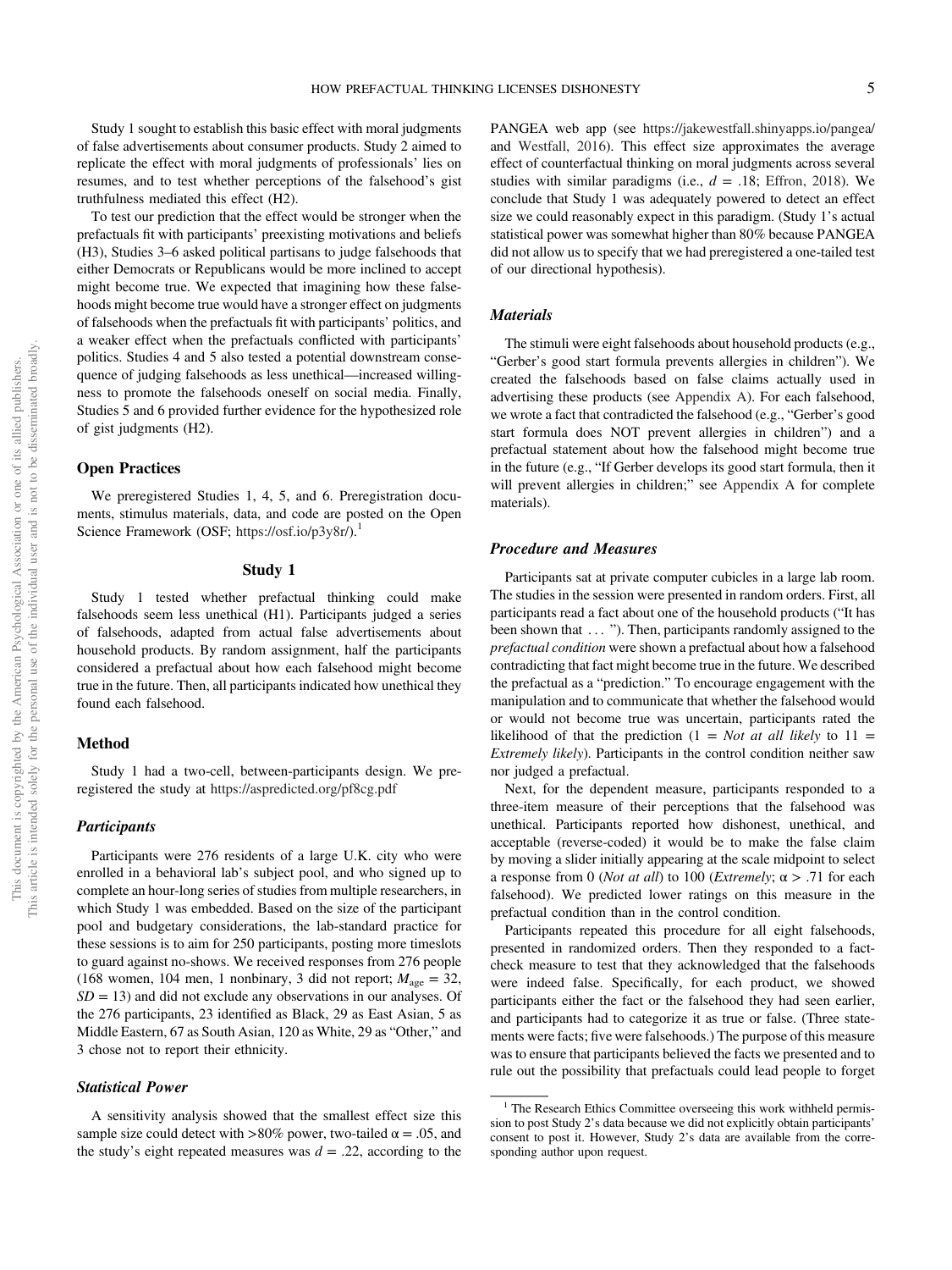that the falsehoods were indeed false (cf. [Gerlach et al., 2014;](#page-25-0) [Petrocelli & Crysel, 2009\)](#page-27-0). Thus, we expected that our main results would be robust after excluding responses to items on which participants did not correctly identify fact from falsehood.

At the end of the study session, participants provided basic demographics.

#### Results

We had strong directional predictions so we preregistered onetailed significance tests to increase statistical power [\(Cho &](#page-25-0) [Abe, 2013](#page-25-0)).

## Unethicality of Telling the Falsehoods

On average, across conditions, participants thought it was moderately unethical to tell the falsehoods ( $M = 72.54$  on a 100-point scale,  $SD = 19.92$ ). More importantly, we observed a condition difference that supported H1. Participants who considered prefactuals about how the falsehoods might become true in the future thought they were less unethical to tell  $(M = 70.45, SD = 19.00)$  than participants in the control condition ( $M = 74.66$ ,  $SD = 20.66$ ). This mean difference was significant in a mixed-effect regression model, with condition as a fixed effect  $(1 =$  prefactual condition,  $0 =$  control condition), random effects for participants, item fixed effects, and a preregistered one-tailed test of our directional prediction,  $d = -0.21$ ,  $z = -1.78$ ,  $p = .038$ . This mixed-effect model accounts for the fact that each participant judged eight falsehoods.

#### Fact-Check

We predicted that the prefactual manipulation would lead people to rate falsehoods as less unethical despite knowing that they were false. Our fact-check measure showed that people correctly differentiated fact from falsehood 88% of the time, and this percentage was not statistically distinguishable between prefactual (88.86%) and control (87.32%) conditions,  $b = 0.22$ ,  $z = 0.67$ ,  $p = .502$ , in a mixed logistic regression analysis with random intercepts for participants (this test was not preregistered, so the p value is two-tailed). Moreover, as a preregistered robustness check we repeated our prior analyses retaining only responses to the dependent measure that corresponded correctly to our fact-checks. Indicating our previous results were robust, the effect of prefactual thinking remained significant and in the same direction,  $b = -3.97$ ,  $z = -1.69$ ,  $p =$ .045. In addition, the prefactual effect remained significant when we retained all data but statistically controlled for the fact-check measure,  $b = -4.33$ ,  $z = -1.88$ ,  $p = .030$ . Thus, we found no evidence that prefactual thinking reduced the moral condemnation of falsehoods simply by convincing people the falsehoods were true.

## **Discussion**

Participants in Study 1 thought it was less unethical to tell falsehoods about consumer products when they imagined how these falsehoods might become true (H1). Our fact-check measure suggested that such prefactual thinking did not lead people to confuse fact and fiction; instead, it made them express milder condemnation of falsehoods they knew were factually inaccurate. Although Study 1 did not assess why this effect occurred, we posit that thinking about how the falsehood might become true reduces the condemnation it receives because it leads people to perceive the falsehood's gist as truer, even though its factual claims are literally false (H2). Study 2 tested this mechanism and assessed generalizability to a new context (lying on a resume) and a new population (international MBA students).

## Study 2

Study 2 recruited a sample of MBA students, who were current or soon-to-be job seekers, to examine whether prefactual thinking could make it seem less unethical to make false claims on one's resume (H1). Moreover, we examined whether this effect was mediated by participants' perceptions that the gist of the falsehood was true (H2).

#### Method

Study 2 had a two-cell, between-participants design.

#### **Participants**

We invited all the MBA students in a required organizational behavior course at a U.K. business school to complete Study 2 online as part of a class survey. We could not analyze the data from 16 participants because they did not consent, and we dropped 14 responses because they were from participants who had previously submitted a response. The resulting sample was 447 students from 59 different countries (271 men, 163 women, 1 nonbinary, 12 unknown gender).

## Statistical Power

A sensitivity analysis with the PANGEA app showed that, with 447 participants, two repeated measures, and two-tailed  $\alpha = .05$ , Study 2 offered approximately 80% power to detect an effect size of  $d = .2$ .

## Procedure

Participants read two fictional scenarios about a friend who made a false claim on his resume (e.g., "Imagine you see that a friend in your stream lists financial modelling as a skill on his resume despite the fact that he has no experience with financial modelling."). Participants randomly assigned to the *prefactual condition* then considered a prefactual statement about how the false claim might become true in the future (e.g., "Now, consider that if the same friend enrolls in a financial modeling course that the school offers in the summer, then he could develop experience with financial modelling."). We include emphasis on the "if" and "could" portions of the prediction to highlight that it was not certain that the prefactual would indeed occur in the future. Participants randomly assigned to the *control condition* were not shown a prefactual. Then, participants completed the measures described below and repeated the procedure for a second scenario about a different friend who made a different false claim on his resume (i.e., "lists 'data visualization' as a skill on his resume despite the fact that he has no experience with data visualization."). Participants were in the same condition for both scenarios, and we randomized the order of the scenarios.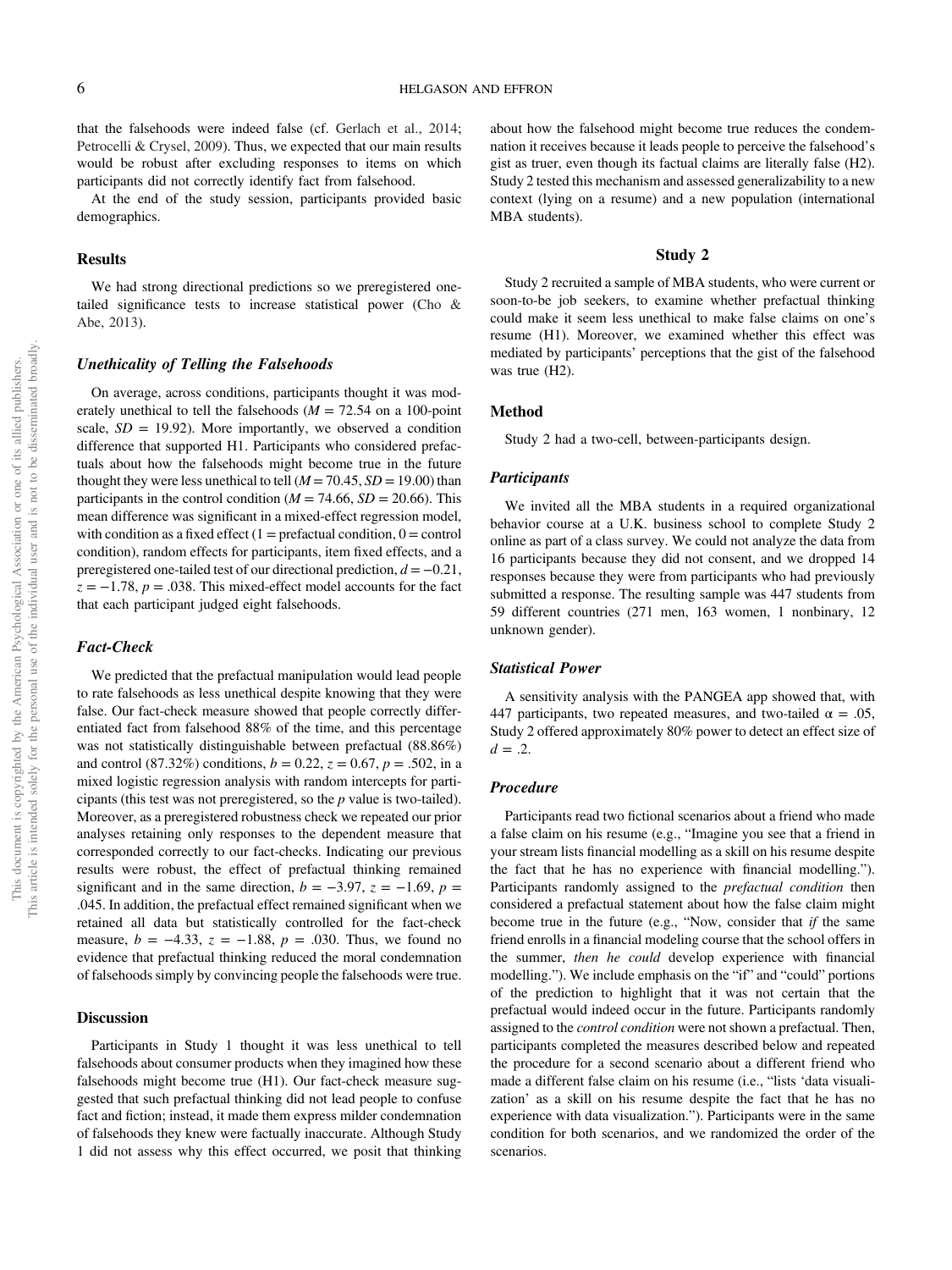Dependent Measure: Unethicality of Telling the Falsehood. Participants indicated how unethical the relevant falsehood was, using the same three-item scale from Study 1 ( $\alpha$  > .72 for each vignette).

Mechanism: Gist Truthfulness. Participants used four items to rate how true they perceived the gist of the falsehood: "Regardless of whether your friend's claim that he is skilled in financial modelling [data visualization] is literally true, how much do you agree or disagree that ... " (a) "The larger point is correct." (b) "The gist of it is true." (c) "It is true in spirit." and (d) "The general idea is accurate." (The bracketed text varied by vignette.) Participants indicated their agreement with each statement from −3 (Strongly disagree) to  $+3$  (Strongly agree;  $\alpha > .96$  in each vignette).

## Results

## Unethicality of Telling the Falsehood

Across conditions, participants believed it was moderately unethical to tell the falsehoods ( $M = 64.54$  on a 100-point scale,  $SD =$ 19.08). Replicating the results from Study 1 and supporting H1, participants thought the falsehoods were less unethical when they imagined how the falsehood might become true in the future (prefactual condition:  $M = 62.40$ ,  $SD = 19.75$ ) than when they did not (control condition:  $M = 66.99$ ,  $SD = 18.03$ ). This difference was significant in a mixed-effect regression model, with item and condition as fixed effects  $(1 =$  prefactual condition,  $0 =$  control condition), and random intercepts for participants,  $d = -0.24$ ,  $z =$  $-2.52$ ,  $p = .012$ . Although we had a directional prediction, we report a two-tailed significance test because Study 2 was not preregistered.

## Mediation Through Gist Truthfulness

We predicted that considering a prefactual statement about how the falsehood might become true in the future would lead people to judge it as less unethical to tell by making the falsehood's broader meaning—its gist—seem truer (H2). Consistent with this hypothesis, our prefactual manipulation had a significant negative indirect effect on unethicality judgments through gist ratings,  $b = -2.57$ , 95% CI [−4.72, −0.43]; see Figure 1. When we included gist truthfulness in the model predicting unethicality judgments, the direct effect of the prefactual condition was not significant,  $b =$ −2.07, 95% CI [−4.76, 0.63]. We conducted this analysis as a

## generalized structural equation model with prefactual condition as the independent variable  $(1 = \text{prefactual}, 0 = \text{control})$ , gist as the mediator, and perceptions of unethicality as the dependent variable, plus random effects for participants and fixed effects for item to account for the data's multilevel structure. We computed the indirect effect by multiplying the a- and b-paths together (i.e., using the gsem and nlcom functions in Stata).

#### **Discussion**

Conceptually replicating Study 1's results, Study 2 found that lying on a resume seemed less unethical to MBA students when they imagined how the lie might become true in the future (H1). Furthermore, consistent with our theorizing about mechanism (H2), such imagination made the lies' gist seems truer, which in turn predicted more lenient moral judgments.

## Study 3

Studies 1 and 2 provide evidence that considering a prefactual about how a falsehood might become true leads people to judge the falsehood as less unethical to tell in the context of false advertisements and claims about professional skills. In Study 3, we examine whether prefactual thinking reduces condemnation of falsehoods in the context of American politics. One possibility is that partisan effects on moral judgments are so large in this context that prefactual thinking will have little effect ([Anduiza et al., 2013;](#page-24-0) [Carlson, 2015;](#page-25-0) [Mueller & Skitka, 2018\)](#page-27-0). In contrast, we propose that political partisanship will amplify the effect of prefactual thinking on moral judgments. Specifically, we propose that the effect of prefactual thinking on condemnation of falsehoods will be larger when the possibility that the falsehood might become true is consistent with what people want to believe (H3). Moreover, we test our theorizing that this moderation effect occurs because prefactuals that are consistent with what people want to believe are easier to imagine. In Study 3, we operationalized ease of imagination as judgments of the prefactual's plausibility; people who find a prefactual easy to imagine should rate it as more plausible ([Effron, 2018](#page-25-0); [Petrocelli](#page-27-0) [et al., 2012](#page-27-0)).

#### Method

The study's design was a mixed 2 (condition: prefactual vs. control; between-subjects)  $\times$  2 (partisan fit of "it might become

## Figure 1

Indirect Effect of Prefactual Condition on Unethicality Judgments Through Gist in Study 2



*Note.* Indirect effect:  $b = -2.58,95\%$  CI [ $-4.72, -0.43$ ]. Unstandardized coefficients shown. Model includes item fixed effects and participant random effects. \*\* $p < .01.$  \*\*\* $p < .001.$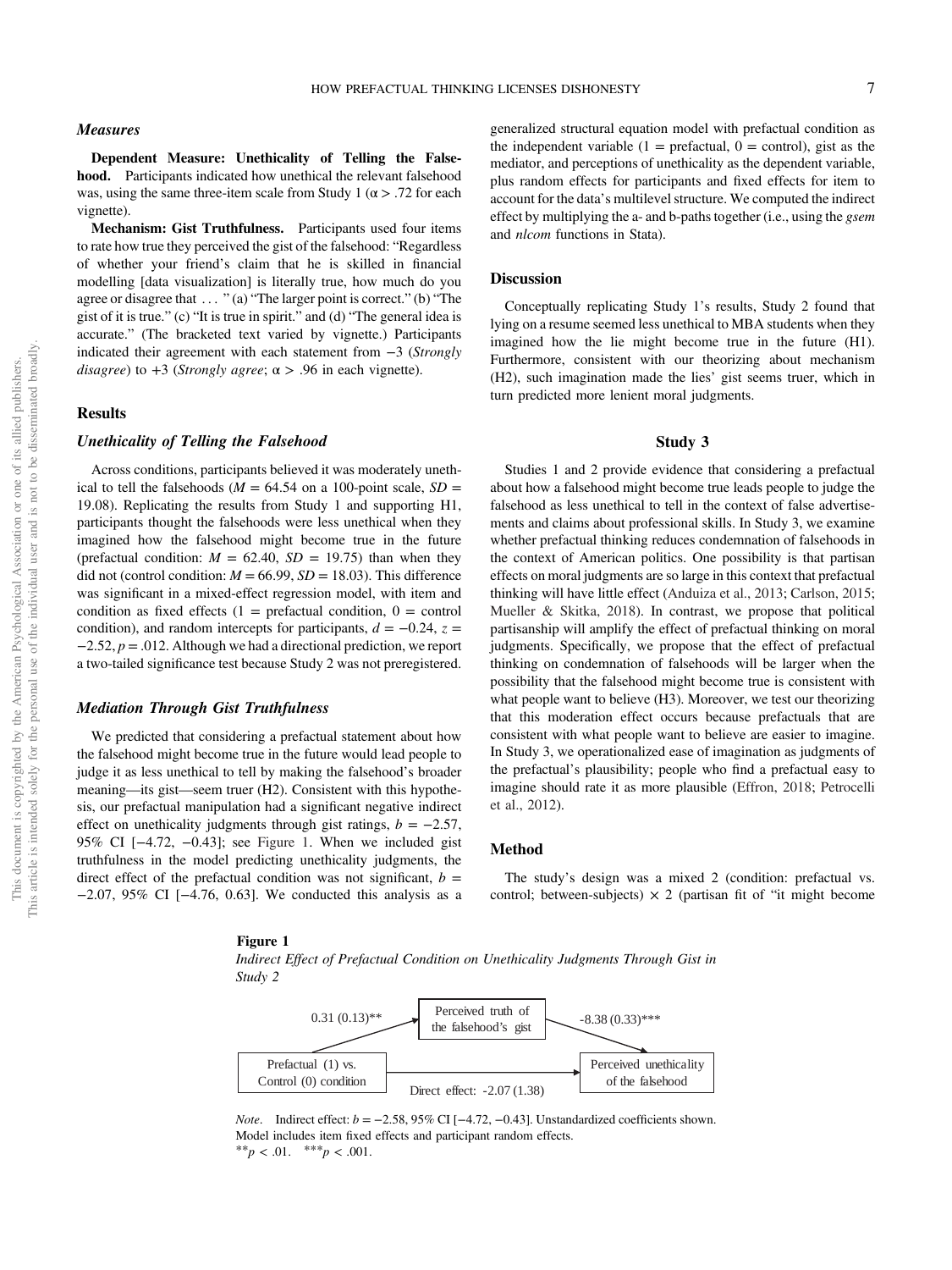true": fits vs. conflicts with participants' political beliefs; withinsubjects) factorial design with six repeated measures.

## **Participants**

We posted spots for 800 American participants on Amazon Mechanical Turk (MTurk), and 889 participants began the study. Participants could not begin the study if they failed a simple readingcomprehension question. We dropped data submitted from duplicate MTurk worker IDs, IP addresses, or geolocations (evidence of fraudulent data; [Dennis et al., 2019](#page-25-0); [Kennedy et al., 2020\)](#page-26-0). We determined these exclusion criteria before testing any of our hypotheses. The resulting sample was 735 participants (322 men, 375 women, 38 missing gender data;  $M_{\text{age}} = 41$ ,  $SD_{\text{age}} = 13$ ). Of these participants, 706 reported that they considered themselves or leaned Democrat or Republican so were included in our analyses of political fit: 409 individuals reported that they considered themselves or leaned Democrat, 297 individuals reported that they considered themselves or leaned Republican. Another 29 individuals reported they did not lean toward either party.

## Statistical Power

A sensitivity analysis with the PANGEA app showed that, with 735 participants, six repeated measures, and two tailed  $\alpha = .05$ , Study 3 provided >99% power to detect an effect size of  $d = 0.2$  of the prefactual manipulation.

#### **Materials**

The stimuli were six falsehoods that focused on controversial issues in contemporary American politics (e.g., gun control; immigration; inequality). The falsehoods were based on actual false claims made by politicians and the media (e.g., "The average top CEO currently makes 500 times more money than the average American worker."). For each falsehood, we selected a verified fact that clearly identified the falsehood as untrue (e.g., "It's a proven fact that in 2017, the average top CEO made 265 times more money than the average American worker") and we wrote a prefactual statement in which the falsehood might become true in the future (e.g., "If the Trump administration keeps making pro-corporate decisions, then the average top CEO will soon make 500 times more than the average worker;" see [Appendix B](#page-29-0) for all stimuli). Of the six falsehood–prefactual pairs, three fit with political stances associated with Republicans, such that Republicans would be more inclined to accept that the falsehood might become true, and three fit with political stances associated with Democrats, such that Democrats would be more inclined to accept that the falsehood might become true.

## Procedure

Before beginning the study, participants responded to a comprehension check question to promote data quality. Participants saw a list of words (car, clock, dog, rock, stove, guitar, shoe, and painting) and selected the word describing something used to cook. We prevented participants from beginning the study if they failed to select the word "stove."

At the beginning of the study, participants reported their political affiliation: Democrat, Republican, Independent, or None of the above. Participants who responded Independent or None of the above next reported whether they leaned Democrat, Republican, or toward neither party. We categorized participants as Democrats or Republicans if they self-identified as—or leaned toward—one of these parties. $<sup>2</sup>$ </sup>

Next, participants viewed the fact about one of the political issues (e.g., "It's a proven fact that in 2017, the average top CEO made 265 times more money than the average American worker."). Participants randomly assigned to the *prefactual condition* then considered a prefactual statement about how a falsehood that contradicted the fact might become true in the future (e.g. "If the Trump administration keeps making pro-corporate decisions, then the average top CEO will soon make 500 times more than the average worker") and rated how much they accepted this prefactual (see below). Participants in the control condition did not see a prefactual. Next, for the dependent measure, all participants rated how unethical it would be to tell a falsehood that contradicted the fact (e.g. "The average top CEO currently makes 500 times more money than the average American worker.").

Participants repeated this procedure for all six falsehoods, presented in randomized orders. At the end of the study, participants responded to a fact-check measure to see if they recalled that the falsehoods were indeed false (see below). Then, participants provided demographic information.

#### Measures

Dependent Measure: Unethicality of Telling the Falsehood. Participants rated the unethicality of telling each falsehood on a six-item scale [\(Effron, 2018\)](#page-25-0). Specifically, they moved a slider to indicate how dishonest, justified (reverse-coded), unethical, acceptable (reverse-coded), and problematic it would be to make the false statement, and how much of a lie they considered the statement to be ( $\alpha > .93$  for each falsehood;  $0 = Not$  *at all*,  $100 =$ Extremely). The slider initially appeared at the scale midpoint.

Ease of Imagining the Prefactual: Prefactual Potency. Recall that the prefactuals were all conditional statements about how if an event occurs then the falsehood will become true. For each prefactual, participants in the prefactual condition made two plausibility judgments: the likelihood that (a) the  $if$  and (b) the then components of the prefactual would come true (from  $1 = Not$  at all likely to  $11 =$  *Extremely likely*). For example, for the prefactual, "If the Trump administration keeps making pro-corporate decisions, then the average top CEO will soon make 500 times more than the average worker," participants were asked, "What do you perceive is the likelihood that the Trump administration will keep making procorporate decisions?" (if-likelihood) and "Suppose that the Trump administration keeps making pro-corporate decisions. Given that, what do you perceive is the likelihood that the average top CEO will soon make 500 times more than the average American worker?" (then-likelihood).

Following prior work on prefactual thinking, we combined judgments of the if and then likelihoods by multiplying them together into a measure called prefactual potency [\(Petrocelli](#page-27-0) [et al., 2012](#page-27-0); see also [Petrocelli et al., 2011\)](#page-27-0). More-potent prefactuals tend to have a larger effect on judgments ([Petrocelli et al., 2012\)](#page-27-0).

<sup>2</sup> We also included a measure of participants' recent voting behavior for exploratory purposes (see online [Supplemental Material](https://doi.org/10.1037/pspa0000308.supp)).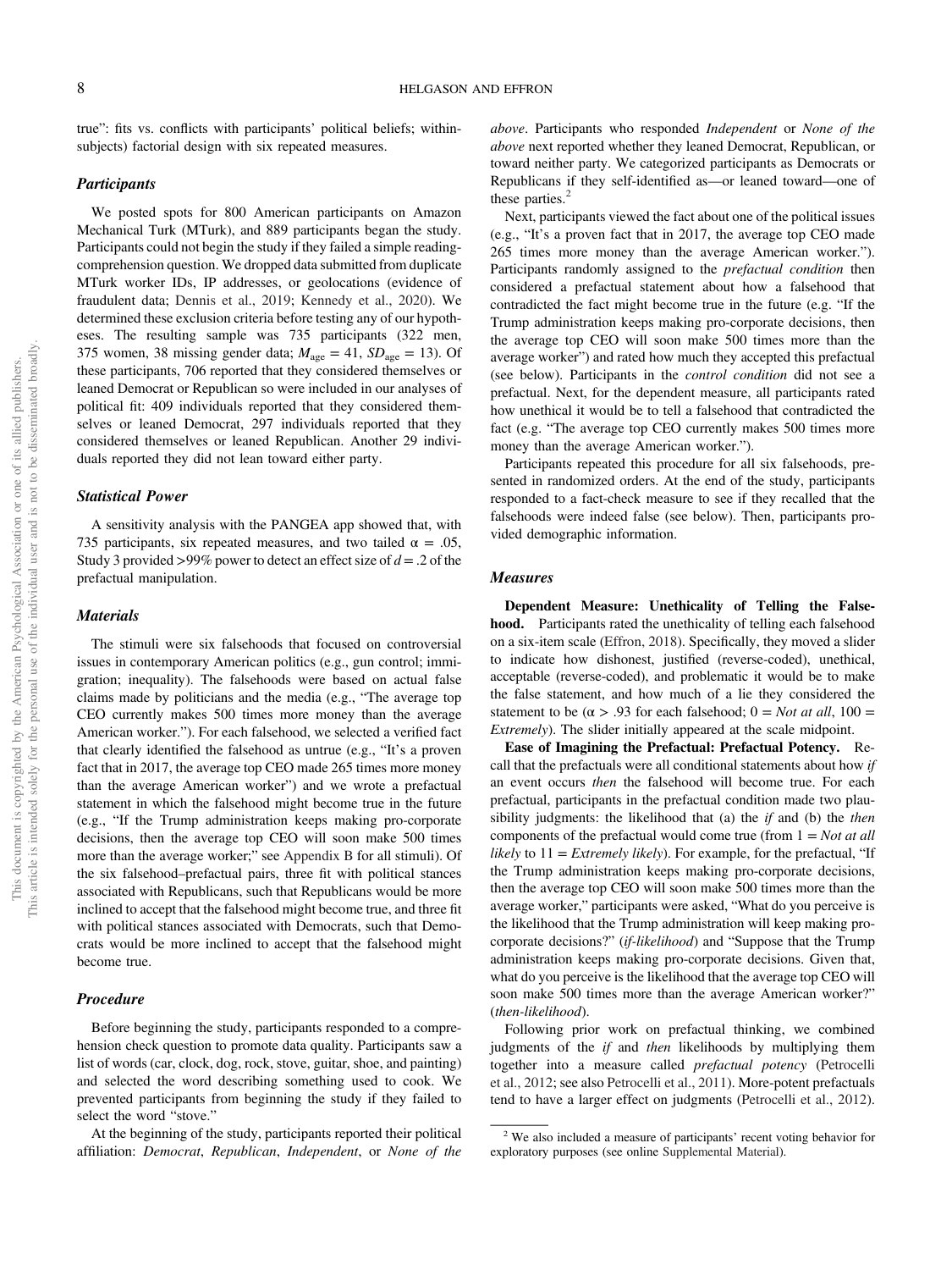<span id="page-8-0"></span>Although our a priori predictions were about potency (see [Effron,](#page-25-0) [2018\)](#page-25-0), we also explored judgments of the  $if$  and then likelihoods individually.

Fact-Check. To ensure that participants correctly distinguished fact from fiction, we asked participants to indicate "true" or "false" to each of six statements—one about each of the political issues. Three statements were the facts and three were the falsehoods that participants had seen earlier. As in Study 1, we expected that prefactual thinking would not affect this fact-check measure, and that prefactual thinking would influence participants' ratings of falsehoods even when limiting analysis to only correctly identified falsehoods.<sup>3</sup>

#### Results

## Unethicality of Telling the Falsehood

Across conditions, participants believed it would be moderately unethical to tell the falsehoods ( $M = 71.27$  on a 100-point scale,  $SD = 20.51$ ). In line with H1, participants who thought prefactually about how the falsehoods might become true in the future thought the falsehoods were less unethical to tell  $(M = 67.04,$  $SD = 19.74$ ) than participants in the control condition ( $M =$ 75.40,  $SD = 20.44$ ). This difference was significant in a mixedeffect regression model, with condition as a fixed effect  $(1 =$ prefactual condition,  $0 =$  control condition), participant random effects, and item fixed effects,  $d = -0.42$ ,  $z = -5.74$ ,  $p < .001$  (see Table 1, Step 1).

In addition, prefactual thinking reduced condemnation of falsehoods significantly more when the falsehood–prefactual pair fit, rather than conflicted, with participants' preexisting political beliefs. Specifically, when we added a dummy code for political fit  $(1 = \text{fits}, 0 = \text{conflicts})$  plus its interaction with condition to the regression model described above, the interaction term was significant and negative  $b = -5.21$ ,  $z = -4.32$ ,  $p < .001$  (see Table 1, Step 2; Figure 2). (This analysis included  $N = 706$  participants; it omitted those who did not identify with or lean toward either political party because we could not code whether the falsehood– prefactual pairs fit with their politics.) This finding supports H3 that prefactuals reduce condemnation of falsehoods more effectively

Table 1 Regression Analyses Predicting Unethicality Ratings in Study 3

| Predictor          | h       | SE(b) | Z.      | p       | $95\%$ CI of $h$  |
|--------------------|---------|-------|---------|---------|-------------------|
| Step 1             |         |       |         |         |                   |
| Condition          | $-8.48$ | 1.48  | $-5.74$ | < 0.001 | $[-11.38, -5.59]$ |
| Constant           | 69.42   | 1.24  | 56.13   | < 0.01  | [67.00, 71.85]    |
| Step 2             |         |       |         |         |                   |
| Condition          | $-6.22$ | 1.62  | $-3.84$ | < 0.001 | $[-9.40, -3.04]$  |
| Political fit      | $-3.71$ | 0.86  | $-4.33$ | < 0.01  | $[-5.39, -2.03]$  |
| Condition $\times$ | $-5.21$ | 1.21  | $-4.32$ | < 0.001 | $[-7.57, -2.84]$  |
| Political fit.     |         |       |         |         |                   |
| (Constant)         | 72.00   | 1.34  | 53.77   | < 0.01  | [69.38, 74.63]    |
|                    |         |       |         |         |                   |

*Note.* Condition is coded  $1 =$  prefactual,  $0 =$  control. Political fit with "it might become true" coded  $1 =$  fits,  $0 =$  conflicts, with a participant's political beliefs. The mixed regression model also included participant random effects and item fixed effects.  $N = 735$  in Step 1, and  $N = 706$  in Step 2 because this analysis only included participants who considered themselves or leaned Republican or Democrat.

#### Figure 2

Mean Unethicality Ratings by Condition and Political Fit in Study 3



Note. Full scale of unethicality ratings is 0–100. Plotted values are the estimated marginal means and their standard errors from the mixed regression model described in the main text. \*\*\*  $p < .001$ .

when people are already inclined to accept that the falsehood might become true in the future.

Decomposing this interaction using simple-slopes analyses, we found that the prefactual manipulation significantly reduced moral condemnation of falsehood when the falsehood–prefactual pair fit with participants' political views ( $M_{\text{prefactual}} = 61.99$ ,  $SD = 22.95$ ;  $M_{\text{control}} = 73.16, SD = 22.18, d = -0.49, z = -7.05, p < .001$ , as well as when it conflicted with their views ( $M_{\text{prefactual}} = 72.09$ ,  $SD =$ 21.96;  $M_{\text{control}} = 78.56$ ,  $SD = 21.11$ ),  $d = -0.30$ ,  $z = -3.84$ ,  $p <$ .001. However, the size of the prefactual effect was about 60% larger when the falsehood–prefactual pair fit with their views.

## Ease of Imagining the Prefactual: Prefactual Potency

Finally, the results were consistent with our prediction that it is easier to imagine a falsehood might become true when that possibility fits with one's beliefs and motivations—and that the easier it is to imagine becoming true, the less unethical it seems to tell. First, participants thought prefactuals about falsehoods becoming true were more plausible (i.e., "potent") when the falsehood–prefactual pair fit ( $M = 62.36$ ,  $SD = 32.57$ ) rather than conflicted ( $M = 37.60$ ,  $SD = 26.10$ ) with their politics,  $d_z = 0.55$ ,  $z = 16.25$ ,  $p < .001$ . Second, the more plausible (potent) that participants found the falsehood–prefactual pair, the less unethical they found the corresponding falsehood,  $b = -0.29$ ,  $z = -17.85$ ,  $p < .001$ . Finally, there was a significant indirect effect from fit with participants' politics, to the prefactuals' potency, to moral judgments,  $b = -5.10, 95\%$  CI [−6.00, −4.20]. (Exploratory analyses suggested that this mediating effect of prefactual plausibility was driven by participants' judgments of the then-likelihood; see online [Supplemental](https://doi.org/10.1037/pspa0000308.supp) [Material.](https://doi.org/10.1037/pspa0000308.supp)) These results are from mixed models with participants modeled as random effects and item as fixed effects; the indirect effect was computed by multiplying the  $a$  and  $b$  paths together in a

<sup>&</sup>lt;sup>3</sup> At the end of the survey, we included additional survey questions on participants' political knowledge for exploratory purposes (see online [Supplemental Material\)](https://doi.org/10.1037/pspa0000308.supp).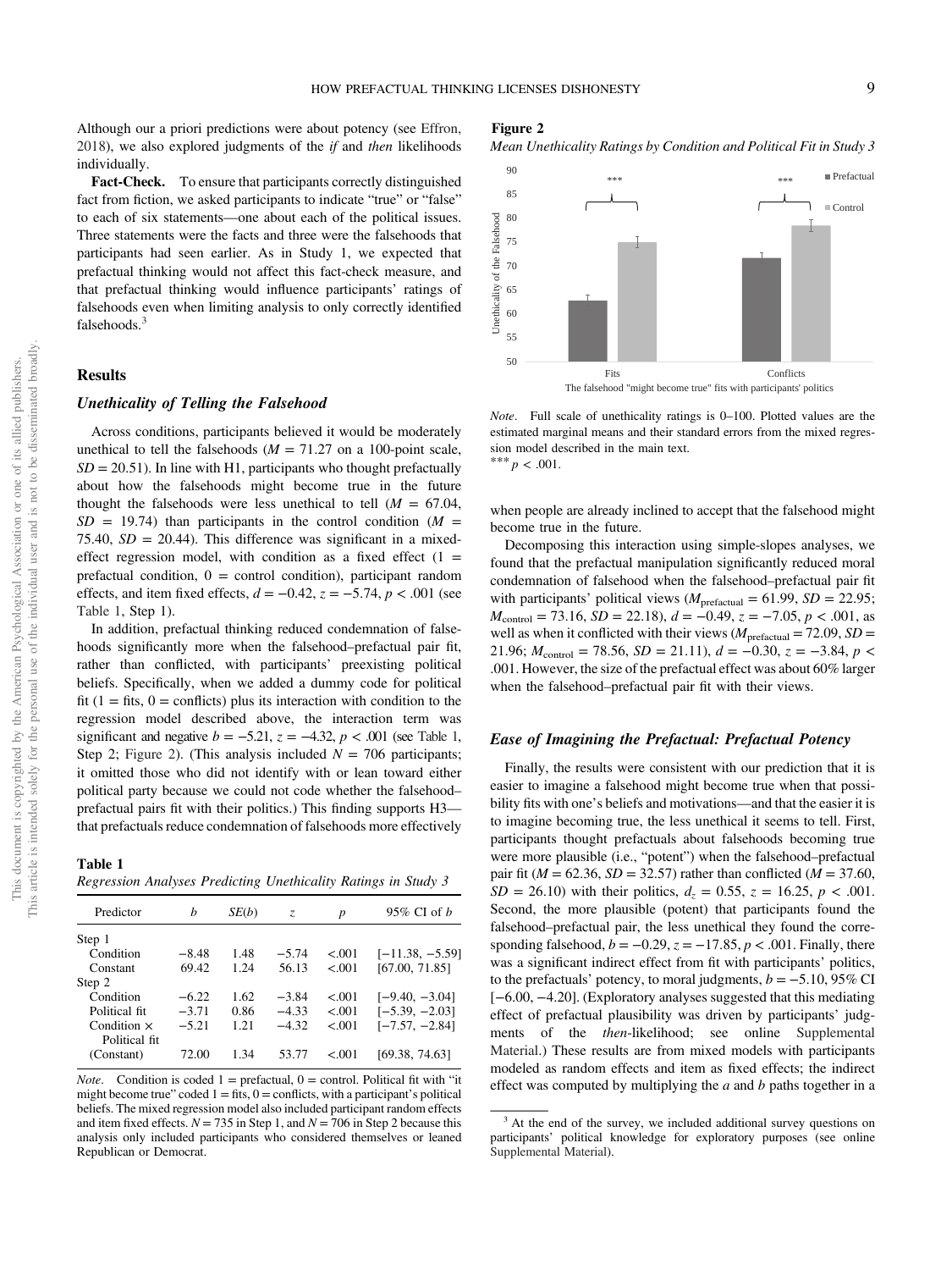multilevel mediation model computed with Stata's gsem command. The analyses are limited to participants in the prefactual condition because they were the only ones who saw and rated prefactuals about how the falsehood might become true.

## Fact-Check

We predicted that the prefactual manipulation would lead people to judge the falsehood as less unethical to tell despite knowing that it was false. The results were consistent with this prediction. Our factcheck measure showed that people correctly differentiated fact from falsehood 85% of the time. Some evidence suggests that the prefactual manipulation affected participants' beliefs about the falsehoods. In a mixed logistic regression analysis with random intercepts for participants, participants in the control condition correctly differentiated fact from falsehood a greater proportion of the time (87.17%) than participants in the prefactual condition (81.98%),  $b = -0.65$ ,  $z = -3.59$ ,  $p < .001$ . The difference in response to the fact-check between prefactual and control condition did not depend on the political fit of the falsehood–prefactual pair,  $b = -0.04$ ,  $z = -0.19$ ,  $p = .849$ .

To examine whether these differences in acknowledging the falsehood was false could have accounted for the effect of prefactual thinking on participants' perceptions that the falsehood was unethical to tell, we repeated our prior analyses retaining only responses to the dependent measure that corresponded to correct fact-checks. Indicating our previous results were robust, the main effect of prefactual thinking, as well as its interaction with political fit, both remained significant and in the same direction,  $b = -7.60$ ,  $z = -5.13$ ,  $p < .001$ , and  $b = -5.15$ ,  $z = -4.05$ ,  $p < .001$ , respectively. Providing further evidence of robustness, these two effects also remained significant when we retained all data but statistically controlled for the fact-check measure,  $b = -8.13$ ,  $z =$  $-5.76$ ,  $p < .001$ , and  $b = -5.34$ ,  $z = -4.42$ ,  $p < .001$ , respectively. Together, these results suggest that participants who reflected on how a falsehood might become true in the future thought the falsehood was less unethical to tell even when they knew the falsehoods were indeed false.

## **Discussion**

In Study 3, participants who thought about how a political falsehood might become true in the future judged the falsehood as less unethical to tell—even though they knew it was false (H1). This finding replicated in a supplemental study, attesting to its robustness (see online [Supplemental Material,](https://doi.org/10.1037/pspa0000308.supp) Study S1). Moreover, this effect occurred even when the possibility that the falsehood might become true did not fit with participants' politics, but as predicted, was significantly larger when it did fit with their politics (H3). The reason, we have argued, is that it is easier to imagine a falsehood becoming true if that possibility fits with one's preexisting beliefs and motivations. Consistent with our theorizing, prefactuals about how a falsehood might become true seemed more plausible to participants when they fit with their politics—and the more participants thought it was plausible that the falsehood might become true, the less unethical they found the falsehood.

## Study 4

The results of Studies 1–3 are consistent with our theorizing that prefactual thinking about how a falsehood might become true reduces how unethical that falsehood seems. However, the designs of Studies 1–3 cannot rule out the possibility that any act of prefactual thinking—regardless of whether it relates to the falsehood becoming true—is sufficient to produce this effect. To address this limitation, Study 4 used a more-stringent control condition. As in Study 3, participants rated the ethicality of telling various political falsehoods (e.g., "Millions of people voted illegally in the last presidential election"). Before doing so, all participants read if-then statements that invited prefactual thinking. The if part of the prefactual statement was identical in each of our two conditions (e.g., "If the United States does not tighten its border security ... "). However, we manipulated the then part of the statement so that participants in the experimental group considered how the falsehood might become true in the future (relevant-prefactual condition; e.g., "... then millions of people will vote illegally in the upcoming presidential election"), whereas participants in the control group did not *(irrelevant*prefactual condition; e.g., " ... then millions of Americans will be out of a job before the next presidential election"). Our theorizing predicts that people will rate the falsehoods as less unethical to tell in the relevant-prefactual condition than in the irrelevant-prefactual condition (H1). That is, we predict the effects are specific to prefactuals relevant to how the falsehood might become true (see [Smallman, 2013](#page-27-0)). Moreover, we predict that this effect will be larger when people are inclined to accept that the falsehood might become true because this possibility fits, rather than conflicts, with their politics (H3).

Study 4's control condition also addresses an alternative explanation. It is possible that the *if* part of the prefactuals in Studies  $1-3$ highlight factual information about the present that influenced responses to the dependent measure. For example, the prefactual, "If the Trump administration keeps making pro-corporate decisions, then the average top CEO will soon make 500 times more than the average worker" highlights that the Trump administration was currently making procorporate decisions. This alternative explanation is not viable in Study 4 because participants in both conditions considered prefactuals that convey the same factual information because they have the same if-part.

Finally, Study 4 examined a potential downstream consequence of judging falsehoods as less unethical to tell: being more inclined to spread the falsehoods oneself. Past research suggests that imagination can—through influencing people's judgments—affect their intentions for future behavior [\(Anderson, 1983;](#page-24-0) [Gregory et al.,](#page-26-0) [1982](#page-26-0); [Sherman et al., 1981](#page-27-0)).

### Method

Study 4 had a mixed 2 (condition: *relevant prefactual* vs. irrelevant prefactual; between participants)  $\times$  2 (partisan fit of "it might become true": fits vs. conflicts with participants' political beliefs; within participants) factorial design with six repeated measures. We preregistered the study at [https://aspredicted.org/](https://jakewestfall.shinyapps.io/pangea/) [ux342.pdf](https://jakewestfall.shinyapps.io/pangea/)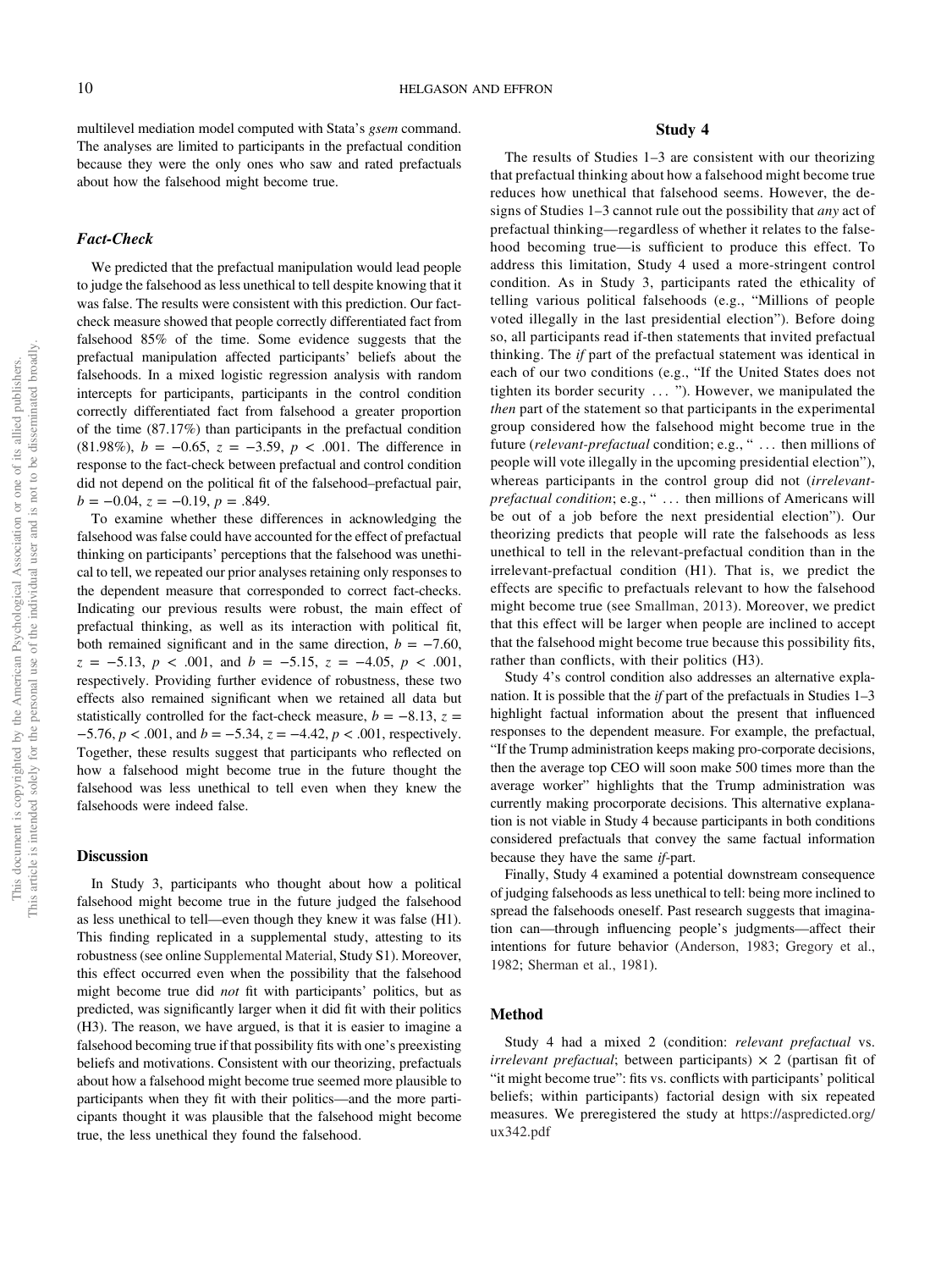## **Participants**

We aimed to recruit 800 American MTurk participants, and 840 participants began the study. To promote data quality, we only allowed participants to begin the study if they passed a simple reading-comprehension question, and if they had not participated in Study 3. After applying our preregistered exclusion criteria (non-U.S. or duplicate IP addresses; duplicate geocodes; people who failed to answer all measures for at least one falsehood), 803 people remained (479 women, 296 men, 28 did not report gender;  $M_{\text{age}} =$ 37,  $SD<sub>age</sub> = 12$ ). Of these participants, 723 reported that they considered themselves or leaned Democrat or Republican, so were included in our analyses of political fit: 493 identified as or leaned Democrat, 230 identified as or leaned Republican. Another 80 participants did not identify with or lean toward either party.

## Statistical Power

A sensitivity analysis with the PANGEA app showed that, with 803 participants, six repeated measures, and two tailed  $\alpha = .05$ , Study 4 provided >99% power to detect an effect size of  $d = 0.2$  of the prefactual manipulation.

## **Materials**

The stimuli were six political falsehoods, and for each falsehood, a fact that contradicted it, and a prefactual about how it might become true. Additionally, for each falsehood, we wrote a prefactual that did not involve imagining how the falsehood might become true. Four of the stimuli were the same as Study 3, and two were new (see [Appendix B](#page-29-0)). Half of the falsehood–prefactual pairs fit with political stances associated with Republicans, such that Republicans would be more inclined to accept that the falsehood might become true, and half fit with political stances associated with Democrats, such that Democrats would be more inclined to accept that the falsehood might become true.

#### Procedure

Before beginning the study, participants responded to the same comprehension check question from Study 3. We prevented participants from beginning the study if they failed the comprehension check.

The procedure was identical to Study 3, except it used a different control condition. After reporting their political affiliation, $4$  participants read a factual statement about a political issue (e.g., "It's a proven fact that there have been just four documented cases of people voting illegally in the 2016 presidential election"). Then, participants randomly assigned to the relevant-prefactual condition read and rated the plausibility of an if-then statement about how a falsehood that contradicted the fact might become true (e.g., "If the United States does not tighten its border security, then millions of people will vote illegally in the upcoming presidential election"). Participants in the new irrelevant-prefactual condition read and rated the plausibility of an if-then statement that did not involve that falsehood becoming true (e.g., "If the United States does not tighten its border security, then millions of Americans will be out of a job before the next presidential election"). The if part of the prefactual statement was identical in both conditions. In both conditions, we measured how easy participants found it to imagine the prefactual.

Finally, participants indicated their moral judgments of the falsehood and their intentions to promote it on social media, repeated this procedure for the remaining five falsehoods in randomized orders, responded to a fact-check measure, and provided demographics.

## Measures

Ease of Imagining the Prefactual: Prefactual Potency. Using Study 3's measure, participants separately indicated how likely they found the if component and then component of each prefactual they saw. As in Study 3, we multiplied judgments of the *if* and *then* likelihood together into a single measure of plausibility called prefactual potency ([Petrocelli et al., 2011,](#page-27-0) [2012\)](#page-27-0).

Dependent Measure: Unethicality of Telling the Falsehood. Participants responded to the same three-item measure of the unethicality of telling the falsehood from Study 1 ( $\alpha$  > .76 for each falsehood).

Intentions to Promote the Falsehood. We used four items to examine people's behavioral intentions to promote the falsehood (from [Effron & Raj, 2020\)](#page-25-0): "if one of your acquaintances shared an article with this headline on social media ... how likely would you be to  $\ldots$  " (a) "like" it, (b) share it, (c) respond by posting a negative comment (reversed), or (d) block or unfollow this person (reversed);  $1 = Not$  at all,  $7 = To$  a great extent). The items did not form a reliable composite ( $\alpha$  < .32 across falsehoods), so we followed our preregistered plan and analyzed each item separately.

Fact-Check. Participants responded to the same true/false factcheck measure from Study 3 to test whether they remembered that the falsehoods were indeed false. We predicted that our manipulation would not affect the fact-check measure and that our results would remain reliable when excluding participants who failed the fact-check.<sup>5</sup>

#### Results

We had strong directional predictions so we preregistered onetailed tests for all confirmatory analyses [\(Cho & Abe, 2013](#page-25-0)).

## Unethicality of Telling the Falsehood

Study 4 replicated Study 3's results with a more stringent control condition. As predicted (H1), participants judged falsehoods as significantly less unethical when they reflected on how the falsehoods might become true in the future ( $M = 65.57$ ,  $SD = 21.23$ ) compared to when they reflected on how a similar statement might become true in the future ( $M = 70.22$ ,  $SD = 20.26$ ),  $d = -0.22$ ,  $z =$  $-3.20, p = .001$  (see [Table 2;](#page-11-0) Step 1). This difference between conditions was significant in a mixed-effect regression model, with condition as a fixed effect  $(1 =$  relevant-prefactual,  $0 =$  irrelevantprefactual), participant random effects, and fixed effects for the six items.

Supporting H3, the effect of the prefactual manipulation was significantly larger when the falsehood–prefactual pair fit, rather than conflicted, with participants' politics,  $b = -3.47$ ,  $z = -2.93$ ,

<sup>&</sup>lt;sup>4</sup> We also included a measure of participants' recent voting behavior for exploratory purposes (see online Supplemental Material).

At the end of the study, we included additional survey questions on participants' political knowledge for exploratory purposes (see online [Sup](https://doi.org/10.1037/pspa0000308.supp)[plemental Material](https://doi.org/10.1037/pspa0000308.supp)).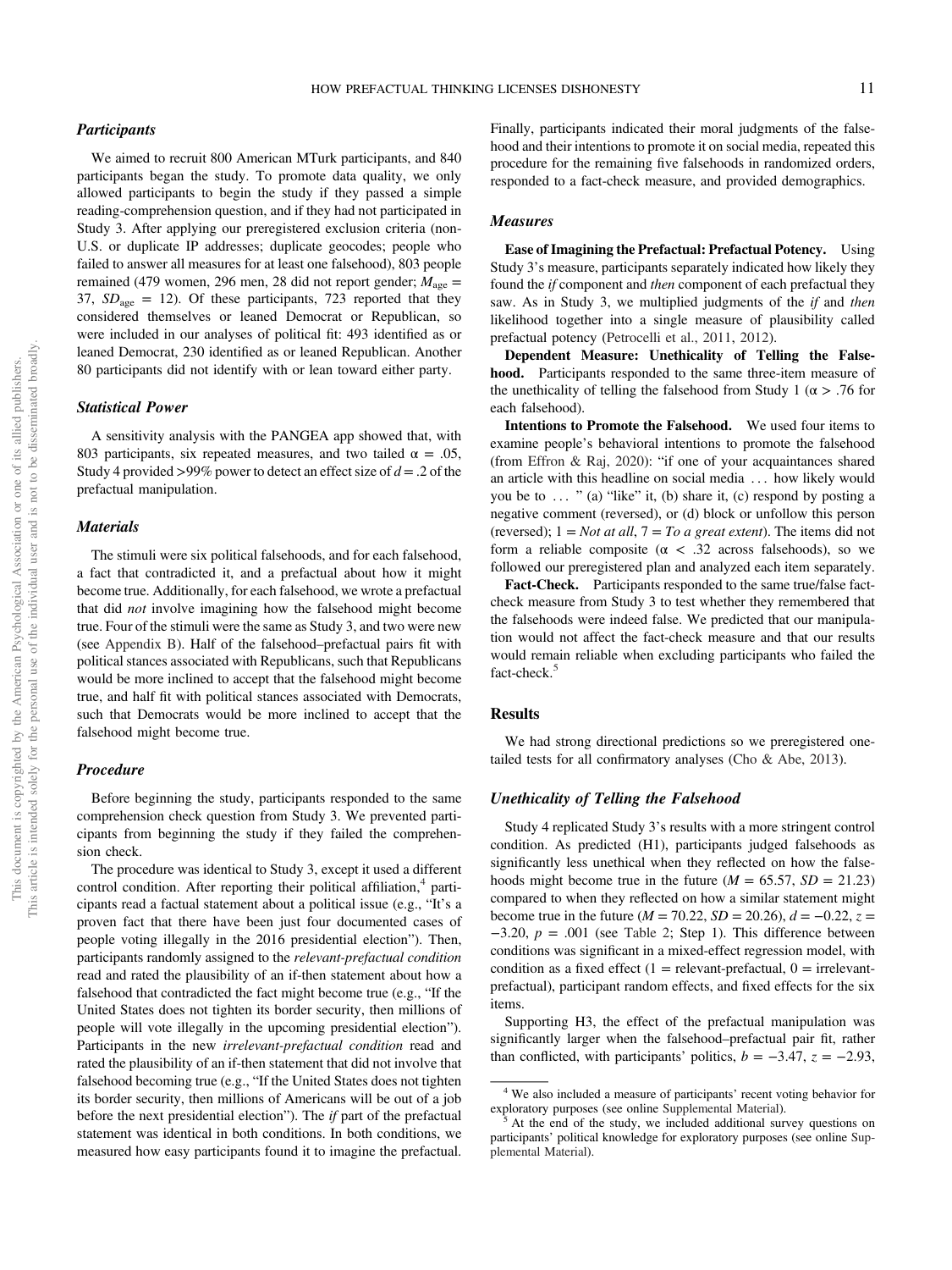<span id="page-11-0"></span>Table 2 Regression Analyses Predicting Unethicality Ratings in Study 4

| Predictor                   | h       | SE(b) | Z.      | р       | 95% CI             |
|-----------------------------|---------|-------|---------|---------|--------------------|
| Step 1                      |         |       |         |         |                    |
| Condition                   | $-4.67$ | 1.46  | $-3.20$ | .001    | $[-\infty, -2.27]$ |
| Constant                    | 63.11   | 1.21  | 52.13   | < 0.01  | [60.74, 65.48]     |
| Step 2                      |         |       |         |         |                    |
| Condition                   | $-3.13$ | 1.66  | $-1.89$ | .059    | $[-6.37, 0.12]$    |
| Political fit               | $-4.90$ | 0.87  | $-5.64$ | < 0.001 | $[-6.60, -3.20]$   |
| Condition $\times$          | $-3.47$ | 1.18  | $-2.93$ | .002    | $[-\infty, -1.52]$ |
| Political fit<br>(Constant) | 67.87   | 1.38  | 49.18   | < 0.001 | [65.17, 70.58]     |

*Note.* Condition is coded  $1$  = relevant-prefactual,  $0$  = irrelevant-prefactual. Political fit with "it might become true" coded  $1 =$  fits,  $0 =$  conflicts, with a participant's political beliefs. The mixed regression model also included participant random effects and item fixed effects.  $N = 803$  in Step 1.  $N = 723$ for Step 2 because this analysis only included participants who considered themselves or leaned Republican or Democrat. We report one-tailed 95% confidence intervals for preregistered one-tailed tests. Values of ∞ reflect that one-tailed tests, by definition, cannot detect an effect in the opposite direction as predicted.

 $p = .002$  (see Table 2, Step 2; Figure 3). For this analysis, we added a dummy code for political fit and its interaction with condition to the mixed model. (This analysis included  $N = 723$  participants; it omitted those who did not identify with or lean toward either political party because we could not code whether the prefactual fit with their politics.) This finding is consistent with our hypothesis that prefactual thinking would reduce participants' condemnation of falsehoods more when they were inclined to accept that the falsehood might become true because it fit with their politics.

Simple slopes analyses showed that when the falsehood– prefactual pair fit with participants' political views, considering how the falsehood might become true led participants to rate the falsehood as less unethical to tell ( $M = 61.04$ ,  $SD = 24.69$ ) than considering an irrelevant prefactual ( $M = 67.61$ ,  $SD = 22.92$ ),  $d =$  $-0.28$ ,  $z = -3.99$ ,  $p < .001$ . When the falsehood–prefactual pair conflicted with participants' political views, considering a relevant

## Figure 3



Mean Unethicality Ratings by Condition and Political Fit in Study 4

Note. Full scale of unethicality ratings is 0–100. Plotted values are the estimated marginal means and their standard errors from the mixed regression model described in the main text.  $\phi^{\dagger} p < .10.$  \*\*\* $p < .001.$ 

prefactual also led participants to rate the falsehood as less unethical to tell ( $M = 70.64$ ,  $SD = 22.50$ ) than considering an irrelevant prefactual ( $M = 73.91$ ,  $SD = 21.15$ )—but this effect was only marginally significant,  $z = -1.89$ ,  $p = .059$ , and about half as large,  $d = -0.15$ . We report two-tailed significance tests of the simple slopes because we did not preregister these analyses.

## Ease of Imagining the Prefactual: Prefactual Potency

The results were also consistent with our theorizing that it is easier to imagine a falsehood might become true when that possibility fits with one's motivations and beliefs, and that the easier it is to imagine becoming true, the less unethical the falsehood will seem. First, as in Study 3, scores on the prefactual potency measure showed that participants rated the relevant prefactuals as more plausible when the falsehood–prefactual pair fit ( $M = 64.80$ ,  $SD = 28.24$ ) rather than conflicted ( $M = 35.15$ ,  $SD = 20.52$ ) with their political beliefs,  $d_z =$ 0.90,  $z = 19.25$ ,  $p < .001$ . Second, the more plausible participants rated the relevant prefactual on the potency measure, the less unethical they found the falsehood,  $b = -0.26$ ,  $z = -17.26$ ,  $p <$ .001. Finally, we observed a significant indirect effect from fit with participants' politics, to prefactual potency, to moral judgments in the relevant-prefactual condition,  $b = -5.52$ , 95% CI  $[-\infty, -4.73]$ ,<sup>6</sup> computed using the *gsem* and *nlcom* commands in Stata. (Exploratory analyses showed that—as in Study 3—the mediating effect of prefactual potency was driven by judgments of the then-likelihood; see online [Supplemental Material.](https://doi.org/10.1037/pspa0000308.supp)) These results are from mixed models with participants modeled as random effects and item as a fixed effect; the indirect effect was computed by multiplying the a and b paths together in a multilevel mediation model. The analyses are limited to participants in the relevant prefactual condition because they were the only ones who saw and rated prefactuals relevant to the falsehood.

#### Intentions to Promote the Falsehood

We next examined a potential downstream consequence of morelenient moral judgments: stronger intentions to promote the falsehoods on social media. As predicted, we observed significant indirect effects of the prefactual manipulation on intentions to promote the falsehood. Specifically, imagining how a falsehood might become true made it seem less unethical to tell, which in turn predicted stronger intentions to "like" and share the falsehood, as well as weaker intentions to respond to someone who posted the falsehood with a negative comment or by blocking/unfollowing this person; respectively,  $b = 0.10$ , 95% CI [0.05,  $\infty$ ],  $b = 0.09$ , 95% CI  $[0.04, \infty]$ ,  $b = -0.04, 95\%$  CI  $[-\infty, -0.02]$ , and  $b = -0.06, 95\%$  CI [−∞, −0.02] for the indirect effects. We conducted these analyses as generalized structural equation models with prefactual condition as the independent variable  $(1 =$  relevant-prefactual,  $0 =$  irrelevantprefactual), perceptions of unethicality as the mediator, intentions to promote the falsehood as the dependent variable, and random effects for participants and fixed effects for item to account for the data's multilevel structure. We computed the indirect effect by multiplying

<sup>&</sup>lt;sup>6</sup> We report one-tailed 95% confidence intervals for preregistered onetailed tests. Values of  $\infty$  reflect that one-tailed tests, by definition, cannot detect an effect in the opposite direction as predicted.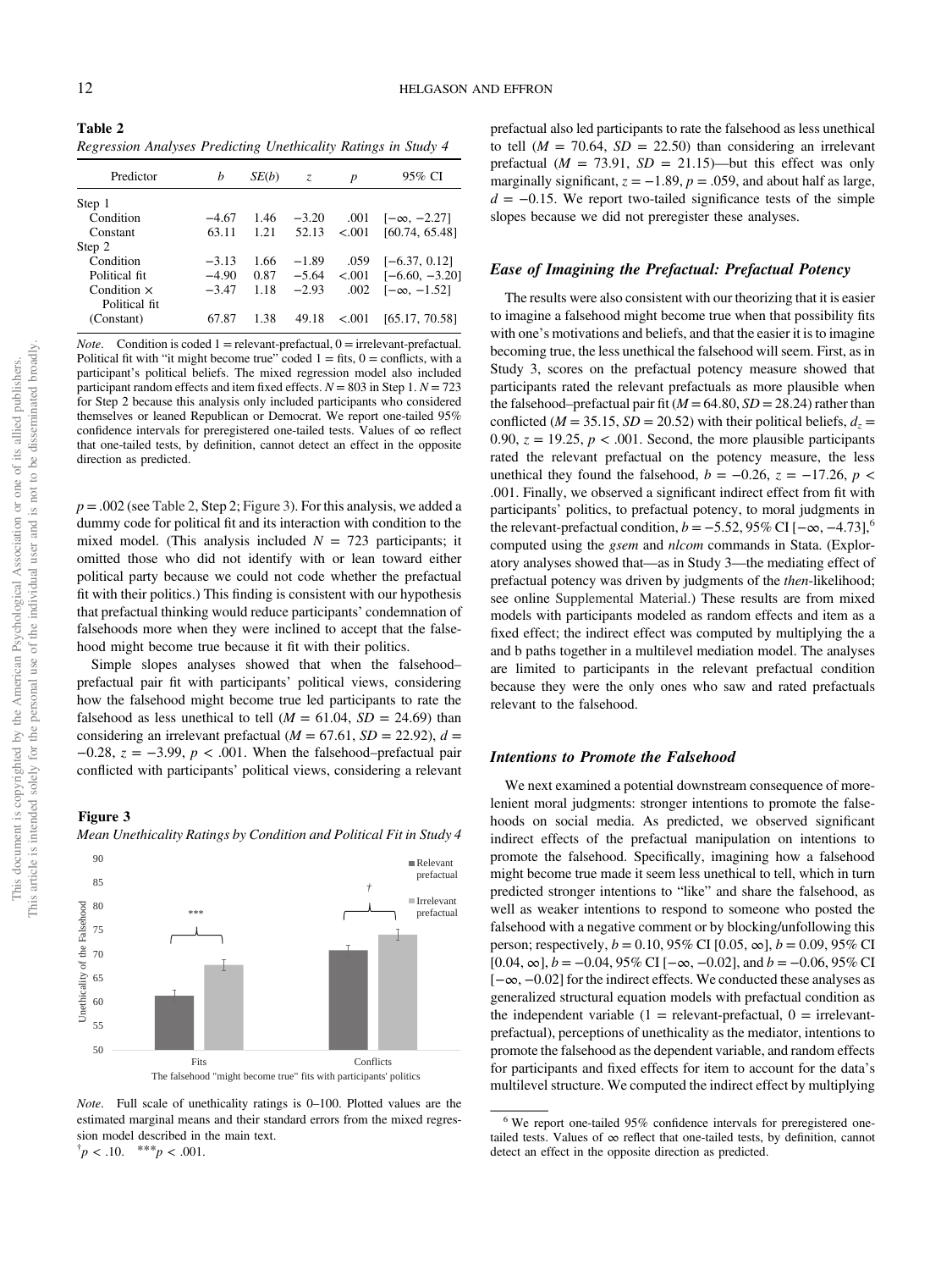the a- and b-paths together using the *gsem* and *nlcom* functions in Stata.

Moreover, as predicted, these indirect effects were significantly greater when the falsehood–prefactual pair fit (vs. conflicted) with participants' politics (Figure 4, [Table 3](#page-13-0)). We added moderation by political fit on the a-path of the mediation models with prefactual condition as the independent variable, perceptions of unethicality as the mediator, and intentions to promote the falsehood as the dependent variable.

The total effect of the prefactual condition was significant for reducing participants' intentions to block/unfollow the person who posted the falsehood,  $b = -0.17$ ,  $z = -1.80$ ,  $p = .036$ , but was not statistically significant for any of the other promoting intentions (see online [Supplemental Material](https://doi.org/10.1037/pspa0000308.supp)).

### Fact-Check

We hypothesized that relevant prefactuals would lead people to judge the falsehoods as less unethical to tell despite knowing that they were false. The fact-check measure showed that people correctly identified fact from falsehood 86% of the time—a proportion that did not differ significantly between the relevant-prefactual (84.83%) and irrelevant-prefactual (86.77%) conditions,  $b =$  $-0.21$ ,  $z = -1.50$ ,  $p = 0.133$  (two-tailed test). This analysis was conducted in a mixed logistic regression analysis with random intercepts for participants and fixed effects for falsehood. Furthermore, there was not a significant interaction between prefactual condition and political fit on the fact-check measure,  $b = -0.07$ ,  $z =$  $-0.33, p = .743.$ 

As a robustness check, we repeated our prior analyses with only responses to the dependent measures that corresponded to correct fact-checks. Indicating our previous results were robust, the main effect of the prefactual manipulation, as well as its interaction with political fit, both remained significant and in the same direction,  $b =$  $-4.95$ ,  $z = -3.28$ ,  $p = .001$ , and  $b = -4.35$ ,  $z = -3.06$ ,  $p = .002$ , respectively. As a second robustness check, we repeated our prior analyses controlling for the fact-check measure. The main effect of prefactuals was significant when controlling for the fact-check,  $b = -4.39$ ,  $z = -2.98$ ,  $p = .003$ , as was the interaction between the prefactual manipulation and political fit,  $b = -4.56$ ,  $z = -3.43$ ,  $p = .001$ , providing further evidence of robustness. Thus, as in Study 3, we found no evidence that prefactual thinking reduced the moral condemnation of falsehoods simply by convincing people the falsehoods were true.

## **Discussion**

Study 4 replicated Study 3's results with a more stringent control condition. In so doing, it ruled out two alternative explanations for our prior results. First, the possibility that any act of prefactual thinking reduces moral condemnation cannot explain Study 4's results, because both conditions prompted participants to think prefactually. Instead, the results were consistent with our claim that thinking prefactually about how a falsehood might become true is what made the falsehoods seem less unethical (H1). Second, the results cannot be explained by the possibility that the specific prefactuals in the study highlighted factual information about the present, because participants in both conditions were shown prefactuals that conveyed the same factual information. Study 4 also found evidence for potential downstream consequences of moral judgments. Imagining how a falsehood might become true made it seem less unethical to tell, which in turn predicted a greater inclination to promote the falsehood on social media.

#### Study 5

Study 5 tested whether our previous results would replicate if, instead of instructing participants to consider prefactuals that we provided, we prompted participants to generate their own prefactuals. A successful replication would advance our research in two ways. First, it would suggest that our previous results generalize beyond the specific prefactuals we used in Studies 1–4. Second, along with Study 4's results, it would cast further doubt on the possibility that these specific prefactuals highlighted factual information that influenced participants' judgments. By manipulating whether participants themselves generate ways in which the falsehoods could become true, we could ensure that all participants were exposed to the same factual information.

In addition, Study 5 sought additional support for our proposed mechanism (H2). As in Study 2, participants reported their perceptions that the gist of the falsehood was true. We expected that

## Figure 4

Conditional Indirect Effect Model of Prefactual Manipulation on Intentions to Promote the Falsehood on Social Media in Study 4



Note. We computed separate conditional indirect effects models for the four promoting behaviors: "Like" the falsehood, share the falsehood, respond by posting a negative comment (reversed), or block or unfollow this person (reversed). We report the conditional indirect effects and indices of moderated mediation for each promoting behavior in [Table 3](#page-13-0).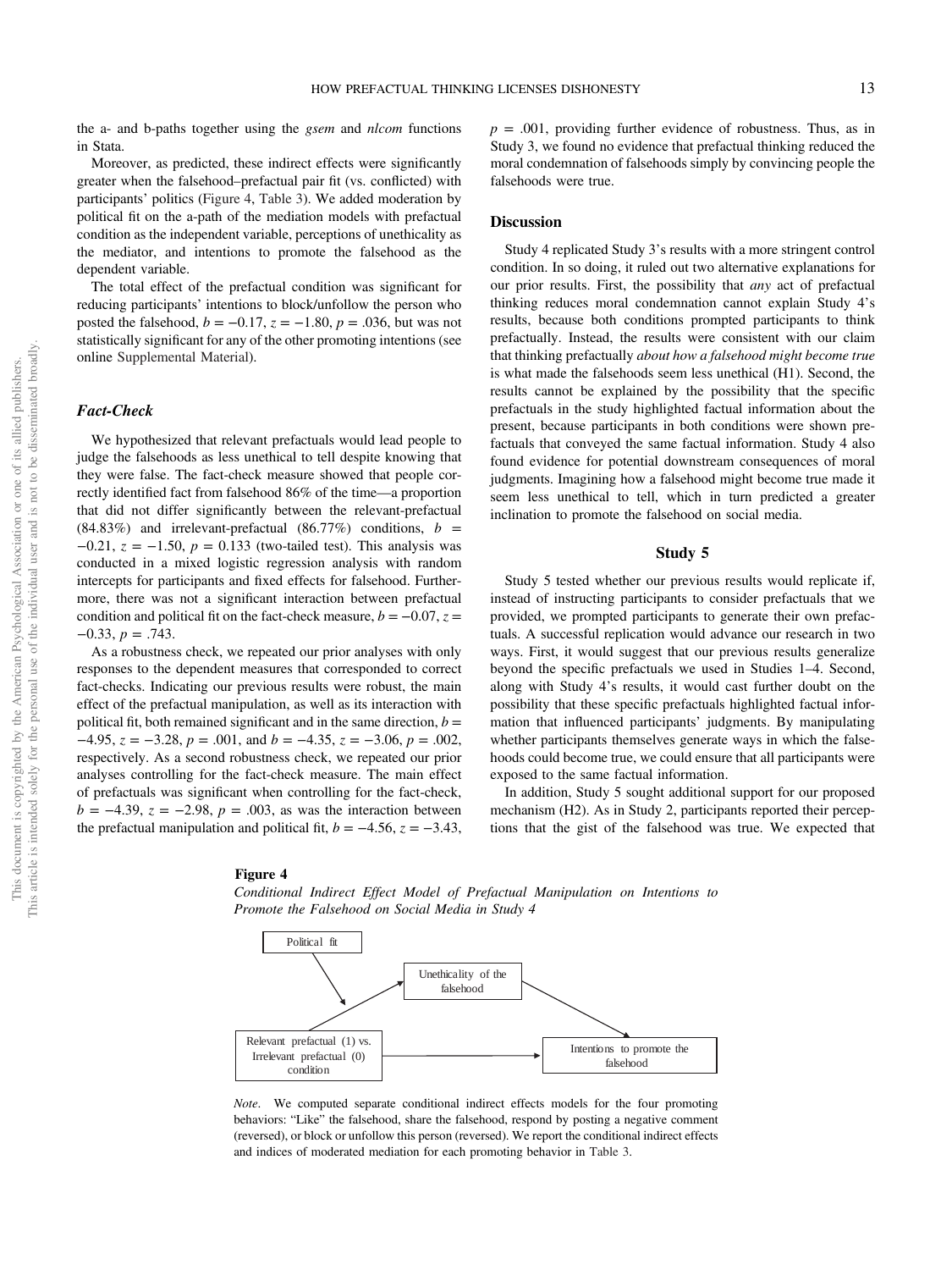<span id="page-13-0"></span>

| Table 3                                                                                                |  |
|--------------------------------------------------------------------------------------------------------|--|
| Indirect Effects of Prefactual Manipulation on Promoting the Falsehood Through Unethicality in Study 4 |  |

|                                                                                                                                                             |                      | "Like"                                               |                      | Share                                                |                               | Negative comment                                           |                               | Block/unfollow                                             |
|-------------------------------------------------------------------------------------------------------------------------------------------------------------|----------------------|------------------------------------------------------|----------------------|------------------------------------------------------|-------------------------------|------------------------------------------------------------|-------------------------------|------------------------------------------------------------|
| <b>Effects</b>                                                                                                                                              |                      | 95% CI                                               |                      | 95% CI                                               |                               | 95% CI                                                     |                               | 95% CI                                                     |
| Conditional indirect effects<br>"It might become true" fits with politics<br>"It might become true" conflicts with politics<br>Index of moderated mediation | 0.15<br>0.07<br>0.08 | [0.08, 0.23]<br>$[-0.003, 0.15]$<br>$[0.04, \infty]$ | 0.13<br>0.06<br>0.07 | [0.06, 0.19]<br>$[-0.002, 0.12]$<br>$[0.03, \infty]$ | $-0.05$<br>$-0.02$<br>$-0.03$ | $[-0.08, -0.02]$<br>$[-0.05, 0.002]$<br>$[-\infty, -0.01]$ | $-0.06$<br>$-0.03$<br>$-0.03$ | $[-0.09, -0.03]$<br>$[-0.06, 0.002]$<br>$[-\infty, -0.01]$ |

*Note.* Indirect effects and index of moderated mediation specifying Prefactual condition as the independent variable  $(1 =$  relevant-prefactual,  $0 =$  irrelevantprefactual), perceived judgments of unethicality as the mediator, moderation by political fit on the a-path, and intentions to promote the falsehood ("like," share, negative comment, block/unfollow) as the dependent variables. The model includes item fixed effects and participant random effects to account for the multilevel nature of the data. Coefficients that are statistically significant at one-tailed  $p < .05$  are in bold. We report one-tailed 95% confidence intervals for preregistered one-tailed tests. Values of ∞ reflect that one-tailed tests, by definition, cannot detect an effect in the opposite direction as predicted.

participants who imagined prefactuals about how the falsehoods might become true would perceive the gist of the falsehood as truer, which in turn would predict them judging the falsehood as less unethical to tell.

Participants in Studies 3 and 4 expressed less condemnation of a falsehood when they imagined how it might become true especially when that prefactual fit with their political views. Consistent with our explanation for these results, Studies 3 and 4 suggest that when people are inclined to accept that a falsehood might become true they find prefactuals about how the falsehood might become true easier to imagine—and that falsehoods that were easier to imagine becoming true seemed less unethical. To operationalize ease of imagination, those studies asked participants to rate the likelihood of the relevant prefactuals occurring (see [Effron, 2018;](#page-25-0) [Petrocelli et al., 2011](#page-27-0), [2012](#page-27-0)). Study 5 sought convergent evidence with a different operationalization of ease of imagination: Participants rated how vividly they had imagined the prefactuals (see [Gaesser et al., 2018](#page-25-0), [2020\)](#page-25-0). The easier it is to imagine a prefactual, the more vividly people should say they imagined it.

Finally, in Study 5, we again measured participants' intentions to promote the falsehood online. We predicted that when imagining how a falsehood might become true led participants to judge the falsehood as less unethical, participants would report greater intentions to share the falsehood on social media.

## Method

Study 5 had a 2 (condition: prefactual vs. irrelevant prediction; between-subjects)  $\times$  2 (partisan fit of "it might become true": fits vs. conflicts with participants' political beliefs; within-subjects) factorial design with six repeated measures. We preregistered the study at <https://aspredicted.org/n7c5y.pdf>

## **Participants**

We aimed to recruit 600 American political partisans on Prolific Academic [\(Peer et al., 2017](#page-27-0)), and 646 participants began the study. To be eligible to complete the study, participants had to be listed as either a Democrat or a Republican in Prolific Academic's database, be located within the U.S., correctly answer a reading comprehension question, pass a CAPTCHA check to verify they are human, and complete the study on a computer rather than a mobile device.

After applying our preregistered exclusion criteria (responses from duplicate Prolific participant IDs and people who failed to complete all the dependent measures for at least one falsehood), $\prime$  our final sample size was 599 participants (271 men, 298 women; 30 did not report gender;  $M_{\text{age}} = 33$ ,  $SD = 12$ ; 441 identified as or leaned Democrat and 158 identified as or leaned Republican).

#### Statistical Power

A sensitivity analysis with the PANGEA app showed that, with 599 participants, six repeated measures, and two tailed  $\alpha = .05$ , Study 5 provided >99% power to detect an effect size of  $d = 0.2$  of the prefactual manipulation.

#### Procedure

The stimuli were the six political falsehoods and associated facts from Study 4. The procedure was similar to Study 4. Participants first answered a comprehension check question, reported their political affiliation, and read that they would be considering "a number of facts that have been verified by reputable, nonpartisan fact-checking websites." They then read a "proven fact," completed the prefactual manipulation, and responded to the dependent measures about a falsehood that contradicted the fact. They repeated this procedure for the remaining five stimuli. Half of the falsehood– prefactual pairs fit with political stances associated with Republicans and half fit with political stances associated with Democrats. Finally, participants answered fact-check questions.

This time, however, the manipulation did not provide participants with specific prefactuals. Instead, participants generated their own predictions either about how the falsehoods might become true (prefactual condition) or about how unrelated events might unfold in the future (irrelevant-prediction condition). [Appendix B](#page-29-0) shows the prefactuals and irrelevant predictions.

For example, for one of the six stimuli, participants in both conditions read, "It's a proven fact that the average top CEO currently makes 265 times more money than the average American

<sup>7</sup> We also preregistered plans to exclude participants with duplicate or non-U.S. IP addresses or duplicate geo-locations. However, we inadvertently neglected to collect IP addresses and geolocations due to an error in Qualtrics, so we could not execute our preregistered intention to exclude this data.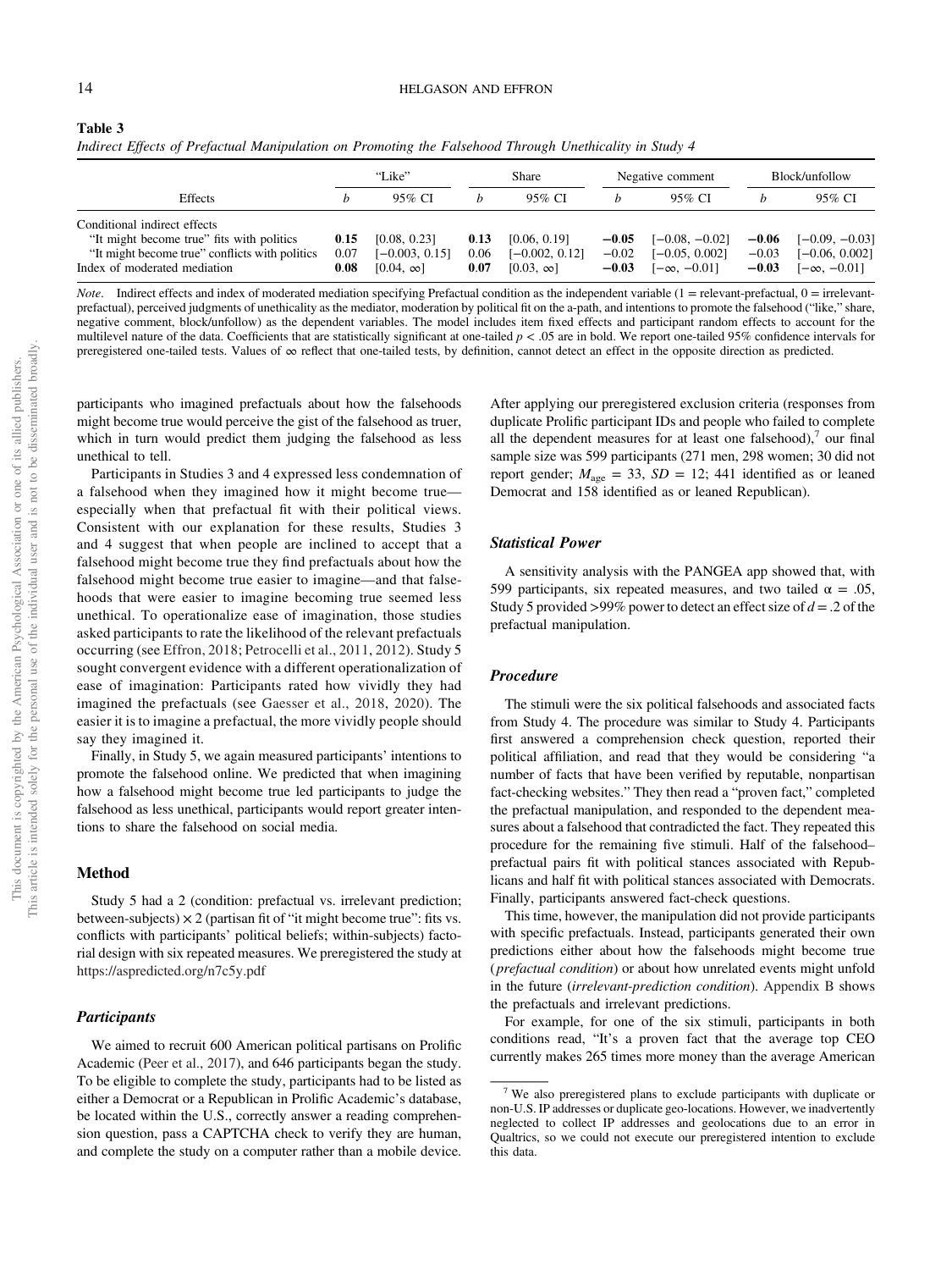worker." In the prefactual condition, participants then typed a response to the following open-ended prompt:

However, it is possible to imagine that the average top Chief Executive Officer (CEO) will soon make 500 times more money than the average American worker. Please complete the prediction below:

The average top CEO will soon make 500 times more money than the average American worker if ::: \_\_\_\_\_\_\_\_\_\_\_.

Participants in the irrelevant-prediction condition instead responded to the following prompt:

Now consider current U.S. economic sanctions on North Korea. It is possible to imagine different consequences of this. Please complete the prediction below:

Current U.S. economic sanctions on North Korea will lead to ::: \_\_\_\_\_\_\_\_\_\_\_.

Participants then responded to measures of prefactual vividness, unethicality of the falsehood, gist truthfulness, and intentions to promote the falsehood. Unlike Study 2, Study 5 administered the unethicality dependent measure prior to ratings of the gist truthfulness to test robustness of this mediation pathway.

#### Measures

Dependent Measure: Unethicality of Telling the Falsehood. We used the same three-item measure of the unethicality of telling the falsehood from Study 1 ( $\alpha$  > .77 for each falsehood).

Gist Truthfulness. Participants reported their perceptions that the gist of the falsehood was true with the same four-item measure from Study 2 ( $\alpha$  > .96 for each falsehood).

Ease of Imagining the Prefactual: Prefactual Vividness. After participants wrote their prefactual or irrelevant predictions, they responded to three items assessing how vivid, intense, and detailed their prediction felt from  $1 = Not$  at all to  $5 = Extremely$  ( $\alpha > .91$  for each falsehood), adapted [Johnson et al. \(1988\).](#page-26-0)

Intentions to Promote the Falsehood. To reduce study length, we administered just one of Study 4's items assessing intentions to promote the falsehood: "If one of your acquaintances posted an article with this headline on social media, how likely would you be to share it?"  $(1 = Not at all likely to 7 = Extremely likely).$ 

Fact-Check. As in Study 3 and 4, participants responded to six true/false questions assessing their understanding that the political falsehoods were false.

## Results

We had strong directional predictions so we preregistered and report one-tailed significant tests ([Cho & Abe, 2013\)](#page-25-0). We used twotailed tests for any exploratory or non-preregistered analyses, as described below.

## Main Effect of Prefactual Thinking

Conceptually replicating Studies 1–4 and supporting H1, participants rated falsehoods as less unethical to tell when they wrote about how they might become true (*prefactual condition:*  $M =$ 66.63,  $SD = 22.26$ ) versus how irrelevant claims might become

true (irrelevant prediction condition:  $M = 73.84$ ,  $SD = 19.28$ ). This difference was significant in a mixed regression model with condition  $(1 = \text{prefactual}, 0 = \text{irrelevant prediction})$  as a fixed effect, item as a fixed effect, and participant as a random effect,  $d = -0.35$ ,  $z = -4.23$ ,  $p < .001$  (see [Table 4,](#page-15-0) Step 1).

## Mediation by Gist Truthfulness

We predicted that considering a prefactual statement would reduce participants' condemnation of falsehoods by increasing their perceptions that the gist of the falsehood is true. The results were in line with this prediction (H2), conceptually replicating Study 2's results. Specifically, when participants imagined how the falsehood might become true, they thought the falsehood's gist was truer, and the truer they found the gist, the less unethical they thought it was to tell the falsehood (see [Figure 5\)](#page-15-0)—a significant indirect effect,  $b = -2.77$ , 95% CI [−4.70, −0.83]. When we included gist truthfulness in the model predicting unethicality judgments, the direct effect of the prefactual condition was significant,  $b = -4.37,95\%$  CI [ $-6.88, -1.87$ ]. We conducted this analysis as a generalized structural equation model with prefactual condition as the independent variable  $(1 = \text{prefactual}, 0 = \text{irrelevant~predicted})$ tion), perceived truth of the falsehood's gist as the mediator, and perceptions of unethicality as the dependent variable, with fixed effects for item and random intercepts for participants to account for the multilevel structure of the data. We computed the indirect effect by multiplying the a- and b-paths together using the gsem and nlcom functions in Stata.<sup>8</sup>

## Moderation by Political Fit

To test our prediction that prefactual thinking would have a greater effect on reducing condemnation of falsehoods when participants were inclined to accept that the falsehood might become true based on their political views, we next added a dummy code for political fit  $(1 = fit, 0 = conflict, with participants' political beliefs)$ , and its interaction with the prefactual manipulation, to the regression model [\(Table 4,](#page-15-0) Step 2). Consistent with Studies 3 and 4 and our directional prediction (H3), the coefficient on the interaction term was negative; however, it was not statistically significant,  $b =$  $-1.84$ ,  $z = -1.47$ ,  $p = .071$  (see [Figure 6\)](#page-16-0).

Nonetheless, because it was marginally significant, we decomposed the interaction with simple slopes to examine the overall pattern of results. When a falsehood–prefactual pair fit with participants' political views, they rated it as less unethical to tell if they wrote about how it might become true in the future  $(M = 62.73,$  $SD = 24.95$ ) than if they wrote about an irrelevant prediction ( $M =$ 71.19,  $SD = 21.09$ ),  $d = -0.37$ ,  $z = -4.47$ ,  $p < .001$ . The same effect was also significant but directionally smaller when the falsehood– prefactual pair conflicted with participants' political views (prefactual condition:  $M = 70.94$ ,  $SD = 22.80$ ; irrelevant prediction condition:  $M = 76.92$ ,  $SD = 19.78$ ),  $d = -0.28$ ,  $z = -3.44$ ,  $p = .001$ . These simple slope analyses are two-tailed, because we did not preregister these analyses.

<sup>&</sup>lt;sup>8</sup> We report two-tailed tests for this analysis because our preregistration document included an error in explaining how we would analyze mediation by gist. We mistakenly preregistered testing whether gist mediated the effect of political fit rather than the effect of prefactual thinking.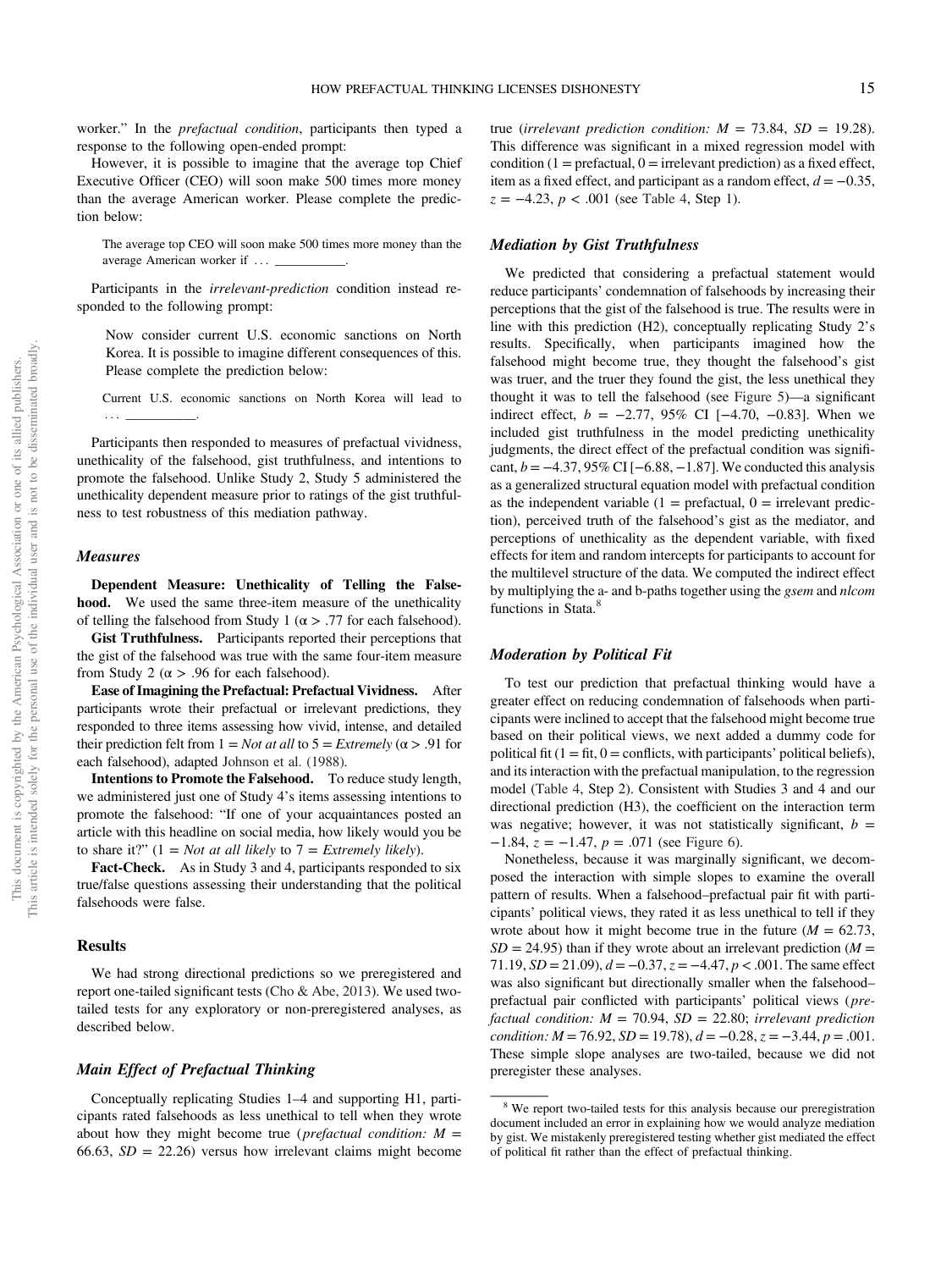<span id="page-15-0"></span>Table 4 Regression Analyses Predicting Unethicality Ratings in Study 5

| Predictor          | h       | SE(b) | Z.      | p      | $95\%$ CI of <i>b</i> |
|--------------------|---------|-------|---------|--------|-----------------------|
| Step 1             |         |       |         |        |                       |
| Condition          | $-7.14$ | 1.69  | $-4.23$ | < 0.01 | $[-\infty, -4.36]$    |
| Constant           | 84.08   | 1.38  | 61.04   | < 0.01 | [81.38, 86.78]        |
| Step 2             |         |       |         |        |                       |
| Condition          | $-6.20$ | 1.80  | $-3.44$ | .001   | $[-9.74, -2.67]$      |
| Political fit      | $-3.65$ | 0.93  | $-3.91$ | < 0.01 | $[-5.47, -1.82]$      |
| Condition $\times$ | $-1.84$ | 1.25  | $-1.47$ | .071   | $[-\infty, 0.21]$     |
| Political fit.     |         |       |         |        |                       |
| (Constant)         | 84.81   | 1.42  | 59.69   | < 0.01 | 182.02.87.591         |

*Note.* Condition is coded  $1 =$  prefactual,  $0 =$  irrelevant prediction. Political fit with "it might become true" coded  $1 =$  fits,  $0 =$  conflicts, with a participant's political beliefs. The mixed regression model also included participant random effects and item fixed effects. We report one-tailed 95% confidence intervals for preregistered one-tailed tests. Values of ∞ reflect that one-tailed tests, by definition, cannot detect an effect in the opposite direction as predicted.

## Ease of Imagining the Prefactual: Prefactual Vividness

The results were also consistent with our theorizing that it would be easier to imagine a falsehood becoming true if that possibility fits with one's preexisting beliefs and motivations. Participants in the prefactual condition reported that they had more vividly imagined the falsehood becoming true when the falsehood–prefactual pair fit  $(M = 2.90, SD = 0.99)$  rather than conflicted  $(M = 2.62, SD = 0.99)$ with their politics,  $d_z = 0.39$ ,  $z = 4.54$ ,  $p < .001$ . We examined this difference in a mixed-effect regression model, with political fit as a fixed effect  $(1 =$  fits,  $0 =$  conflicts), participant random effects, and item fixed effects. This analysis was limited to participants in the prefactual condition because they were the only ones who saw and rated prefactuals about how the falsehood might become true.

As an exploratory analysis, we examined whether prefactual vividness and gist mediated the effect of political fit in the prefactual condition, such that participants found it easier to imagine that a falsehood might become true when that possibility fit with their politics, and the easier the prefactual was to imagine, the more the gist of the falsehood seemed true, and the less unethical they judged the falsehood. There was a significant indirect effect from political fit to vividness to gist to unethicality in a serial mediation model,  $b =$ −0.54, 95% CI [−0.83, −0.26], computed with item fixed effects and participant random effects, and an independent covariance structure (Stata's default). We did not preregister this analysis so

#### Figure 5

Indirect Effect of Prefactual Manipulation on Unethicality Judgments Through Gist in Study 5



*Note.* Indirect effect:  $b = -2.77,95\%$  CI [ $-4.70, -0.83$ ]. Unstandardized coefficients shown. Model includes item fixed effects and participant random effects. \*\* $p < .01.$  \*\*\* $p < .001.$ 

## Intentions to Promote the Falsehood

As in Study 4, imagining how a falsehood might become true made it seem less unethical to tell, which in turn predicted stronger intentions to share the falsehood online—a significant indirect effect,  $b = 0.16$ , 95% CI [0.09,  $\infty$ ]. We conducted this analysis as a generalized structural equation model with prefactual manipulation as the independent variable  $(1 = \text{prefactual}, 0 = \text{irrelevant})$ prediction), perceptions of unethicality as the mediator, intentions to promote the falsehood as the dependent variable, plus random effects for participants and fixed effects for item to account for the data's multilevel structure. We computed the indirect effect by multiplying the a- and b-paths together.

This indirect effect was significant both when the falsehood– prefactual pair *fit* with participants' politics,  $b = 0.17$ , 95% CI [0.09, 0.25], and when it *conflicted* with participants' politics,  $b =$ 0.13, 95% CI [0.06, 0.21]. But, as predicted, it was marginally larger when the falsehood–prefactual pair fit with participants' politics,  $b =$ 0.04, 95% CI [−0.005, ∞] for the index of moderated mediation ([Figure 7\)](#page-16-0). For this analysis, we added political fit and its product with the prefactual manipulation on the a-path of the mediation model described above.

Analyses of the manipulation's total effect on sharing intentions revealed that imagining how the falsehood might become true increased participants' intentions to share the falsehood on social media, but only if the possibility that the falsehood might become true fit with their politics (see online [Supplemental Material\)](https://doi.org/10.1037/pspa0000308.supp).

## Fact-Check

We predicted that the prefactual manipulation would lead people to judge the falsehood as less unethical to tell despite them knowing that the statement was false. The fact-check measure showed that people correctly differentiated fact from falsehood 74% of the time—a proportion that did not differ between prefactual (74.26%), and irrelevant prediction (74.19%) conditions,  $b =$ 0.00,  $z = 0.00$ ,  $p > .99$ , nor did it depend on the interaction between prefactual condition and political fit,  $b = -0.30$ ,  $z = -1.21$ ,  $p = .227$ (these tests were not preregistered, so the  $p$  values are for two-tailed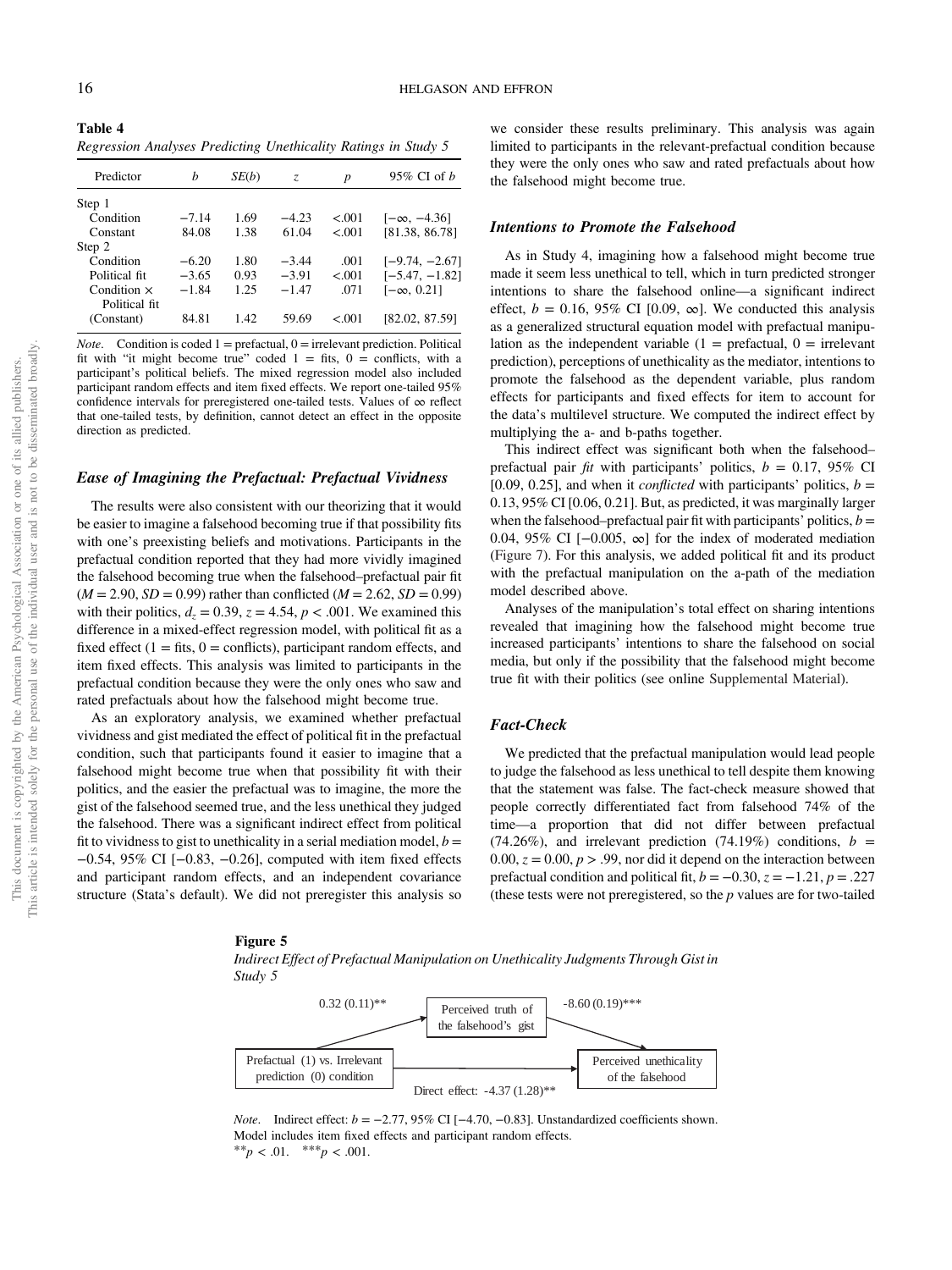<span id="page-16-0"></span>Figure 6 Mean Unethicality Ratings by Condition and Political Fit in Study 5



Note. Full scale of unethicality ratings is 0–100. Plotted values are the estimated marginal means and their standard errors from the mixed regression model described in the main text. \*\* $p < .01.$  \*\*\* $p < .001.$ 

tests). We ran these analyses as a mixed logistic regression with random intercepts for participants and fixed effects for items. Thus, as expected, people recognized the falsehoods as factually incorrect even though imagining how they might become true in the future made the falsehoods' gist seem truer.

As a robustness check, we also repeated our main analyses excluding responses to the dependent measures that corresponded to incorrect fact-checks. After these exclusions, the main effect of the prefactual manipulation on judgments of how unethical the falsehood is to tell remained significant in the predicted direction,  $b = -8.42$ ,  $z = -4.95$ ,  $p < .001$ . Further, the main effect of the prefactual manipulation on judgments of how unethical the falsehood is to tell remained significant in the predicted direction when we retained all data but statistically controlled for the fact-check measure,  $b = -7.37$ ,  $z = -4.25$ ,  $p < .001$ . However, the interaction between prefactual condition and political fit was not significant when excluding responses that failed the fact-check,  $b = 1.44$ ,  $z =$ 0.85,  $p = .198$ , or when controlling for the fact-check,  $b = -0.98$ ,  $z =$  $-0.73$ ,  $p = .233$ .

#### Figure 7

This article is intended solely for the personal use of the individual user and is not to be disseminated broadly.

Together, results from the fact-checks support the hypothesis that prefactual thinking reduces the moral condemnation of falsehoods despite knowing their falsity. However, these results provide equivocal support for the prediction that the prefactual effect would depend on whether participants were inclined to accept that the falsehood might become true.

## **Discussion**

Study 5—in which participants generated their own prefactuals replicated several key results. Considering how a falsehood might become true in the future decreased participants' condemnation of the falsehood (H1), and this effect was significantly mediated by beliefs about the falsehoods' gist (H2). Additionally, as in Study 4, the more that the manipulation reduced moral condemnation, the more inclined participants were to share the falsehoods on social media. These results suggest that our previous results generalize beyond the specific prefactuals we used in Studies 1–4, and cast further doubt on the possibility that those specific prefactuals influenced judgments by highlighting factual information. Moreover, the irrelevant-prediction control condition ruled out the possibility that our effects are the result of imagining the future in general, rather than specifically imagining how the falsehood might become true.

One limitation of this study is that the prefactual and control condition differed in their form as well as their content. Specifically, participants in the prefactual condition generated a prefactual ("If X, then Y"), whereas participants in the control condition generated a prediction ("X will lead to Y"). Therefore, the differences we observed in moral condemnation between conditions could in part be the result of differences in the form of statements each group generated. We address this limitation in Studies 4 and 6 by including a control condition in which participants consider prefactuals with identical form, but that do not involve imagining how the falsehood might become true.

The results were directionally consistent with our hypothesis that imagining how the falsehood might become true reduces condemnation of falsehoods more strongly when the prefactual fits with people's preexisting beliefs (H3). Consistent with our argument that ease of imagination explains this pattern, participants said they imagined prefactuals more vividly when the falsehoods fit with their

Conditional Indirect Effect of Prefactual Manipulation on Intentions to Share the Falsehood on Social Media in Study 5



Note. Unstandardized coefficients shown. Model includes item fixed effects and participant random effects.

\*\*\* $p < .001$ .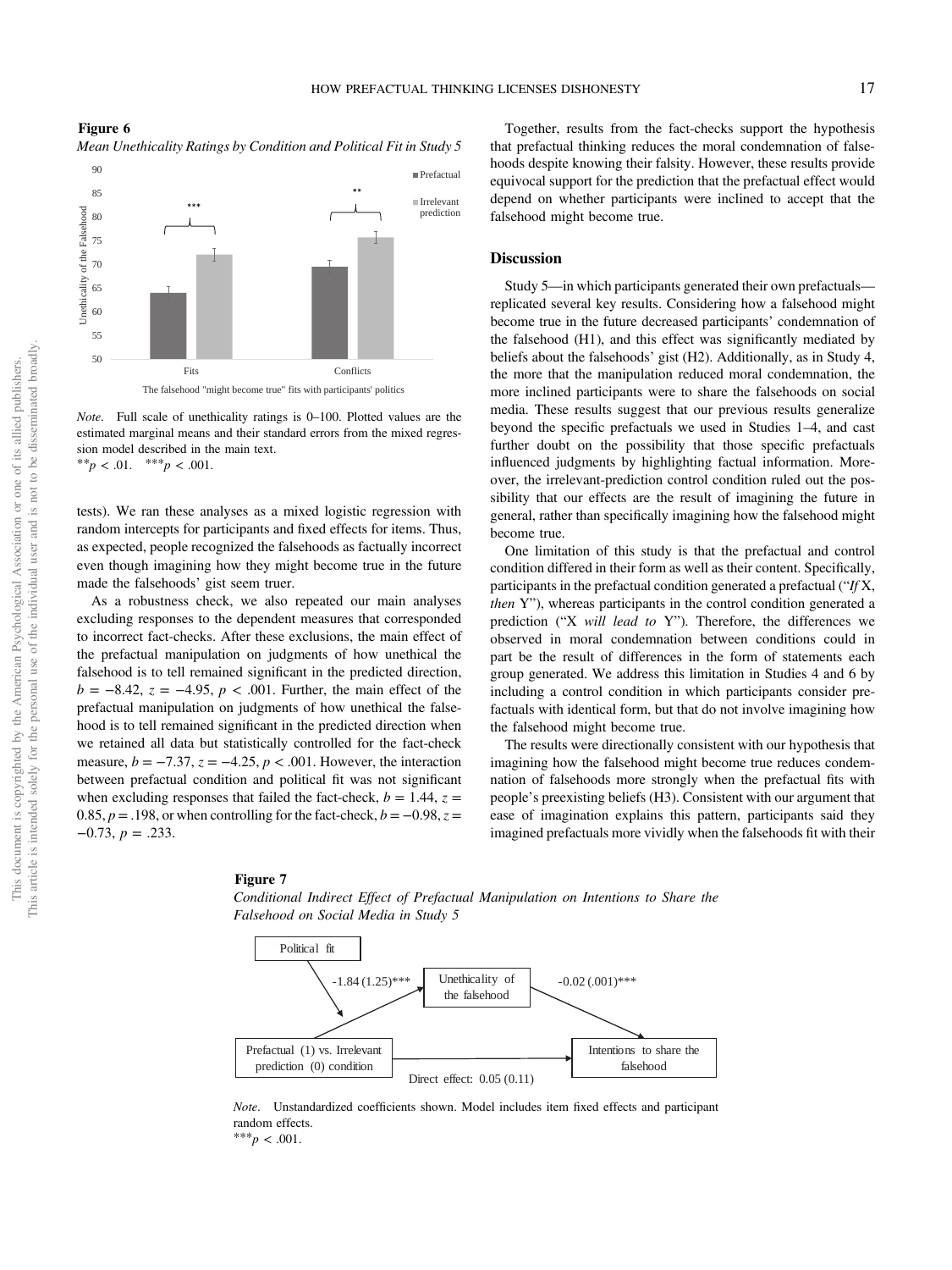politics, and the more vividly they imagined the prefactuals, the more they thought the gist of the falsehoods were true, and the less unethical they found the falsehoods. Moreover, Study 5 established convergent validity for the role of ease of imagination in the moderating effect of political fit with a different operationalization—participants' ratings of the vividness of their imagination. An important caveat, however, is that the key statistical test of H3 was not significant in this study ( $p = .071$  for the main analysis). It is possible that random error variance explains why the evidence for H3 was stronger in Studies 3 and 4. Another possibility is that when asked to generate prefactuals themselves, participants imagined ways the falsehood might become true that most easily came to mind for them. As a result, even though Study 5's participants may have found prefactuals easiest to imagine when they were inclined to accept that the falsehood might become true, they may have still found their prefactuals at least moderately easy to imagine when they were not inclined to accept this possibility.

#### Study 6

Study 6 improved our paradigm in two ways to provide a moreconservative test of our theorized mechanism—that imagining how a falsehood might become true makes the falsehood seem less unethical by making its gist seem truer (H2).

First, the gist truthfulness measure we used in Studies 2 and 5 did not specify what the gist communicated by the falsehood was, leaving some ambiguity about what participants meant when they endorsed these items. To address this limitation, participants in Study 6 rated the truthfulness of specific statements that captured the gist of each falsehood. Second, Studies 2 and 5 did not give participants the opportunity to rate on a continuous scale how truthful they perceived the verbatim details of the falsehood, which prevented our analyses from clearly distinguishing between perceptions of gist and verbatim truthfulness. Study 6 addresses both of these limitations with new measures. Our theorizing predicts that the prefactual manipulation will have a significant indirect effect on moral judgments through perceptions of gist truthfulness but not through perceptions of verbatim truthfulness.

In addition, in Study 6, we test the moderating role of participants' preexisting belief with a new set of partisan falsehoods.

#### Method

Study 6 had a mixed 2 (condition: relevant prefactual vs. irrele*vant prefactual*; between participants)  $\times$  2 (partisan fit of "it might become true": fits vs. conflicts with participants' political beliefs; within participants) factorial design with eight repeated measures. We preregistered the study at <https://aspredicted.org/f2kb2.pdf>

## **Participants**

Using Prolific Academic's prescreen data, we aimed to recruit 800 regular users of Twitter, Facebook, Instagram, or Reddit (defined as those who use the sites at least once a month). We targeted these individuals because they are particularly likely to encounter political falsehoods through their use of these platforms. We separately recruited 400 Democrats and 400 Republicans to obtain an equal number of participants who supported each political party, and 800 participants began the study. To promote data quality,

we only allowed participants to begin the study if they were located within the U.S., correctly answered a simple reading-comprehension question, passed a CAPTCHA check to verify they are human, completed the study on a computer rather than a mobile device, and if they had not participated in one of our previous studies. After applying our preregistered exclusion criteria (duplicate IP addresses, duplicate Prolific participant IDs, or duplicate geocodes; people who failed to answer all measures for at least one falsehood), 747 people remained (438 women, 297 men, 12 did not report gender;  $M_{\text{age}} =$ 36,  $SD<sub>age</sub> = 14$ ). Of these participants, 396 reported that they considered themselves or leaned Democrat and considered themselves or leaned 351 Republican. Participants who neither considered themselves nor leaned toward either party were prevented from starting the study.

## Statistical Power

A sensitivity analysis with the PANGEA app showed that, with 747 participants, eight repeated measures, and two tailed  $\alpha = .05$ , Study 6 provided >99% power to detect an effect size of  $d = 0.2$  of the prefactual manipulation.

## **Materials**

The stimuli were eight political falsehoods, and for each falsehood, a fact that contradicted it, a prefactual about how it might become true, a prefactual that was unrelated to how it might become true, and a description of the falsehood's gist (see [Appendix C](#page-30-0) for all stimuli). These descriptions were written by the first author and a research assistant following the definition of gist as "the broader meaning that the statement communicates." For example, the gist description of "Every day 500 people die from gun violence in the United States" was "Many lives are lost to gun violence in the United States." Half of the falsehood–prefactual pairs fit with political beliefs associated with Republicans and half fit with political beliefs associated with Democrats.

## Procedure

The procedure was identical to Study 4, except that we used different stimuli and included additional measures. Before beginning the study, participants responded to the comprehension check and reported their political affiliation on the same question from Studies 3–5. We prevented participants from beginning the study if they failed the comprehension check or if they did not consider themselves or lean Democrat or Republican.

Next, participants read that they would be considering "a number of facts that have been verified by reputable, nonpartisan factchecking websites" and then seeing and rating some statements; they also read that at the end of the study we would ask true/false questions to test their understanding of these facts. Participants read a factual statement about a political issue (e.g., "It's a proven fact that the number of people who die from gun violence each day in the United States is LESS than 500"). Each fact was accompanied by a statement indicating "this fact has been verified by reputable, nonpartisan fact-checkers." Then, participants randomly assigned to the relevant-prefactual condition read an if-then statement about how a falsehood that contradicted the fact might become true (e.g., "If Republicans loosen gun protection laws, then every day 500 people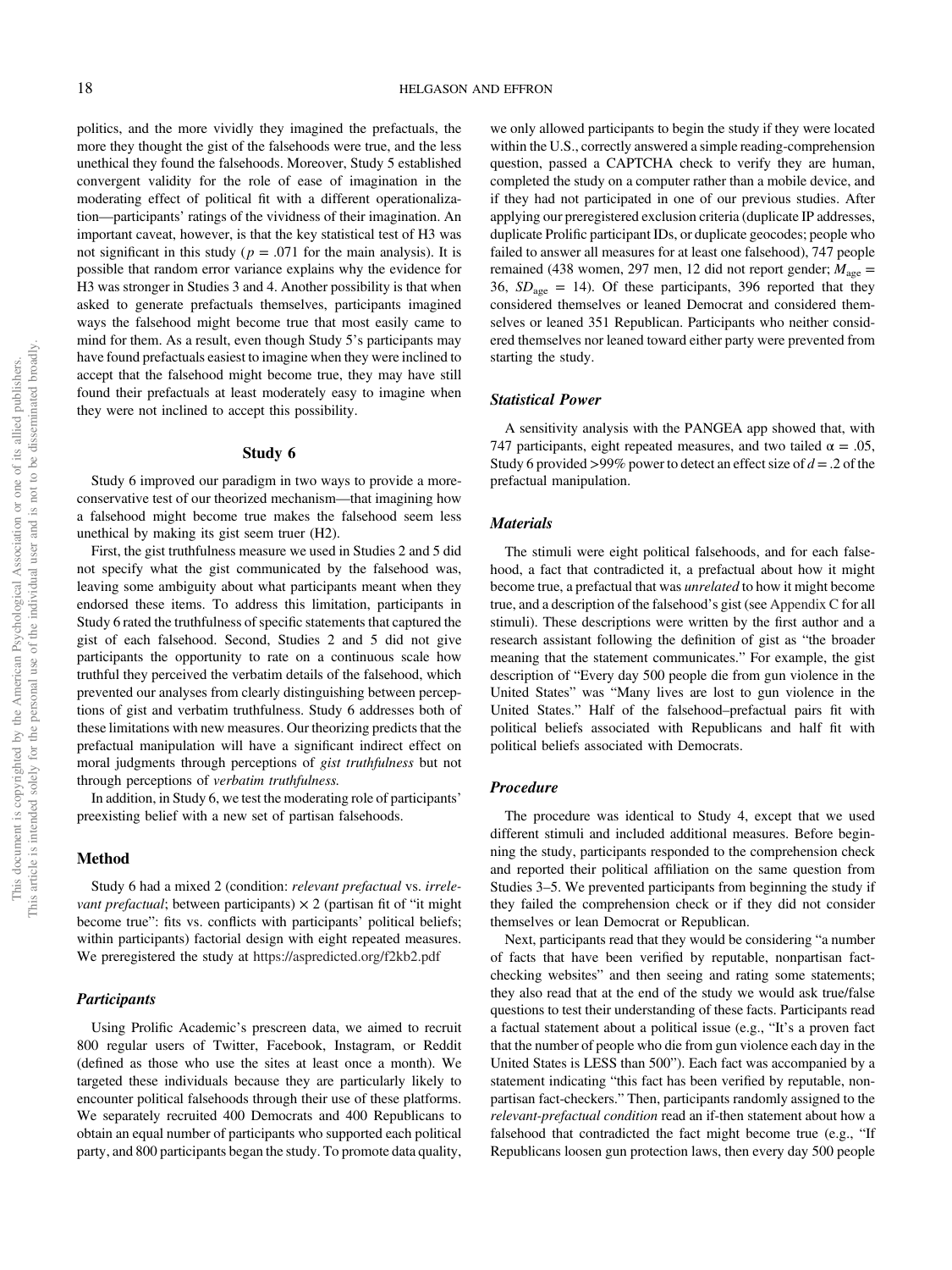might die from gun violence"). Participants in the irrelevant-prefactual condition read an if-then statement that did not involve the falsehood becoming true (e.g., "If Republicans loosen gun protection laws, then the National Rifle Association [NRA] might throw a celebration at its annual convention"). The if part of the prefactual statement was identical in both conditions, and in both conditions participants rated how easy it was to imagine the prefactual.

After considering the relevant or irrelevant prefactual, participants read the falsehood (e.g., "Every day 500 people die from gun violence in the United States.") and rated its verbatim truthfulness, gist truthfulness, unethicality, and responded to the "liking" measure (see below). Participants repeated this procedure for the remaining seven falsehoods in randomized orders, responded to a fact-check measure (described below), and provided demographics.

## Measures

Ease of Imagining the Prefactual: Prefactual Potency. Participants separately indicated how likely they found the if component and then component of each prefactual they saw on the same measures as Studies 3 and 4. As in Studies 3 and 4, we multiplied judgments of the *if* and *then* likelihood together into a single measure of plausibility called prefactual potency ([Petrocelli et al.,](#page-27-0) [2011](#page-27-0), [2012](#page-27-0)).

Gist Truthfulness. To measure the falsehood's gist truthfulness, participants rated the following: "Consider the statement's broader message: [gist statement]. How much do you agree or disagree that this broader message is true?" (from  $-3 =$  Strongly disagree to  $3 =$  Strongly agree).

Verbatim Truthfulness. Participants rated the truthfulness of the falsehood's verbatim details: "How much do you agree or disagree that this statement is literally and precisely true?" (from −3 = Strongly disagree to 3 = Strongly agree)

Dependent Measure: Unethicality of Telling the Falsehood. Participants responded to a single-item measure of the unethicality of telling the falsehood: How unethical would it be to make that statement? (from  $0 = Not$  at all unethical to  $100 =$ Extremely unethical).

Liking. Study 6 included a new behavioral measure of participants' inclination to promote the falsehood—a lab analogue to "liking" content on social media. After reading each falsehood, participants had an opportunity to click a button to "like" it. They were told that the content that receives the most likes would be shared with participants in our next study, and thus that their "likes will determine which statements future participants read."

Fact-Check. Participants responded to eight true/false questions to indicate what they thought of the statements presented earlier in the study. We instructed participants to "Please answer the questions below to test your memory and judgment of the facts presented earlier in the study." We predicted that our results would remain reliable when excluding participants who failed the fact-check measure, indicating that they either did not remember or did not believe that the falsehoods presented earlier in the study were false.

#### **Results**

## Gist Truthfulness Mechanism

The main aim of Study 6 was to test the theorized mechanism of gist truthfulness and distinguish this mechanism from perceptions of verbatim truthfulness. Results supported the unique mediating role of perceived gist truthfulness. Imagining how a falsehood might become true made the gist of the falsehood seem truer (relevant-prefactual:  $M = -0.01$ ,  $SD = 0.67$ ; irrelevant-prefactual:  $M = -0.11$ ,  $SD = 0.73$ ),  $d = 0.14$ ,  $z = 1.94$ ,  $p = .027$ , but did not make the falsehood seem verbatim truer (relevant-prefactual:  $M =$  $-1.28$ ,  $SD = 1.05$ ; irrelevant-prefactual:  $M = -1.24$ ,  $SD = 1.05$ ),  $d =$  $-0.04$ ,  $z = -0.57$ ,  $p = .567$ . These results are from mixed-effect regression models with condition as a fixed effect  $(1 =$  relevant prefactual,  $0 =$  irrelevant prefactual), fixed effects for the eight items, and participant random effects.

As predicted, there was a significant indirect effect of the prefactual manipulation on unethicality through perceptions of gist truthfulness, but not verbatim truthfulness. When participants imagined how the falsehood might become true, they thought the gist of the falsehood was truer, and the truer they found the gist, the less unethical they thought it was to tell the falsehood—a significant indirect effect,  $b = -0.74$ , one-tailed 95% CI [ $-\infty$ ,  $-0.11$ ]; see [Figure 8.](#page-19-0) By contrast, there was not a significant indirect effect through perceptions of verbatim truthfulness,  $b = 0.12$ , 95% CI [-0.29, 0.53]; this indirect effect was not significant by one- or twotailed tests. When we included gist truthfulness and verbatim truthfulness in the model predicting unethicality judgments, the direct effect of the prefactual condition was not significant,  $b =$ −0.63, 95% CI [−2.93, 1.68].<sup>9</sup> We conducted this analysis as a generalized structural equation model with prefactual condition as the independent variable  $(1 =$  relevant prefactual,  $0 =$  irrelevant prefactual), gist truthfulness and verbatim truthfulness as parallel mediators, and perceptions of unethicality as the dependent variable, with random effects for participants and fixed effects for item to account for the data's multilevel structure. We computed the indirect effects by multiplying the a- and b-paths together using the gsem and nlcom functions in Stata. Together, these results supported our theorizing that imagining how a falsehood might become true makes it seem less unethical to tell not by making the falsehood's verbatim details seem truer, but by making the broader message it conveys the gist—seem truer.

In contrast to previous studies, the total effect of the prefactual manipulation was not significant in this study (relevant-prefactual condition:  $M = 50.36$ ,  $SD = 18.13$ ; irrelevant-prefactual condition:  $M = 51.63$ ,  $SD = 17.25$ ),  $d = -0.07$ ,  $z = -0.98$ ,  $p = .163$ . This result is from a mixed-effect regression model, with condition as a fixed effect  $(1 =$  relevant prefactual,  $0 =$  irrelevant prefactual), participant random effects, and fixed effects for the eight items (see [Table 5;](#page-19-0) Step 1). As discussed below, this result could be due to random error variance across studies, or a result of prompting participants to focus on the falsehood's verbatim truth prior to judging its unethicality in this study.

We had strong directional hypotheses so we preregistered onetailed tests for all confirmatory analyses [\(Cho & Abe, 2013\)](#page-25-0), and two-tailed tests for non-preregistered analyses.

<sup>&</sup>lt;sup>9</sup> Similarly, this direct effect of the prefactual condition was also not significant when we included gist truthfulness, but not verbatim truthfulness, in the model predicting unethicality judgments,  $b = -0.41$ , 95% CI [−2.73, 1.92].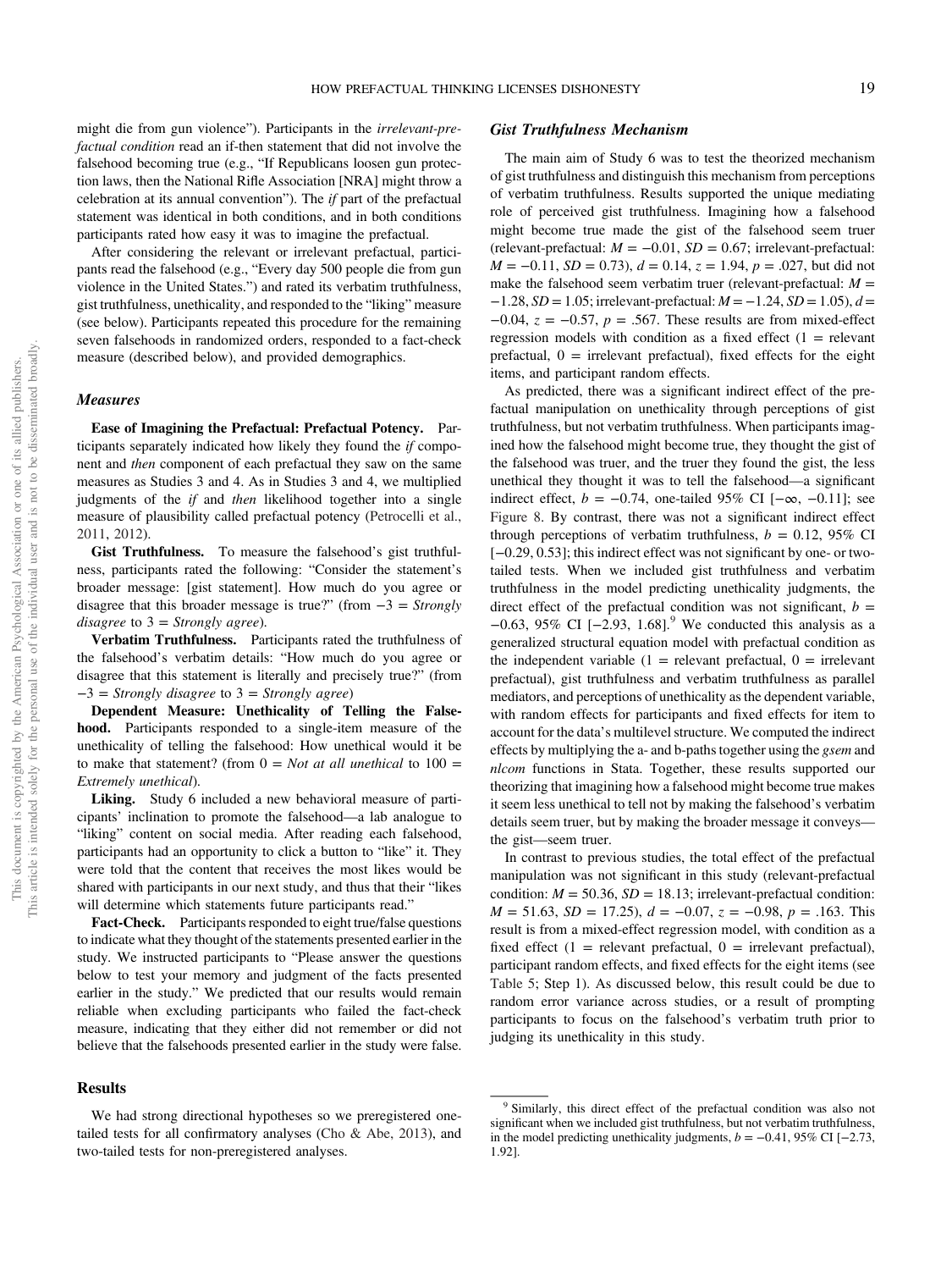#### <span id="page-19-0"></span>Figure 8

Indirect Effect of Prefactual Manipulation on Unethicality Judgments Through Gist in Study 6



Note. Unstandardized coefficients shown. Indirect effect through perceptions of gist truthfulness: b = −0.74, one-tailed 95% CI [−∞, −0.11]. Indirect effect through perceptions of verbatim truthfulness:  $b = 0.12, 95\%$  CI [−0.29, 0.53]. Model includes item fixed effects and participant random effects.

 $\phi^{\dagger} p < .10.$  \*\*\* $p < .001$  by two-tailed tests.

## Moderation by Political Fit

Supporting H3, the effect of the prefactual manipulation was significantly larger when the falsehood–prefactual pair fit, rather than conflicted, with participants' politics,  $b = -2.61$ ,  $z = -1.87$ ,  $p =$ .031 (see [Figure 9](#page-20-0)). For this analysis, we added a dummy code for political fit and its interaction with condition to the mixed model predicting unethicality judgments (see Table 5; Step 2). These results are consistent with the hypothesis that prefactual thinking would have a greater effect on reducing people's condemnation of falsehoods when the possibility that the falsehood might become true fits with an individual's politics.

Decomposing this interaction with simple slopes analyses, when the falsehood–prefactual pair  $fit$  with participants' politics, considering a relevant prefactual led participants to rate the falsehood as less unethical to tell ( $M = 40.86$ ,  $SD = 22.83$ ) than considering an irrelevant prefactual ( $M = 42.57$ ,  $SD = 20.27$ ),  $d = -0.08$ ,  $z = -1.76$ . This effect was only marginally significant, two-tailed  $p = .078$ , but—following preregistered robustness checks—was statistically

Table 5 Regression Analyses Predicting Unethicality Ratings in Study 6

| Predictor          | h        | SE(b) | Z.       | p         | 95\% CI of $b$     |
|--------------------|----------|-------|----------|-----------|--------------------|
| Step 1             |          |       |          |           |                    |
| Condition          | $-1.27$  | 1.29  | $-0.98$  | .163      | $[-\infty, 0.86]$  |
| Constant           | 31.73    | 1.32  | 24.13    | < .001    | [29.15, 34.31]     |
| Step 2             |          |       |          |           |                    |
| Condition          | 0.06     | 1.44  | 0.04     | 0.968     | $[-2.77, 2.89]$    |
| Political fit.     | $-15.69$ | 0.98  | $-15.96$ | < .001    | $[-17.62, 13.76]$  |
| Condition $\times$ | $-2.61$  | 1.40  | $-1.87$  | .031      | $[-\infty, -0.31]$ |
| Political fit      |          |       |          |           |                    |
| (Constant)         | 40.07    | 1.37  | 29.34    | ${<}.001$ | [37.40, 42.75]     |
|                    |          |       |          |           |                    |

*Note.* Condition is coded  $1$  = relevant prefactual,  $0$  = irrelevant prefactual. Political fit with "it might become true" coded  $1 =$  fits,  $0 =$  conflicts, with a participant's political beliefs. The mixed regression model also included participant random effects and item fixed effects. We report one-tailed 95% confidence intervals for preregistered one-tailed tests. Values of  $\infty$  reflect that one-tailed tests, by definition, cannot detect an effect in the opposite direction as predicted.

significant when including only responses that corresponded to correct fact-checks,  $b = -3.71$ ,  $z = -2.36$ ,  $p = .018$ , or when retaining all data but statistically controlled for the fact-check measure,  $b = -2.80$ ,  $z = -1.97$ ,  $p = .049$ . Thus, we can be most confident that prefactual thinking reduces condemnation of falsehoods that fit with one's politics when people acknowledge that the falsehood is false.

When the falsehood–prefactual pair *conflicted* with participants' political views, considering a relevant prefactual did not lead participants to rate the falsehood as less unethical to tell  $(M =$ 59.86,  $SD = 22.49$ ) than considering an irrelevant prefactual ( $M =$ 60.69,  $SD = 22.52$ ),  $d = -0.04$ ,  $z = 0.04$ ,  $p = .968$ . These tests are two-tailed, because we did not preregister hypotheses for these simple slopes.

#### Ease of Imagining the Prefactual: Prefactual Potency

Results supported our theorizing that it would be easier to imagine a falsehood becoming true if that possibility fits with one's preexisting motivations and beliefs. Participants in the relevantprefactual condition rated the prefactuals as more plausible when the falsehood–prefactual pair fit ( $M = 44.09$ ,  $SD = 20.04$ ) rather than conflicted ( $M = 23.59$ ,  $SD = 14.57$ ) with their politics,  $d_z = 0.88$ ,  $z =$ 21.21,  $p < .001$ . We examined this difference in a mixed-effect regression model, with political fit as a fixed effect  $(1 =$  fits,  $0 =$ conflicts), participant random effects, and item fixed effects. This analysis was limited to participants in the relevant-prefactual condition because they were the only ones who saw and rated prefactuals about how the falsehood might become true.

Moreover, in an exploratory analysis, we examined whether prefactual vividness and gist mediated the effect of political fit on judgments of unethicality in the relevant-prefactual condition. Our theorizing predicts that participants would find it easier to imagine that a falsehood might become true when that possibility fit with their politics, and the easier the prefactual was to imagine, the more truthful the gist of the falsehood would seem, and the less unethical they would judge the falsehood. In line with our theorizing and results of Study 5, there was a significant indirect effect from political fit to potency, to gist, to ratings of unethicality in a serial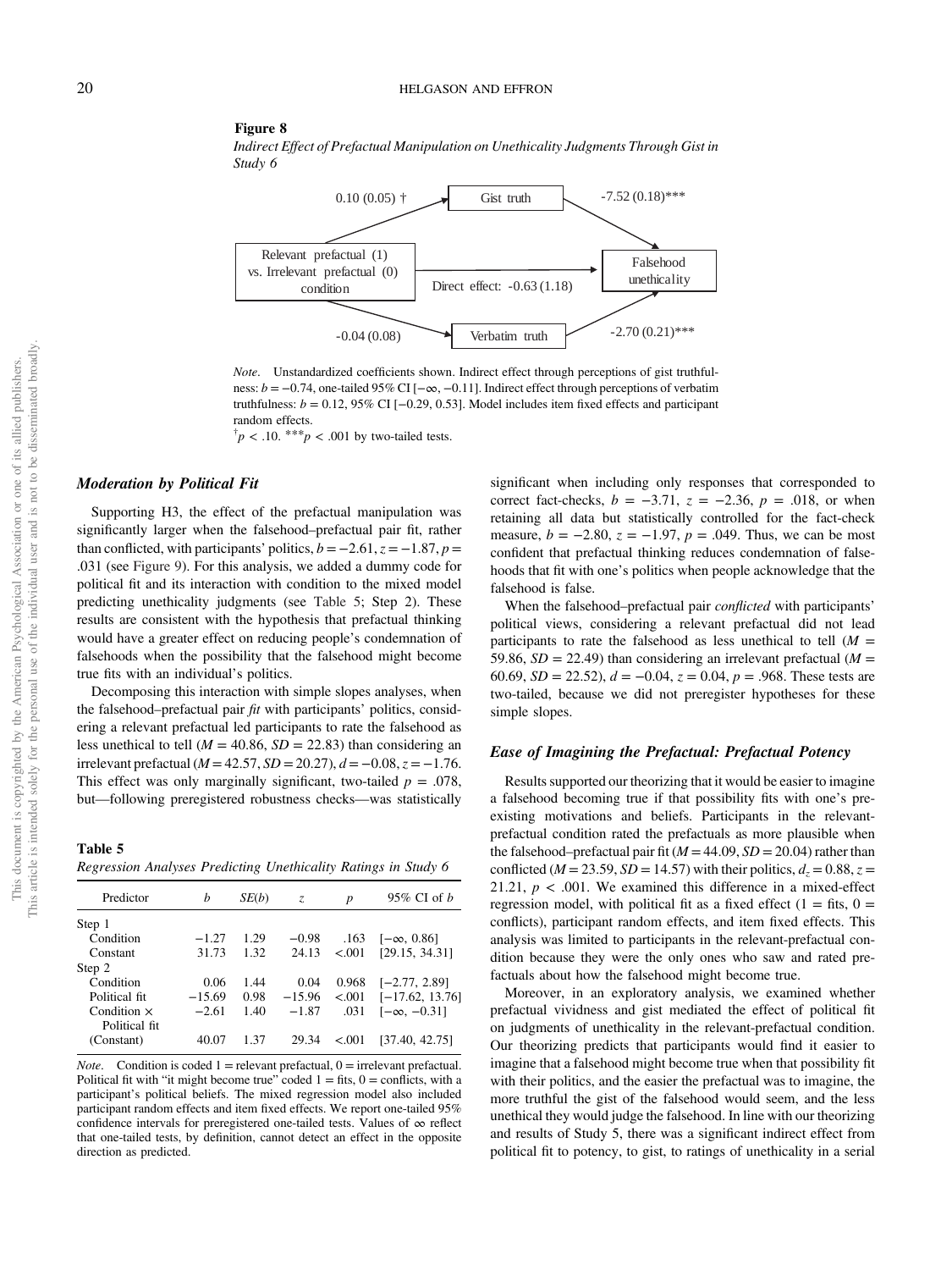<span id="page-20-0"></span>Figure 9 Mean Unethicality Ratings by Condition and Political Fit in Study 6



Note. Full scale of unethicality ratings is 0–100. Plotted values are the estimated marginal means and their standard errors from the mixed regression model described in the main text.  $\frac{1}{p}$  < .10.

mediation model,  $b = -3.74$ , 95% CI [-4.31, -3.17], computed with item fixed effects and participant random effects, an independent covariance structure (Stata's default), and two-tailed test because the analysis was not preregistered. This analysis was again limited to participants in the relevant-prefactual condition.

## Liking

We did not find evidence that the prefactual manipulation increased participants' likelihood of promoting the falsehood. Participants in the prefactual condition were not significantly more likely to "like" the falsehood (20.63%) than participants in the Control condition (24.21%),  $b = -0.31$ ,  $z = -1.97$ ,  $p = .976$ , in a mixed-effects logistic regression model, with condition as a fixed effect  $(1 =$  prefactual condition,  $0 =$  control condition), participant random effects, and fixed effects for the eight items. Similarly, there was not a significant indirect effect of the prefactual manipulation on liking through unethicality ratings (see online [Supplemental](https://doi.org/10.1037/pspa0000308.supp) [Material\)](https://doi.org/10.1037/pspa0000308.supp).

#### Fact-Check

We hypothesized that relevant prefactuals would lead people to judge the falsehoods as less unethical to tell by making the gist of the falsehood seem truer, despite them acknowledging that the falsehoods were false. The fact-check measure showed that people correctly differentiated fact from falsehood 80% of the time—a proportion that did not differ significantly between the prefactual  $(80.79\%)$  and control  $(78.80\%)$  conditions,  $b = 0.16$ ,  $z = 1.44$ ,  $p =$ 0.151 (we did not preregister this analysis, so this is a two-tailed test). This analysis was conducted in a mixed logistic regression analysis with random intercepts for participants. Furthermore, there was not a significant interaction between prefactual condition and political fit on participants' responses to the fact-check measure,  $b =$ −0.04,  $z = -0.30$ ,  $p = .768$ , when we add a dummy-code for political fit and its interaction with the prefactual manipulation to the mixed logistic regression model.

As a robustness check, we repeated our prior analyses (a) with only responses to the dependent measures that corresponded to correct fact-checks, and (b) when controlling for the fact-check measure. All results remained in the same direction and same statistical significance except where noted in the main text above (see online [Supplemental Material](https://doi.org/10.1037/pspa0000308.supp)).

### **Discussion**

Results from Study 6 address its two main aims. First, our findings conceptually replicate the mediation findings from Study 2 and Study 5 and support our theorizing about the mechanism of the prefactual effect (H2). Considering a prefactual about how a falsehood might become true in the future made the gist of the falsehood seem truer, which predicted rating the falsehood as less unethical to tell. This result emerged even when accounting for judgments of verbatim truthfulness. Moreover, we did not find evidence that prefactual thinking made participants perceive greater verbatim truthfulness of the falsehood. These findings suggest that it is specifically by making the gist of the falsehood seem truer that relevant prefactuals make falsehoods seem less unethical to tell.

Second, results provide additional support for the moderating role of whether the falsehood becoming true in the future fit with people's preexisting motivations and beliefs (H3). Results were consistent with our theorizing that this moderation occurred because people's preexisting motivations and beliefs affected their ease of imagining the prefactual. Participants rated prefactuals as more plausible when they fit with their politics, and the more plausible they found the prefactuals, the more they thought the gist of the falsehoods were true, and the less unethical they found the falsehoods.

Interestingly, although we found an indirect effect from prefactual condition to perceptions of gist truth to perceptions of unethicality, we did not find a main effect of prefactual condition on perceptions of unethicality. However, we did find evidence that prefactuals reduce condemnation of falsehoods amongst falsehoods that fit with participants' political beliefs, consistent with past studies. One difference between this study and our previous studies is that in Study 6, participants rated the degree to which the falsehood was verbatim—literally and precisely—true before rating the unethicality of the falsehood. Having participants rate the verbatim truth of the falsehood prior to judging its unethicality may have discouraged participants from condoning statements that were verbatim false. Future research might examine whether prompting people to reflect on the verbatim details of a falsehood reduces the extent to which imagining how the falsehood might become true makes the falsehood seem less unethical to tell.

One limitation of this study is that we found no evidence that prefactuals increased participants' promoting of the falsehood to other research participants, perhaps because our behavioral measure was not particularly sensitive. Future research might examine how imagining how a falsehood might become true affects people's willingness to promote falsehoods in the real-world context of social media, and especially amongst partisan in-group members.

## Meta-Analysis

To inform our discussion of our studies, we next report a metaanalysis of their results. Our goal is to estimate the size of the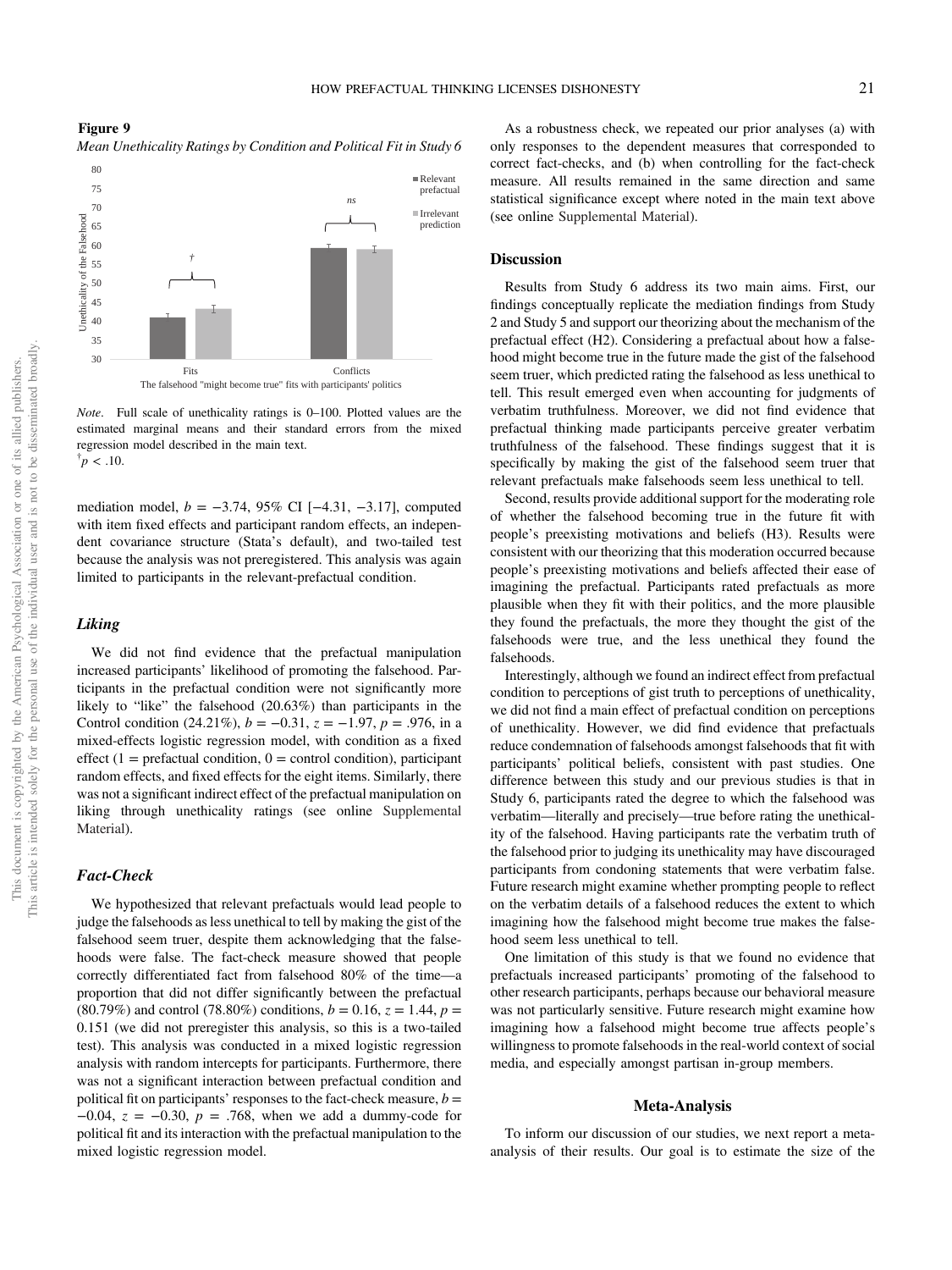prefactual effect overall, as well as when the falsehood–prefactual pair was aligned versus misaligned with participants' political views. In addition to the six studies reported in the main text, the analysis included a supplemental study, discussed in the General Discussion section and reported in full in the online [Supplemental](https://doi.org/10.1037/pspa0000308.supp) [Material,](https://doi.org/10.1037/pspa0000308.supp) in which all the falsehood–prefactual pairs were aligned with participants' politics. We decided a priori to treat study as a random effect in the meta-analysis, because the methods and stimuli differed across studies.

Results from this meta-analysis show that imagining how a falsehood might become true reduced condemnation of the falsehood, with an effect that was significant and modest in size,  $d =$ −0.25, 95% CI [−0.36, −0.15]; see Figure 10, putting it between the 35th and 40th percentile for social-psychological effects that have been meta-analyzed. As a benchmark, the median effect size in meta-analyzed research on interpersonal relationships is  $d = .28$ ([Lovakov & Agadullina, 2021](#page-26-0)).

The effect size was descriptively larger when the falsehood– prefactual pairs fit with participants' political views,  $d = -0.29, 95\%$ CI [−0.42, −0.15], and smaller when the falsehood–prefactual pairs conflicted with their views,  $d = -0.19, 95\%$  CI [-0.31, -0.07]. Recall that across Studies 3–6, the evidence was mixed about whether the prefactual effect would emerge at all when the prefactuals and falsehoods did not fit with participants' politics.

The meta-analysis suggests that the prefactual effect is indeed reliable even in that case.

#### General Discussion

Overall, the evidence from our six studies (four preregistered) suggests that when people consider how a falsehood might become true in the future, they think the falsehood is not so bad to tell in the present (H1). This effect emerged with participants from 59 countries judging false claims about consumer products, job seekers' work experience, and controversial political issues. This effect also emerged regardless of whether participants were provided with specific prefactuals (Studies 1–4 and 6) or generated the prefactuals themselves (Study 5), and it may have important downstream consequences: The less unethical participants found the falsehood, the less inclined they were to censure someone who shared the falsehood on social media, and the more inclined they were to share the falsehood themselves (Studies 4 and 5). Together, these results suggest that imagining prefactuals can license dishonesty.

The results also shed light on why. Imagining how a falsehood might become true led people to view the falsehood's gist as truer and the truer they found the gist, the less unethical they judged the falsehood (H2; Studies 2, 5, and 6). This mediation effect emerged

#### Figure 10



|                                                 | Cohen's D (95% CI)       |
|-------------------------------------------------|--------------------------|
| <b>All falsehoods</b>                           |                          |
| Study 1                                         | $-0.21$ $(-0.45, 0.02)$  |
| Study 2                                         | $-0.24$ $(-0.43, -0.05)$ |
| Study 3                                         | $-0.42$ $(-0.56, -0.27)$ |
| Study 4                                         | $-0.22$ $(-0.36, -0.09)$ |
| Study 5                                         | $-0.35(-0.51,-0.19)$     |
| Study 6                                         | $-0.07$ $(-0.22, 0.07)$  |
| Overall                                         | $-0.25(-0.36,-0.15)$     |
| "It might become true" fits with politics       |                          |
| Study 3                                         | $-0.49$ $(-0.65, -0.34)$ |
| Study 4                                         | $-0.28(-0.42,-0.13)$     |
| Study 5                                         | $-0.37(-0.53,-0.20)$     |
| Study 6                                         | $-0.08$ $(-0.22, 0.06)$  |
| Supplemental Study 1                            | $-0.23$ $(-0.37, -0.10)$ |
| Overall                                         | $-0.29$ $(-0.42, -0.15)$ |
| "It might become true" conflicts with politics  |                          |
| Study 3                                         | $-0.30$ $(-0.45, -0.15)$ |
| Study 4                                         | $-0.15(-0.30,-0.00)$     |
| Study 5                                         | $-0.28$ $(-0.44, -0.12)$ |
| Study 6                                         | $-0.04$ $(-0.18, 0.11)$  |
| Overall                                         | $-0.19(-0.31,-0.07)$     |
|                                                 | $-0.25(-0.32, -0.18)$    |
| $-.3$<br>$-2$<br>$-.1$<br>$-6$<br>$-.5$<br>$-4$ | $\cdot$ 1<br>0           |

Note. The dashed line illustrates the estimate of the overall effect size. Lines show 95% CIs for the individual studies and diamonds show 95% CIs for meta-analytic effects. The 95% CIs underestimate statistical significance for the studies in which we preregistered one-tailed tests (Studies 1, 4, 5, and 6). The size of the grey squares reflects the sample size of the study.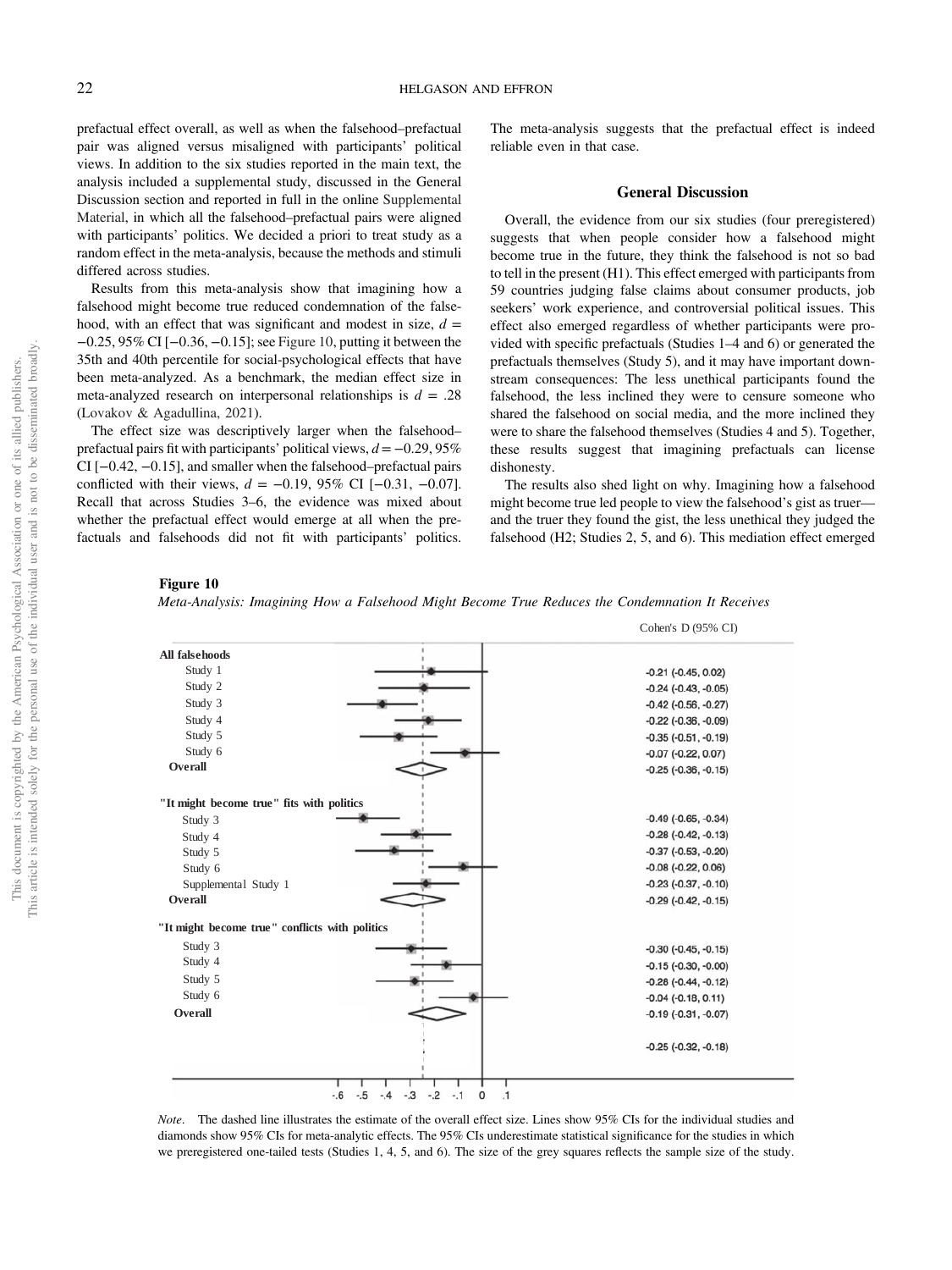with two different measures of how true people perceived the falsehood's gist, and occurred independently of how true people found the falsehood's verbatim details. Moreover, this mediation occurred even among the large majority of participants who correctly acknowledged that the falsehood's literal claims were incorrect. Thus, prefactual thinking can make a falsehood's broader message seem truer, even when one knows the falsehood's specific details are false, which in turn may mitigate moral condemnation of the falsehood. Consider a person who imagines how the falsehood "the average CEO makes 500 times more money than the average American worker" might become true in the future. Our results suggest that this person would not come to believe that the pay disparity between CEOs and workers is actually this large, but would become more convinced of the general idea that "CEOs make much more money than workers"—and thus judge the falsehood as less unethical. Although our mediation analyses cannot specify the causal order of the gist mediator and judgments of unethicality ([Bullock et al., 2010](#page-25-0); [Fiedler et al., 2011\)](#page-25-0), our results are nonetheless consistent with this interpretation.

The studies also suggest that prefactuals help excuse falsehoods especially—but not exclusively—when people are inclined to believe that the falsehood might become true because it fits with their preexisting motivations and beliefs (H3). Specifically, prefactuals more effectively reduced people's moral condemnation of falsehoods when the possibility the falsehood might become true fit, rather than conflicted, with their politics. This moderation effect was statistically significant in the three studies in which participants considered prewritten prefactuals (Studies 3, 4, and 6), and directionally consistent but not significant in the study in which participants generated their own prefactuals (Study 5,  $p = .071$ ). Thus, we can be most confident in the robustness of this moderation effect when people consider prefactuals that others have provided.

We hypothesized that this moderating role of political fit occurs because prefactuals are easier to imagine when they fit with one's motivations and beliefs [\(Effron, 2018](#page-25-0); [Tetlock, 1998](#page-28-0); [Tetlock &](#page-28-0) [Henik, 2007](#page-28-0)), and because the easier a prefactual is to imagine, the larger its effect on judgment [\(Gaesser et al., 2018](#page-25-0), [2020](#page-25-0); [Petrocelli](#page-27-0) [et al., 2011](#page-27-0), [2012](#page-27-0); [Sherman et al., 1985\)](#page-27-0). Our results were consistent with this theorizing regardless of whether we operationalized ease of imagination as judgments of plausibility or vividness of mental simulation. Specifically, when the possibility that the falsehood might become true fit with participants' politics, they judged a prefactual in which it became true in the future as more plausible (Studies 3, 4, and 6), and they said they had imagined this prefactual more vividly (Study 5); moreover, the more plausible and vivid they found the prefactual, the more they perceived the gist of the falsehood as true, and the less unethical they found the falsehood. Together, our findings suggest that prefactuals may be particularly effective in helping people excuse falsehoods that are consistent with what they want to believe. As a result, prefactuals amplified partisan disagreement in moral judgments of politically charged falsehoods.

Together, our results suggest that prefactuals offer people a degree of freedom when judging morality. It may be relatively hard to convince yourself that a falsehood is actually true, even if you are motivated to do so. It may be comparatively easy to convince yourself that the falsehood might become true. Thus, people's ability to imagine the future in a way that supports their

present beliefs may help them to excuse falsehoods that fit with their politics.

## Alternative Explanations

We rule out four alternative explanations for our findings. First, we find no evidence that our effects occurred because people believed that the falsehoods we presented were factual rather than fictional. Most participants accurately identified the falsehoods as false when asked to do so at the end of each study, and the results remained robust when we dropped the small number of cases in which participants believed a falsehood was true. Moreover, we find no evidence that prefactual thinking affected people's beliefs that the falsehood was literally true when we include a continuous measure of verbatim truthfulness (Study 6). Together, these findings suggest that our results did not occur because participants rejected the facts we presented them nor because prefactual thinking led people to forget that the falsehood were false [\(Murphy et al., 2019\)](#page-27-0).

Second, the results cannot be explained by the possibility that the prefactuals communicated factual information that made the falsehood seem more justified. Participants who considered how the falsehood might become true judged the falsehood as less unethical to tell than participants in the control condition even when we included any factual information from the prefactual condition in the control condition (Study 4 and 6) and when participants in the prefactual condition generated their own prefactuals rather than reading a given prefactual (Study 5).

Third, our findings cannot be explained by participants interpreting the speakers' claims as commitments for the future, rather than false claims about the present. Across studies, we did not tell participants that the individual who told the falsehood claimed that it might become true in the future; we simply offered the prefactual as a possible "prediction" that was not attributed to any particular person, and about which participants could indicate agreement or disagreement. Moreover, in Studies 3–6, participants judged falsehoods about events beyond anyone's personal control (e.g., the number of illegal voters or average CEO compensation), including falsehoods about undesirable events. Thus, it unlikely that participants interpreted the speaker's claims as promises for the future.

Fourth, we cannot account for the results by positing that any sort of prefactual thinking affects moral judgments by putting people in a mental simulation mindset ([Galinsky & Moskowitz, 2000;](#page-25-0) [Hirt](#page-26-0) [et al., 2004](#page-26-0); [Kray et al., 2006](#page-26-0); [Wong et al., 2008\)](#page-28-0). We find that a specific type of prefactual thought reduces moral condemnation of a falsehood: imagining how that falsehood might become true. People expressed less condemnation of falsehoods when they imagined futures in which the falsehoods became true as opposed to futures that were unrelated to the falsehoods' truth (Studies 4–6).

## Theoretical Contributions

Our findings make several contributions to the literatures on mental simulation and moral psychology. Whereas past research on prefactual thinking emphasizes its functional outcomes, such as helping people to plan for the future (e.g., [Epstude et al., 2016](#page-25-0)), we reveal a dysfunctional outcome—that prefactuals can encourage people to relax their moral standards about lying. A just and wellfunctioning society arguably depends on holding people accountable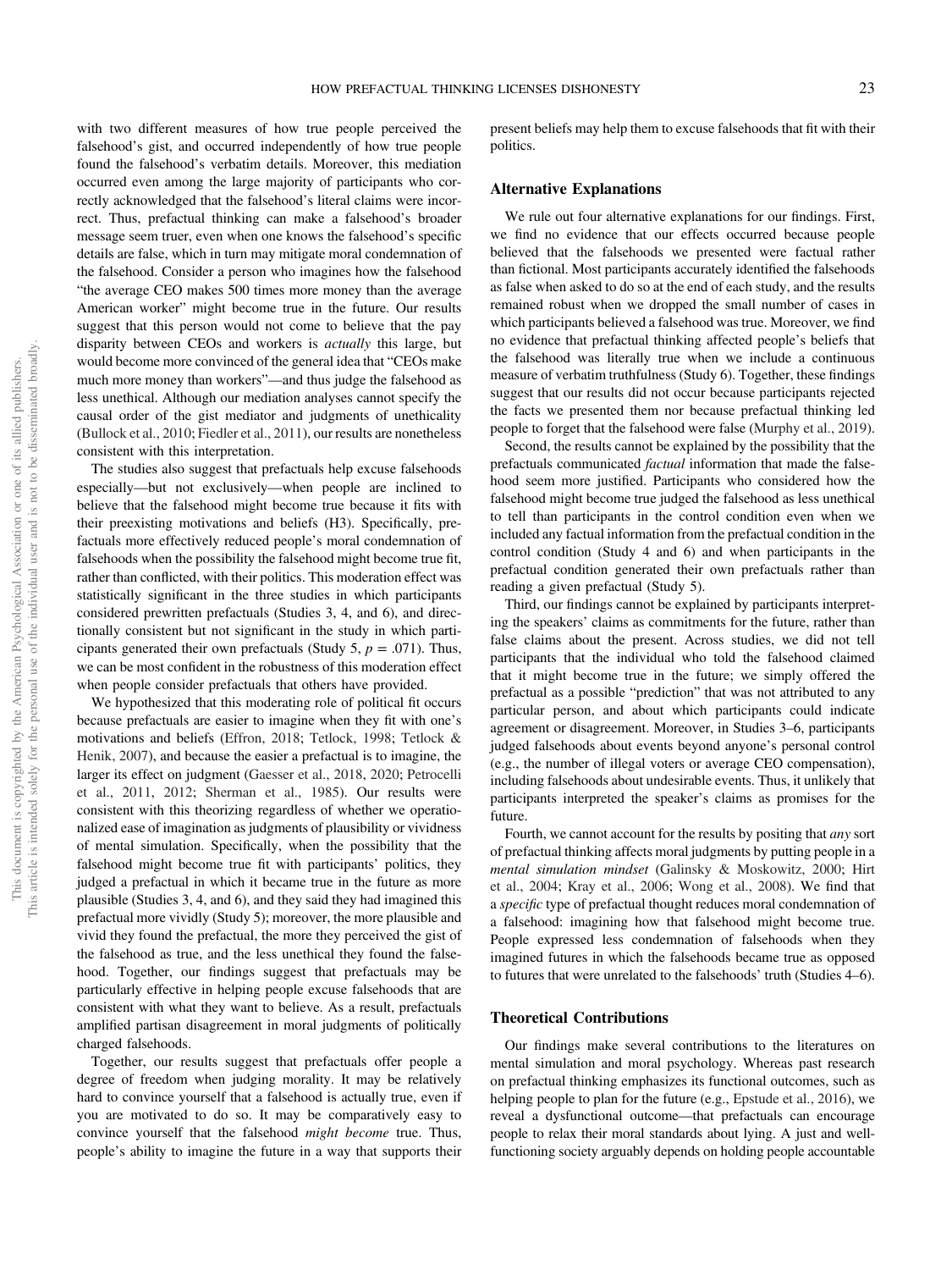for spreading false claims in the context of advertisements, work, and politics. Yet, our studies found that prefactual thinking can not only reduce how much people condemn falsehoods in these contexts, but also increase people's inclination to spread such falsehoods themselves.

We also contribute to work on moral flexibility, which demonstrates that people apply their moral standards inconsistently so that they can let themselves and the people they like off the hook for bad behavior (see [Bartels et al., 2015;](#page-25-0) [Effron, 2016;](#page-25-0) [Gino, 2016;](#page-26-0) [Uhlmann et al., 2009](#page-28-0)). Past research has shown that mental simulation facilitates moral flexibility in the self ([Briazu et al., 2017](#page-25-0); [Shalvi](#page-27-0) [et al., 2011](#page-27-0)). Yet, motivation has been absent from most previous research on other-oriented mental simulation (e.g., [Alicke et al.,](#page-24-0) [2008;](#page-24-0) [MacRae, 1992](#page-26-0); [Miller et al., 2005\)](#page-26-0). The present research demonstrates how mental simulation facilitates moral flexibility in judging others (see also [Effron, 2018\)](#page-25-0).

Moreover, whereas past work demonstrates how moral flexibility can result from selective memory for the past [\(Kouchaki & Gino,](#page-26-0) [2016;](#page-26-0) [Shu et al., 2011](#page-27-0); [Shu & Gino, 2012](#page-27-0)), our results suggest that it also results from imagination of the future. Prefactual thinking may offer a particularly appealing strategy for motivated moral reasoning because, unlike memories for the past, predictions about the future cannot be fact-checked in the present. Vague predictions may even be impossible to falsify. Thus, a person whose politics lead them to believe that a lie will become true eventually may be difficult to convince otherwise.

Our findings also advance understanding of how mental simulation affects moral judgments. Prior work in this area focused primarily on counterfactual thinking ([Alicke et al., 2008;](#page-24-0) [Branscombe et al., 1996](#page-25-0); [Byrne, 2017](#page-25-0); [MacRae, 1992](#page-26-0); [Mandel](#page-26-0) [& Dhami, 2005](#page-26-0); [Parkinson & Byrne, 2017](#page-27-0)), neglecting prefactual thinking. For example, prior work finds that people judge falsehoods more leniently when they imagine that they would have been true if circumstances had been different [\(Briazu et al., 2017;](#page-25-0) [Shalvi et al.,](#page-27-0) [2011\)](#page-27-0)—particularly if they like the falsehoods [\(Effron, 2018](#page-25-0)). Our results suggest, however, that to justify giving a moral pass to a falsehood, people need not mentally undo its falsity in the past; they need only imagine it might become true in future. In this way, mental simulation in general—and not just counterfactual thinking in particular—can facilitate moral flexibility.

Whereas previous research on counterfactual thinking demonstrates that imagining how a falsehood could have been true makes people judge the falsehood as less unethical to tell ([Effron, 2018](#page-25-0)) and be more likely to tell them [\(Shalvi et al., 2011](#page-27-0)), our studies are the first to our knowledge to examine how imagination affects moral judgments of falsehoods. Our findings suggest that mentally simulating a falsehood makes people perceive the gist of the falsehood as truer, which was associated with reduced perceptions of the falsehood's unethicality. More broadly, our findings suggest that people judge falsehoods not only on their literal content, but also on what they view to be the broader meaning communicated by the claim.

Our findings also have implications for understanding why misinformation spreads. Current research on this question assumes that people spread misinformation because they believe it, or fail to think carefully about its accuracy (e.g., [Bago et al., 2020;](#page-24-0) [Lazer](#page-26-0) [et al., 2018;](#page-26-0) [Newman et al., 2020](#page-27-0); [Scheufele & Krause, 2019\)](#page-27-0). By contrast, we argue that people sometimes spread misinformation because they find it morally permissible. Indeed, Studies 4 and 5 found that when considering how a falsehood might become true made a falsehood seem less unethical to tell, people expressed stronger intentions to spread the falsehood on social media, particularly when the possibility that the falsehood might become true fit with their political beliefs. In this way, our research contributes to a growing body of work examining when and why individuals excuse falsehoods despite knowing they are false (e.g., [Effron,](#page-25-0) [2018;](#page-25-0) [Effron & Raj, 2020;](#page-25-0) [Levine & Schweitzer, 2014\)](#page-26-0).

Finally, our work speaks to the growing political divide in the United States. Some pundits suggest that American partisans suffer from a "reality gap" ([Neimand & Grif](#page-27-0)fin, 2017). Indeed, research reveals that Americans on opposite ends of the political spectrum disagree about basic facts [\(Kteily et al., 2017](#page-26-0)). Our research highlights a different source of disagreement. Even when political partisans in our studies agreed that a statement was not factual, they disagreed about whether it was prefactual. That is, considering how a falsehood might become true in the future provided a more effective justification for excusing it when participants' politics led them to easily imagine that the falsehood might become true. As a result, relevant prefactuals amplified partisan differences in condemning falsehoods (see [Figures 2,](#page-8-0) [3](#page-11-0), [6](#page-16-0), and [9\)](#page-20-0).

#### Limitations and Future Directions

Our research has several limitations that provide opportunities for future research. First, future research is needed to explore the generalizability of our findings to a broader range of samples and falsehoods. Our results generalize to multinational MBA students from 59 different countries, residents of a major U.K. city, and Americans from both sides of the political spectrum on two online sampling serves (MTurk and Prolific Academic); however, future research should examine these effects in broader participant samples. Moreover, our findings generalize to falsehoods in the contexts of consumer products, work experiences, and political issues; however, future research should examine whether our observed effects are limited to falsehoods with particular characteristics. For example, prefactual thinking may not reduce condemnation of falsehoods that have immediate and severe negative consequences or falsehoods that people fail to believe might become true. If people find it inconceivable that a falsehood might become true, then trying and failing to imagine it may make the falsehood seem more, rather than less, unethical (for reversal effects in imagination, see [Sherman](#page-27-0) [et al., 1985](#page-27-0)).

Second, future research should examine how our findings extend beyond moral judgments and behavioral intentions in experimental settings to real behaviors of promoting falsehoods online. We find evidence in two studies that imagining how a falsehood might become true increases people's intentions to share the falsehoods online (Study 4 and 5), and recent research has shown that these measures of behavioral intentions to share content online are positively associated with actual sharing of content on Twitter ([Mosleh et al., 2020\)](#page-27-0). Moreover, in a supplemental study, we find that imagining how a falsehood might become true also leads to greater intentions to promote the falsehood on the popular discussion website, Reddit (see Study S1 in online [Supplemental](https://doi.org/10.1037/pspa0000308.supp) [Material\)](https://doi.org/10.1037/pspa0000308.supp). However, we did not find evidence that prefactual thinking led participants to promote the falsehood to other research participants by "liking" it (Study 6). One possibility is that our labbased measure was not sensitive enough to capture "liking" behavior. Another possibility is that lab-based behavioral measures of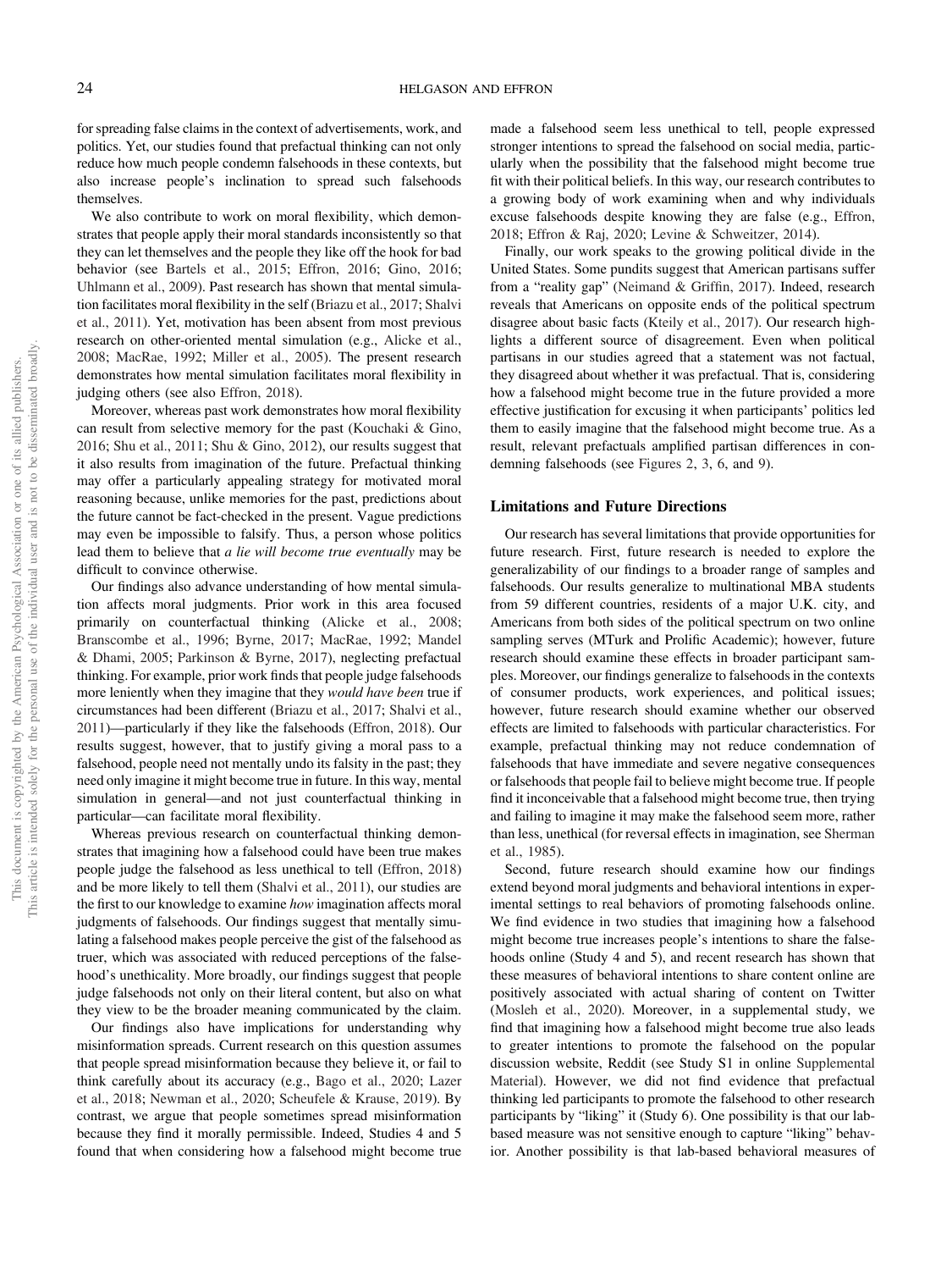<span id="page-24-0"></span>promoting content to other participants differ significantly from realworld social media behavior in which people promote content to a curated audience of likeminded individuals [\(Bakshy et al., 2015\)](#page-25-0). Future research might examine whether prefactual thinking increases sharing of falsehoods on social media sites such as Twitter and Facebook.

Third, future research should investigate additional processes by which prefactual thinking can make falsehoods seem less unethical. Our results were consistent with the proposed gist truthfulness mechanism, but do not preclude the possibility that other, unmeasured mediators may operate as well [\(Rucker et al., 2011](#page-27-0); [Zhao et al.,](#page-28-0) [2010\)](#page-28-0).<sup>10</sup> One possibility is that relevant prefactuals can make a falsehood seem justified by increasing people's confidence that it will indeed become true in the future, even without making its gist seem truer in the present.

Fourth, we studied the causal effects of prefactual thinking by randomly assigning some participants to consider how a falsehood might become true. Future research should examine when and how people spontaneously generate these prefactual thoughts. Our research was inspired by real cases in which leaders encouraged others to imagine how their falsehoods might become true in the future. For example, when Donald Trump was criticized for falsely claiming that COVID-19 cases were on a downward trend in March, 2020, Trump encouraged supporters to imagine how his falsehood might become true in the future—"I'll be right eventually. [COVID-19 is] going to disappear." ([Fox News, 2020\)](#page-25-0)—and his press secretary did the same—"No one is lying to the American people. One day, COVID will go away." ([McEnany, 2020](#page-26-0)). Similarly, entrepreneurs in Silicon Valley use lofty dreams of what a product might do in the future to justify deceiving investors about the truth of the product's current capabilities ([Carreyrou, 2018](#page-25-0)). These examples highlight another important avenue for future research. Whereas we examined how prefactual thinking affected participants' judgments of the unethicality of others' falsehoods, future research might examine how prefactuals affect people's willingness to tell falsehoods themselves. For example, entrepreneurs may be more willing to lie about their product's capabilities and job applicants may be more willing to lie about their professional skills when they can imagine that those lies might become true in the future.

Fifth, our results reveal that the more truthful people found a falsehood's gist, the less unethical they thought it was to tell, despite recognizing the falsehood as literally untrue. Future research should examine the causal relationship between perceptions of gist truthfulness and moral judgments of falsehoods, and explore what other factors besides prefactual thinking can make a statement that is literally false seem true in gist.

Finally, future research should examine how to mitigate the effect of prefactuals on excusing falsehoods. Excusing and propagating falsehoods has dangerous consequences. In the case of Theranos, employees excusing Holmes' lies could have threatened the lives of patients: "people would have died from missed diagnoses or wrong medical treatments" ([Carreyrou, 2018,](#page-25-0) p. 708). Similarly, Trump's false claims about COVID-19 spread misinformation that may have hindered public responses to reduce the spread of the virus. In a supplementary study (see Study S1 in online [Supplemental Mate](https://doi.org/10.1037/pspa0000308.supp)[rial\)](https://doi.org/10.1037/pspa0000308.supp), we tested whether encouraging people to think carefully and deliberatively could attenuate the effect of prefactual thinking on excusing falsehoods, but found that this effect persisted irrespective

of whether participants thought intuitively or deliberatively. Alternatively, prompting people to focus on the literal and precise truth of a statement may reduce the effect of prefactual thinking. For instance, in Study 6, participants rated the verbatim truth of the falsehood prior to rating its unethicality, and the estimate of the effect size of prefactual thinking on moral condemnation of falsehoods was smaller in this study than in each of our previous studies. Thus, future research should examine whether prompting people to focus on the literal and precise truth of statements reduces the effects of prefactual thinking.

#### **Conclusion**

In business and in politics, people seem to frequently get away with telling falsehoods, even when their lies are discovered. Pundits blame this apparent trend on society's loosening grip on reality (e.g., [The Economist, 2016\)](#page-28-0). Yet, when people let others off the hook for dishonesty, the reason may not only be that our society is posttruth; it may also be that people's focus is prefactual.

<sup>10</sup> We find mixed evidence for a direct effect of the prefactual condition on judgments of unethicality, when controlling for perceptions of gist truthfulness: b = −2.07, 95% CI [−4.76, 0.63] (Study 2), b = −4.37, 95% CI [−6.88,  $-1.87$ ] (Study 5), and  $b = -0.63$ , 95% CI [ $-2.93$ , 1.68] (Study 6).

## References

- Abadie, M., & Camos, V. (2019). False memory at short and long term. Journal of Experimental Psychology: General, 148(8), 1312–1334. <https://doi.org/10.1037/xge0000526>
- Abadie, M., Gavard, E., & Guillaume, F. (2021). Verbatim and gist memory in aging. Psychology and Aging, 36(8), 891–901. [https://doi.org/10.1037/](https://doi.org/10.1037/pag0000635) [pag0000635](https://doi.org/10.1037/pag0000635)
- Abadie, M., Waroquier, L., & Terrier, P. (2013). Gist memory in the unconscious-thought effect. Psychological Science, 24(7), 1253–1259. <https://doi.org/10.1177/0956797612470958>
- Abadie, M., Waroquier, L., & Terrier, P. (2017). The role of gist and verbatim memory in complex decision making: Explaining the unconscious-thought effect. Journal of Experimental Psychology: Learning, Memory, and Cognition, 43(5), 694–705. <https://doi.org/10.1037/xlm0000336>
- Adolphs, R., Tranel, D., & Buchanan, T. W. (2005). Amygdala damage impairs emotional memory for gist but not details of complex stimuli. Nature Neuroscience, 8(4), 512–518. <https://doi.org/10.1038/nn1413>
- Alicke, M. D., Buckingham, J., Zell, E., & Davis, T. (2008). Culpable control and counterfactual reasoning in the psychology of blame. Personality and Social Psychology Bulletin, 34(10), 1371–1381. [https://doi.org/10.1177/](https://doi.org/10.1177/0146167208321594) [0146167208321594](https://doi.org/10.1177/0146167208321594)
- Anderson, C. A. (1983). Imagination and expectation: The effect of imagining behavioral scripts on personal influences. Journal of Personality and Social Psychology, 45(2), 293–305. [https://doi.org/10.1037/0022-](https://doi.org/10.1037/0022-3514.45.2.293) [3514.45.2.293](https://doi.org/10.1037/0022-3514.45.2.293)
- Anduiza, E., Gallego, A., & Muñoz, J. (2013). Turning a blind eye: Experimental evidence of partisan bias in attitudes toward corruption. Comparative Political Studies, 46(12), 1664–1692. [https://doi.org/10](https://doi.org/10.1177/0010414013489081) [.1177/0010414013489081](https://doi.org/10.1177/0010414013489081)
- Aquinas, T. (1273). Summa theologica. Benzinger Brothers.
- Bacon, A. M., Walsh, C. R., & Briazu, R. A. (2020). Looking behind and looking ahead: Personality differences in counterfactual and prefactual thinking. Imagination, Cognition and Personality, 40(2), 111–125. [https://](https://doi.org/10.1177/0276236620905810) [doi.org/10.1177/0276236620905810](https://doi.org/10.1177/0276236620905810)
- Bago, B., Rand, D. G., & Pennycook, G. (2020). Fake news, fast and slow: Deliberation reduces belief in false (but not true) news headlines. Journal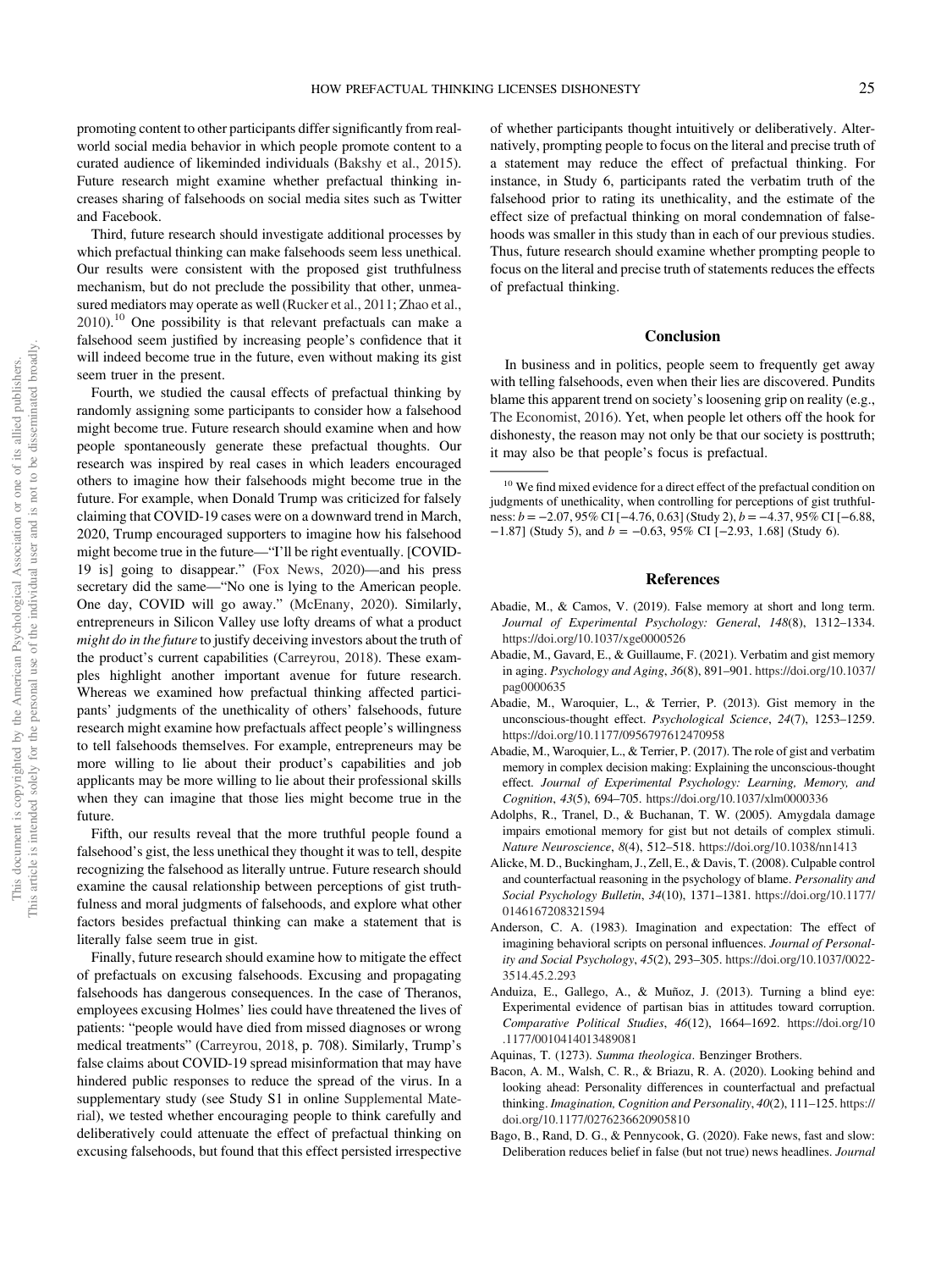<span id="page-25-0"></span>of Experimental Psychology: General, 149(8), 1608–1613. [https://doi.org/](https://doi.org/10.1037/xge0000729) [10.1037/xge0000729](https://doi.org/10.1037/xge0000729)

- Bagozzi, R. P., Moore, D. J., & Leone, L. (2004). Self-control and the selfregulation of dieting decisions: The role of prefactual attitudes, subjective norms, and resistance to temptation. Basic and Applied Social Psychology, 26(2), 199–213. [https://doi.org/10.1207/s15324834basp2602&3\\_7](https://doi.org/10.1207/s15324834basp2602&3_7)
- Bakshy, E., Messing, S., & Adamic, L. A. (2015). Political science. Exposure to ideologically diverse news and opinion on Facebook. Science, 348(6239), 1130–1132. <https://doi.org/10.1126/science.aaa1160>
- Bartels, D. M. (2008). Principled moral sentiment and the flexibility of moral judgment and decision making. Cognition, 108(2), 381–417. [https://](https://doi.org/10.1016/j.cognition.2008.03.001) [doi.org/10.1016/j.cognition.2008.03.001](https://doi.org/10.1016/j.cognition.2008.03.001)
- Bartels, D. M., Bauman, C. W., Cushman, F. A., Pizarro, D. A., & McGraw, A. P. (2015). Moral judgment and decision making. In G. Keren & G. Wu (Eds.), The Wiley Blackwell handbook of judgment and decision making (pp. 478–515). Wiley. <https://doi.org/10.1002/9781118468333.ch17>
- Boles, T. L., Croson, R. T. A., & Murnighan, J. K. (2000). Deception and retribution in repeated ultimatum bargaining. Organizational Behavior and Human Decision Processes, 83(2), 235–259. [https://doi.org/10.1006/](https://doi.org/10.1006/obhd.2000.2908) [obhd.2000.2908](https://doi.org/10.1006/obhd.2000.2908)
- Bookbinder, S. H., & Brainerd, C. J. (2017). Emotionally negative pictures enhance gist memory. Emotion, 17(1), 102–119. [https://doi.org/10.1037/](https://doi.org/10.1037/emo0000171) [emo0000171](https://doi.org/10.1037/emo0000171)
- Brainerd, C. J., & Gordon, L. L. (1994). Development of verbatim and gist memory for numbers. Developmental Psychology, 30(2), 163–177. [https://](https://doi.org/10.1037/0012-1649.30.2.163) [doi.org/10.1037/0012-1649.30.2.163](https://doi.org/10.1037/0012-1649.30.2.163)
- Brainerd, C. J., & Reyna, V. F. (1990). Gist is the grist: Fuzzy-trace theory and the new intuitionism. Developmental Review, 10(1), 3–47. [https://](https://doi.org/10.1016/0273-2297(90)90003-M) [doi.org/10.1016/0273-2297\(90\)90003-M](https://doi.org/10.1016/0273-2297(90)90003-M)
- Brainerd, C. J., & Reyna, V. F. (2002). Fuzzy-trace theory and false memory. Current Directions in Psychological Science, 11(5), 164–169. [https://](https://doi.org/10.1111/1467-8721.00192) [doi.org/10.1111/1467-8721.00192](https://doi.org/10.1111/1467-8721.00192)
- Brandts, J., & Charness, G. (2003). Truth or consequences: An experiment. Management Science, 49(1), 116–130. [https://doi.org/10.1287/mnsc.49.1](https://doi.org/10.1287/mnsc.49.1.116.12755) [.116.12755](https://doi.org/10.1287/mnsc.49.1.116.12755)
- Branscombe, N. R., Owen, S., Garstka, T. A., & Coleman, J. (1996). Rape and accident counterfactuals: Who might have done otherwise and would not have changed the outcome? Journal of Applied Social Psychology, 26(12), 1042–1067. <https://doi.org/10.1111/j.1559-1816.1996.tb01124.x>
- Briazu, R. A., Walsh, C. R., Deeprose, C., & Ganis, G. (2017). Undoing the past in order to lie in the present: Counterfactual thinking and deceptive communication. Cognition, 161, 66–73. [https://doi.org/10.1016/j.cogni](https://doi.org/10.1016/j.cognition.2017.01.003) [tion.2017.01.003](https://doi.org/10.1016/j.cognition.2017.01.003)
- Bullock, J. G., Green, D. P., & Ha, S. E. (2010). Yes, but what's the mechanism? (Don't expect an easy answer). Journal of Personality and Social Psychology, 98(4), 550–558. <https://doi.org/10.1037/a0018933>
- Byrne, R. M. J. (2017). Counterfactual thinking: From logic to morality. Current Directions in Psychological Science, 26(4), 314–322. [https://](https://doi.org/10.1177/0963721417695617) [doi.org/10.1177/0963721417695617](https://doi.org/10.1177/0963721417695617)
- Carli, L. L. (1999). Cognitive reconstruction, hindsight, and reactions to victims and perpetrators. Personality and Social Psychology Bulletin, 25(8), 966–979. <https://doi.org/10.1177/01461672992511005>
- Carlson, E. (2015). Ethnic voting and accountability in Africa: A choice experiment in Uganda. World Politics, 67(2), 353–385. [https://doi.org/10](https://doi.org/10.1017/S0043887115000015) [.1017/S0043887115000015](https://doi.org/10.1017/S0043887115000015)
- Carreyrou, J. (2018). Bad blood: Secrets and lies in a silicon valley startup. Pan Macmillan.
- Carroll, J. S. (1978). The effect of imagining an event on expectations for the event: An interpretation in terms of the availability heuristic. Journal of Experimental Social Psychology, 14(1), 88–96. [https://doi.org/10.1016/](https://doi.org/10.1016/0022-1031(78)90062-8) [0022-1031\(78\)90062-8](https://doi.org/10.1016/0022-1031(78)90062-8)
- Chapman, G. B., & Johnson, E. J. (1999). Anchoring, activation, and the construction of values. Organizational Behavior and Human Decision Processes, 79(2), 115–153. <https://doi.org/10.1006/obhd.1999.2841>
- Cho, H.-C., & Abe, S. (2013). Is two-tailed testing for directional research hypotheses tests legitimate? Journal of Business Research, 66(9), 1261– 1266. <https://doi.org/10.1016/j.jbusres.2012.02.023>
- Clark, H. H., & Lucy, P. (1975). Understanding what is meant from what is said: A study in conversationally conveyed requests. Journal of Verbal Learning and Verbal Behavior, 14(1), 56–72. [https://doi.org/10.1016/](https://doi.org/10.1016/S0022-5371(75)80006-5) [S0022-5371\(75\)80006-5](https://doi.org/10.1016/S0022-5371(75)80006-5)
- Dennis, S. A., Goodson, B. M., & Pearson, C. A. (2019). Online worker fraud and evolving threats to the integrity of MTurk data: A discussion of virtual private servers and the limitations of IP-based screening procedures. Behavioral Research in Accounting, 32(1), 119-134. [https://](https://doi.org/10.2308/bria-18-044) [doi.org/10.2308/bria-18-044](https://doi.org/10.2308/bria-18-044)
- Effron, D. A. (2016). Beyond "being good frees us to be bad": Moral selflicensing and the fabrication of moral credentials. In J.-W. van Prooijen & P. A. M. van Lange (Eds.), Cheating, corruption, and concealment: Roots of unethical behavior. Cambridge University Press. [https://doi.org/10](https://doi.org/10.1017/CBO9781316225608.004) [.1017/CBO9781316225608.004](https://doi.org/10.1017/CBO9781316225608.004)
- Effron, D. A. (2018). It could have been true: How counterfactual thoughts reduce condemnation of falsehoods and increase political polarization. Personality and Social Psychology Bulletin, 44(5), 729–745. [https://](https://doi.org/10.1177/0146167217746152) [doi.org/10.1177/0146167217746152](https://doi.org/10.1177/0146167217746152)
- Effron, D. A., Miller, D. T., & Monin, B. (2012). Inventing racist roads not taken: The licensing effect of immoral counterfactual behaviors. Journal of Personality and Social Psychology, 103(6), 916–932. [https://doi.org/10](https://doi.org/10.1037/a0030008) [.1037/a0030008](https://doi.org/10.1037/a0030008)
- Effron, D. A., Monin, B., & Miller, D. T. (2013). The unhealthy road not taken: Licensing indulgence by exaggerating counterfactual sins. Journal of Experimental Social Psychology, 49(3), 573–578. [https://doi.org/10](https://doi.org/10.1016/j.jesp.2012.08.012) [.1016/j.jesp.2012.08.012](https://doi.org/10.1016/j.jesp.2012.08.012)
- Effron, D. A., & Raj, M. (2020). Misinformation and morality: Encountering fake-news headlines makes them seem less unethical to publish and share. Psychological Science, 31(1), 75–87. [https://doi.org/10.1177/09567976](https://doi.org/10.1177/0956797619887896) [19887896](https://doi.org/10.1177/0956797619887896)
- Epstude, K., Scholl, A., & Roese, N. J. (2016). Prefactual thoughts: Mental simulations about what might happen. Review of General Psychology, 20(1), 48–56. <https://doi.org/10.1037/gpr0000064>
- Fiedler, K., Schott, M., & Meiser, T. (2011). What mediation analysis can (not) do. Journal of Experimental Social Psychology, 47(6), 1231–1236. <https://doi.org/10.1016/j.jesp.2011.05.007>
- Fox News. (2020, July 19). President Trump goes one-on-one with Chris Wallace|Full Interview [Interview]. [https://www.youtube.com/watch?v](https://www.youtube.com/watch?v=W6XdpDOH1JA)= [W6XdpDOH1JA](https://www.youtube.com/watch?v=W6XdpDOH1JA)
- Friedman, A. (1979). Framing pictures: The role of knowledge in automatized encoding and memory for gist. Journal of Experimental Psychology: General, 108(3), 316–355. <https://doi.org/10.1037/0096-3445.108.3.316>
- Fukukura, J., Ferguson, M. J., & Fujita, K. (2013). Psychological distance can improve decision making under information overload via gist memory. Journal of Experimental Psychology: General, 142(3), 658–665. <https://doi.org/10.1037/a0030730>
- Gaesser, B., Keeler, K., & Young, L. (2018). Moral imagination: Facilitating prosocial decision-making through scene imagery and theory of mind. Cognition, 171, 180–193. <https://doi.org/10.1016/j.cognition.2017.11.004>
- Gaesser, B., Shimura, Y., & Cikara, M. (2020). Episodic simulation reduces intergroup bias in prosocial intentions and behavior. Journal of Personality and Social Psychology, 118(4), 683–705. [https://doi.org/10.1037/](https://doi.org/10.1037/pspi0000194) [pspi0000194](https://doi.org/10.1037/pspi0000194)
- Galinsky, A. D., & Moskowitz, G. B. (2000). Counterfactuals as behavioral primes: Priming the simulation heuristic and consideration of alternatives. Journal of Experimental Social Psychology, 36(4), 384–409. [https://](https://doi.org/10.1006/jesp.1999.1409) [doi.org/10.1006/jesp.1999.1409](https://doi.org/10.1006/jesp.1999.1409)
- Gerlach, K. D., Dornblaser, D. W., & Schacter, D. L. (2014). Adaptive constructive processes and memory accuracy: Consequences of counterfactual simulations in young and older adults. Memory, 22(1), 145–162. <https://doi.org/10.1080/09658211.2013.779381>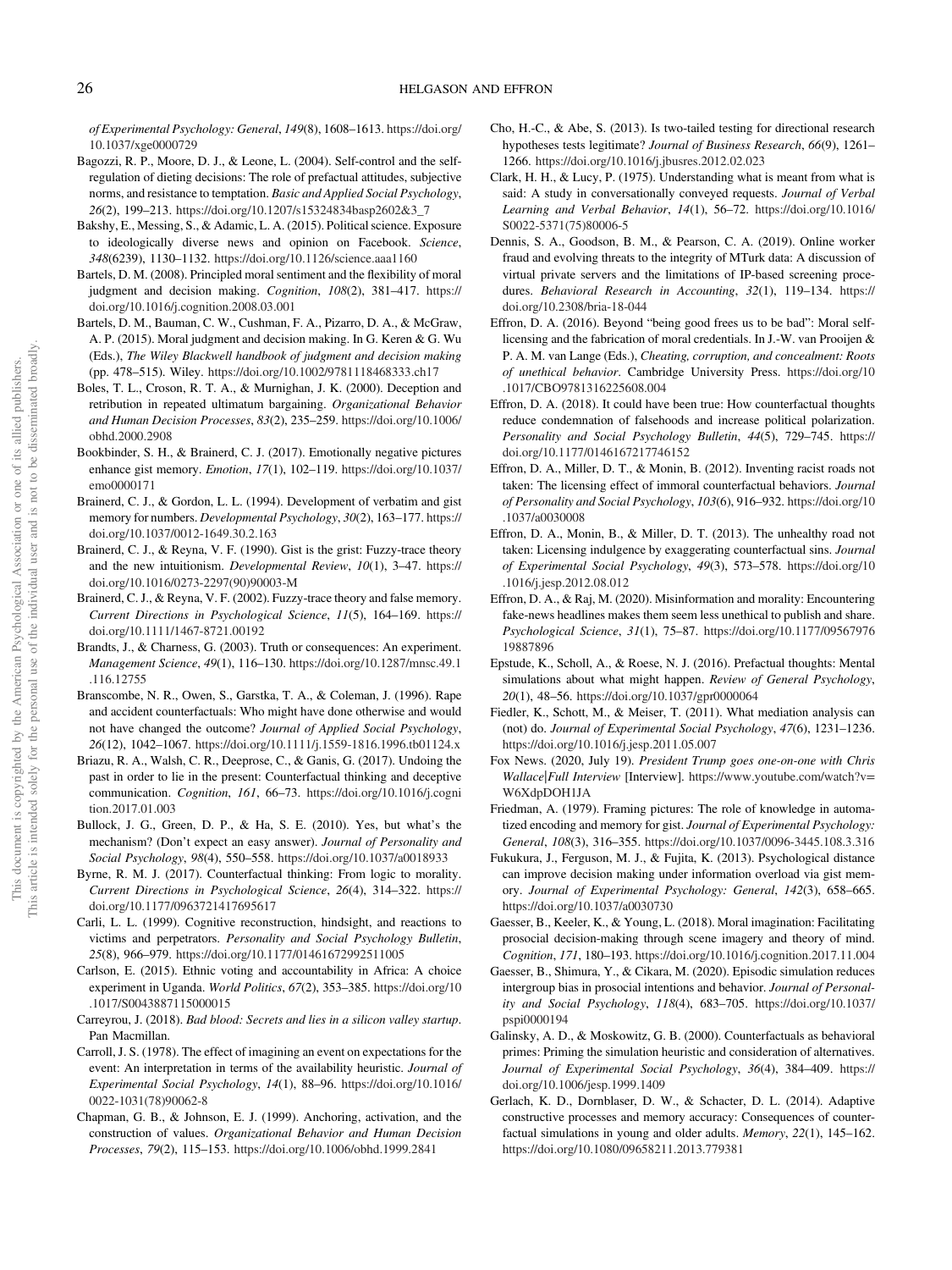- <span id="page-26-0"></span>Gibbs, R. W., Jr. (1980). Spilling the beans on understanding and memory for idioms in conversation. Memory & Cognition, 8(2), 149–156. [https://](https://doi.org/10.3758/BF03213418) [doi.org/10.3758/BF03213418](https://doi.org/10.3758/BF03213418)
- Gibbs, R. W. (1987). Do people always process the literal meanings of indirect requests? Journal of Experimental Psychology: Learning, Memory, and Cognition, 9(3), 524–533. [https://doi.org/10.1037/0278-7393.9](https://doi.org/10.1037/0278-7393.9.3.524) [.3.524](https://doi.org/10.1037/0278-7393.9.3.524)
- Gino, F. (2016). How moral flexibility constrains our moral compass. In J.-W. van Prooijen & P. A. M. van Lange (Eds.), Cheating, corruption, and concealment. Cambridge University Press. [https://doi.org/10.1017/](https://doi.org/10.1017/CBO9781316225608.006) [CBO9781316225608.006](https://doi.org/10.1017/CBO9781316225608.006)
- Gino, F., & Ariely, D. (2012). The dark side of creativity: Original thinkers can be more dishonest. Journal of Personality and Social Psychology, 102(3), 445–459. <https://doi.org/10.1037/a0026406>
- Goerke, M., Möller, J., Schulz-Hardt, S., Napiersky, U., & Frey, D. (2004). "It's not my fault—But only I can change it": Counterfactual and prefactual thoughts of managers. Journal of Applied Psychology, 89(2), 279–292. <https://doi.org/10.1037/0021-9010.89.2.279>
- Gregory, W. L., Cialdini, R. B., & Carpenter, K. M. (1982). Self-relevant scenarios as mediators of likelihood estimates and compliance: Does imagining make it so? Journal of Personality and Social Psychology, 43(1), 89–99. <https://doi.org/10.1037/0022-3514.43.1.89>
- Grice, H. P. (1975). Logic and conversation. In P. Cole & J. L. Morgan (Eds.), Syntax and semantics (Vol. 3, pp. 41–58). Academic Press. [https://](https://doi.org/10.1163/9789004368811_003) [doi.org/10.1163/9789004368811\\_003](https://doi.org/10.1163/9789004368811_003)
- Hammell, C., & Chan, A. Y. C. (2016). Improving physical task performance with counterfactual and prefactual thinking. PLoS One, 11(12), Article e0168181. <https://doi.org/10.1371/journal.pone.0168181>
- Harris, S. (2013). Lying. Four Elephants Press.
- Hawkins, S. A., & Hastie, R. (1990). Hindsight: Biased judgments of past events after the outcomes are known. Psychological Bulletin, 107(3), 311– 327. <https://doi.org/10.1037/0033-2909.107.3.311>
- Hirt, E. R., Kardes, F. R., & Markman, K. D. (2004). Activating a mental simulation mind-set through generation of alternatives: Implications for debiasing in related and unrelated domains. Journal of Experimental Social Psychology, 40(3), 374–383. [https://doi.org/10.1016/j.jesp.2003](https://doi.org/10.1016/j.jesp.2003.07.009) [.07.009](https://doi.org/10.1016/j.jesp.2003.07.009)
- Hoffrage, U., Hertwig, R., & Gigerenzer, G. (2000). Hindsight bias: A byproduct of knowledge updating? Journal of Experimental Psychology: Learning, Memory, and Cognition, 26(3), 566–581. [https://doi.org/10](https://doi.org/10.1037/0278-7393.26.3.566) [.1037/0278-7393.26.3.566](https://doi.org/10.1037/0278-7393.26.3.566)
- Johnson, M. K., Foley, M. A., Suengas, A. G., & Raye, C. L. (1988). Phenomenal characteristics of memories for perceived and imagined autobiographical events. Journal of Experimental Psychology: General, 117(4), 371–376. <https://doi.org/10.1037/0096-3445.117.4.371>
- Kant, I. (1787). On a supposed right to lie from benevolent motives. In L. W. Beck (Ed.), The critique of practical reason and other writings in moral philosophy (pp. 346–350). University of Chicago Press.
- Kappes, H. B., & Morewedge, C. K. (2016). Mental simulation as substitute for experience. Social and Personality Psychology Compass, 10(7), 405– 420. <https://doi.org/10.1111/spc3.12257>
- Keck, S. (2014). Group reactions to dishonesty. Organizational Behavior and Human Decision Processes, 124(1), 1–10. [https://doi.org/10.1016/j](https://doi.org/10.1016/j.obhdp.2013.12.006) [.obhdp.2013.12.006](https://doi.org/10.1016/j.obhdp.2013.12.006)
- Kennedy, R., Clifford, S., Burleigh, T., Waggoner, P. D., Jewell, R., & Winter, N. J. G. (2020). The shape of and solutions to the MTurk quality crisis. Political Science Research and Methods, 8(4), 614–629. [https://](https://doi.org/10.1017/psrm.2020.6) [doi.org/10.1017/psrm.2020.6](https://doi.org/10.1017/psrm.2020.6)
- Keyes, R. (2004). The post-truth era: Dishonesty and deception in contemporary life. St. Martin's Press.
- Klayman, J., & Ha, Y. (1987). Confirmation, disconfirmation, and information in hypothesis testing. Psychological Review, 94(2), 211–228. [https://](https://doi.org/10.1037/0033-295X.94.2.211) [doi.org/10.1037/0033-295X.94.2.211](https://doi.org/10.1037/0033-295X.94.2.211)
- Koehler, D. J. (1991). Explanation, imagination, and confidence in judgment. Psychological Bulletin, 110(3), 499–519. [https://doi.org/10.1037/0033-](https://doi.org/10.1037/0033-2909.110.3.499) [2909.110.3.499](https://doi.org/10.1037/0033-2909.110.3.499)
- Kouchaki, M., & Gino, F. (2016). Memories of unethical actions become obfuscated over time. Proceedings of the National Academy of Sciences of the United States of America, 113(22), 6166–6171. [https://doi.org/10](https://doi.org/10.1073/pnas.1523586113) [.1073/pnas.1523586113](https://doi.org/10.1073/pnas.1523586113)
- Kray, L. J., Galinsky, A. D., & Wong, E. M. (2006). Thinking within the box: The relational processing style elicited by counterfactual mind-sets. Journal of Personality and Social Psychology, 91(1), 33–48. [https://](https://doi.org/10.1037/0022-3514.91.1.33) [doi.org/10.1037/0022-3514.91.1.33](https://doi.org/10.1037/0022-3514.91.1.33)
- Kteily, N. S., Sheehy-Skeffington, J., & Ho, A. K. (2017). Hierarchy in the eye of the beholder: (Anti-)egalitarianism shapes perceived levels of social inequality. Journal of Personality and Social Psychology, 112(1), 136– 159. <https://doi.org/10.1037/pspp0000097>
- Lazer, D. M. J., Baum, M. A., Benkler, Y., Berinsky, A. J., Greenhill, K. M., Menczer, F., Metzger, M. J., Nyhan, B., Pennycook, G., Rothschild, D., Schudson, M., Sloman, S. A., Sunstein, C. R., Thorson, E. A., Watts, D. J., & Zittrain, J. L. (2018). The science of fake news. Science, 359(6380), 1094–1096. <https://doi.org/10.1126/science.aao2998>
- Lehrer, J. (1998, January 21). Newshour with Jim Lehrer. PBS.
- Lelieveld, G.-J., Shalvi, S., & Crone, E. A. (2016). Lies that feel honest: Dissociating between incentive and deviance processing when evaluating dishonesty. Biological Psychology, 117, 100–107. [https://doi.org/10](https://doi.org/10.1016/j.biopsycho.2016.03.009) [.1016/j.biopsycho.2016.03.009](https://doi.org/10.1016/j.biopsycho.2016.03.009)
- Levine, E., Hart, J., Moore, K., Rubin, E., Yadav, K., & Halpern, S. (2018). The surprising costs of silence: Asymmetric preferences for prosocial lies of commission and omission. Journal of Personality and Social Psychology, 114(1), 29–51. [https://doi.org/10.1037/pspa](https://doi.org/10.1037/pspa0000101) [0000101](https://doi.org/10.1037/pspa0000101)
- Levine, E. E., & Schweitzer, M. E. (2014). Are liars ethical? On the tension between benevolence and honesty. Journal of Experimental Social Psychology, 53, 107–117. <https://doi.org/10.1016/j.jesp.2014.03.005>
- Louie, T. A. (2005). Hindsight bias and outcome-consistent thoughts when observing and making service provider decisions. Organizational Behavior and Human Decision Processes, 98(1), 88–95. [https://doi.org/10.1016/](https://doi.org/10.1016/j.obhdp.2005.03.004) [j.obhdp.2005.03.004](https://doi.org/10.1016/j.obhdp.2005.03.004)
- Lovakov, A., & Agadullina, E. R. (2021). Empirically derived guidelines for effect size interpretation in social psychology. European Journal of Social Psychology, 51(3), 485–504. <https://doi.org/10.1002/ejsp.2752>
- MacInnis, D. J., & Price, L. L. (1987). The role of imagery in information processing: Review and extensions. The Journal of Consumer Research, 13(4), 473–491. <https://doi.org/10.1086/209082>
- MacRae, C. N. (1992). A tale of two curries: Counterfactual thinking and accident-related judgments. Personality and Social Psychology Bulletin, 18(1), 84–87. <https://doi.org/10.1177/0146167292181012>
- Mandel, D. R., & Dhami, M. K. (2005). "What I did" versus "what I might have done": Effect of factual versus counterfactual thinking on blame, guilt, and shame in prisoners. Journal of Experimental Social Psychology, 41(6), 627–635. <https://doi.org/10.1016/j.jesp.2004.08.009>
- Markman, K. D., Klein, W. M. P., & Suhr, J. A. (2012). Handbook of imagination and mental simulation. Psychology Press. [https://doi.org/10](https://doi.org/10.4324/9780203809846) [.4324/9780203809846](https://doi.org/10.4324/9780203809846)
- Markman, K. D., Mizoguchi, N., & McMullen, M. N. (2008). "It would have been worse under Saddam:" Implications of counterfactual thinking for beliefs regarding the ethical treatment of prisoners of war. Journal of Experimental Social Psychology, 44(3), 650–654. [https://doi.org/10.1016/](https://doi.org/10.1016/j.jesp.2007.03.005) [j.jesp.2007.03.005](https://doi.org/10.1016/j.jesp.2007.03.005)
- McEnany, K. (2020, September 9). White House briefing [Video]. [https://](https://www.c-span.org/video/?475583-1/white-house-denies-president-downplayed-coronavirus-threat) [www.c-span.org/video/?475583-1/white-house-denies-president-downpla](https://www.c-span.org/video/?475583-1/white-house-denies-president-downplayed-coronavirus-threat) [yed-coronavirus-threat](https://www.c-span.org/video/?475583-1/white-house-denies-president-downplayed-coronavirus-threat)
- Miller, D. T., Visser, P. S., & Staub, B. D. (2005). How surveillance begets perceptions of dishonesty: The case of the counterfactual sinner. Journal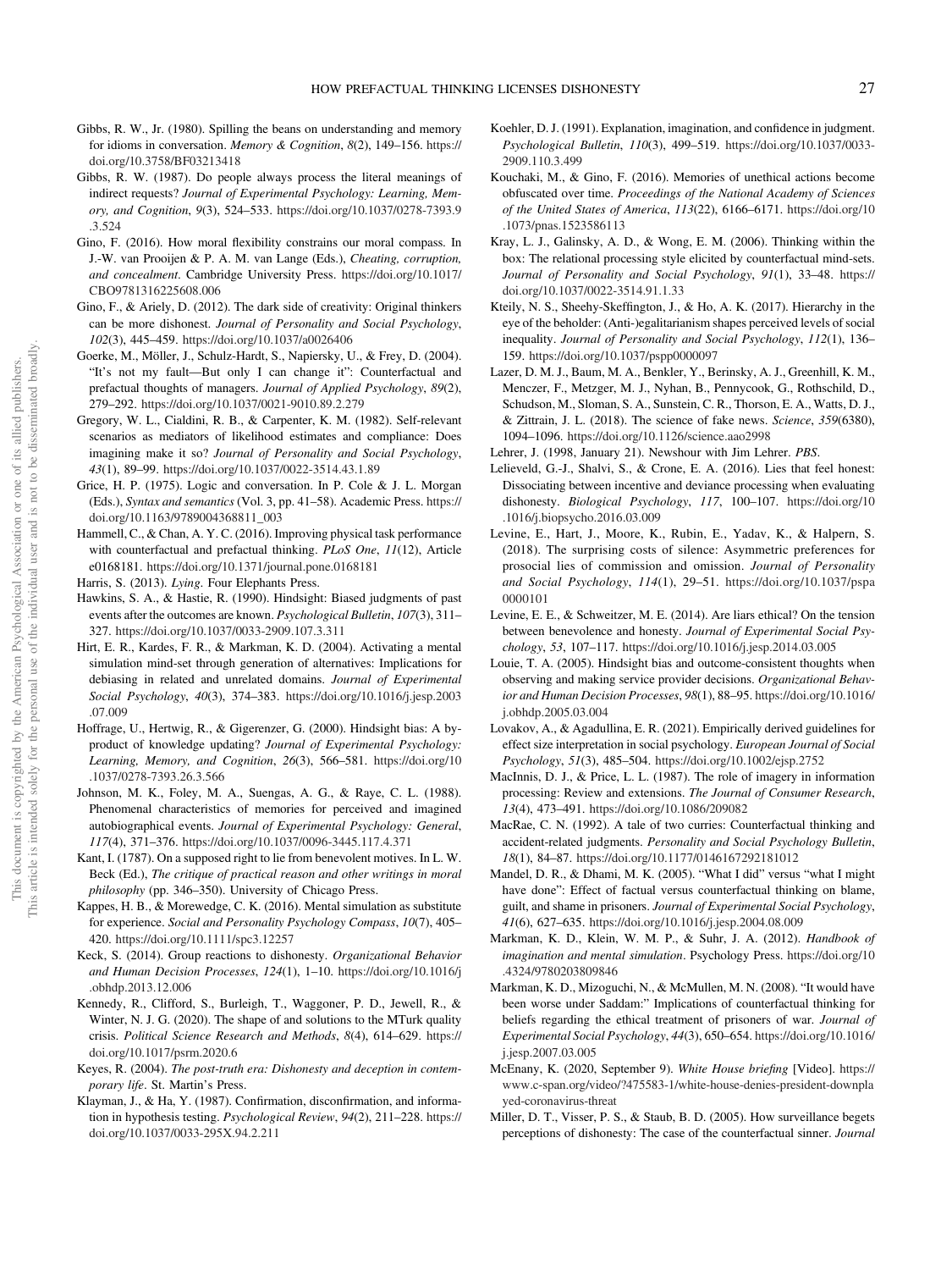<span id="page-27-0"></span>of Personality and Social Psychology, 89(2), 117–128. [https://doi.org/10](https://doi.org/10.1037/0022-3514.89.2.117) [.1037/0022-3514.89.2.117](https://doi.org/10.1037/0022-3514.89.2.117)

- Morrison, W. M. (2018). China-U.S. trade issues. Congressional Research Service. <https://ecommons.cornell.edu/handle/1813/77813>
- Mosleh, M., Pennycook, G., & Rand, D. G. (2020). Self-reported willingness to share political news articles in online surveys correlates with actual sharing on Twitter. PLoS One, 15(2), Article e0228882. [https://doi.org/10](https://doi.org/10.1371/journal.pone.0228882) [.1371/journal.pone.0228882](https://doi.org/10.1371/journal.pone.0228882)
- Mueller, A. B., & Skitka, L. J. (2018). Liars, damned liars, and zealots: The effect of moral mandates on transgressive advocacy acceptance. Social Psychological & Personality Science, 9(6), 711–718. [https://doi.org/10](https://doi.org/10.1177/1948550617720272) [.1177/1948550617720272](https://doi.org/10.1177/1948550617720272)
- Murphy, G., Loftus, E. F., Grady, R. H., Levine, L. J., & Greene, C. M. (2019). False memories for fake news during Ireland's abortion referendum. Psychological Science, 30(10), 1449–1459. [https://doi.org/10.1177/](https://doi.org/10.1177/0956797619864887) [0956797619864887](https://doi.org/10.1177/0956797619864887)
- Neimand, A., & Griffin, L. (2017, January 20). Why each side of the partisan divide thinks the other is living in an alternate reality. The Conversation. [http://theconversation.com/why-each-side-of-the-partisan-divide-thinks](http://theconversation.com/why-each-side-of-the-partisan-divide-thinks-the-other-is-living-in-an-alternate-reality-71458)[the-other-is-living-in-an-alternate-reality-71458](http://theconversation.com/why-each-side-of-the-partisan-divide-thinks-the-other-is-living-in-an-alternate-reality-71458)
- Newman, E. J., Jalbert, M. C., Schwarz, N., & Ly, D. P. (2020). Truthiness, the illusory truth effect, and the role of need for cognition. Consciousness and Cognition, 78, Article 102866. [https://doi.org/10.1016/j.concog.2019](https://doi.org/10.1016/j.concog.2019.102866) [.102866](https://doi.org/10.1016/j.concog.2019.102866)
- Ohtsubo, Y., Masuda, F., Watanabe, E., & Masuchi, A. (2010). Dishonesty invites costly third-party punishment. Evolution and Human Behavior, 31(4), 259–264. <https://doi.org/10.1016/j.evolhumbehav.2009.12.007>
- Parkinson, M., & Byrne, R. M. J. (2017). Counterfactual and semi-factual thoughts in moral judgements about failed attempts to harm. Thinking & Reasoning, 23(4), 409–448. <https://doi.org/10.1080/13546783.2017.1345790>
- Parloff, R. (2014, April 12). Theranos' Elizabeth Holmes: Young entrepreneurs need "a mission". Fortune. [https://fortune.com/2014/12/03/thera](https://fortune.com/2014/12/03/theranos-elizabeth-holmes-young-fortune-mpw-next-gen/) [nos-elizabeth-holmes-young-fortune-mpw-next-gen/](https://fortune.com/2014/12/03/theranos-elizabeth-holmes-young-fortune-mpw-next-gen/)
- Peer, E., Brandimarte, L., Samat, S., & Acquisti, A. (2017). Beyond the Turk: Alternative platforms for crowdsourcing behavioral research. Journal of Experimental Social Psychology, 70, 153–163. [https://doi.org/10.1016/j](https://doi.org/10.1016/j.jesp.2017.01.006) [.jesp.2017.01.006](https://doi.org/10.1016/j.jesp.2017.01.006)
- Petrocelli, J. V., & Crysel, L. C. (2009). Counterfactual thinking and confidence in blackjack: A test of the counterfactual inflation hypothesis. Journal of Experimental Social Psychology, 45(6), 1312–1315. [https://](https://doi.org/10.1016/j.jesp.2009.08.004) [doi.org/10.1016/j.jesp.2009.08.004](https://doi.org/10.1016/j.jesp.2009.08.004)
- Petrocelli, J. V., Percy, E. J., Sherman, S. J., & Tormala, Z. L. (2011). Counterfactual potency. Journal of Personality and Social Psychology, 100(1), 30–46. <https://doi.org/10.1037/a0021523>
- Petrocelli, J. V., Seta, C. E., & Seta, J. J. (2012). Prefactual potency: The perceived likelihood of alternatives to anticipated realities. Personality and Social Psychology Bulletin, 38(11), 1467–1479. [https://doi.org/10](https://doi.org/10.1177/0146167212453747) [.1177/0146167212453747](https://doi.org/10.1177/0146167212453747)
- Pohl, R. F., Eisenhauer, M., & Hardt, O. (2003). SARA: A cognitive process model to simulate the anchoring effect and hindsight bias. Memory, 11(4– 5), 337–356. <https://doi.org/10.1080/09658210244000487>
- Reyna, V. F. (2004). How people make decisions that involve risk: A dualprocesses approach. Current Directions in Psychological Science, 13(2), 60–66. <https://doi.org/10.1111/j.0963-7214.2004.00275.x>
- Reyna, V. F. (2012). A new intuitionism: Meaning, memory, and development in Fuzzy-Trace Theory. Judgment and Decision Making, 7(3), 332–359.
- Reyna, V. F. (2020). A scientific theory of gist communication and misinformation resistance, with implications for health, education, and policy. Proceedings of the National Academy of Sciences of the United States of America, 118(15), Article e1912441117. <https://doi.org/10.1073/pnas.1912441117>
- Reyna, V. F., & Brainerd, C. J. (1991). Fuzzy-trace theory and framing effects in choice: Gist extraction, truncation, and conversion. Journal of Behavioral Decision Making, 4(4), 249–262. [https://doi.org/10.1002/bdm](https://doi.org/10.1002/bdm.3960040403) [.3960040403](https://doi.org/10.1002/bdm.3960040403)
- Reyna, V. F., & Brainerd, C. J. (1995). Fuzzy-trace theory: An interim synthesis. Learning and Individual Differences, 7(1), 1-75. [https://](https://doi.org/10.1016/1041-6080(95)90031-4) [doi.org/10.1016/1041-6080\(95\)90031-4](https://doi.org/10.1016/1041-6080(95)90031-4)
- Roese, N. J. (1997). Counterfactual thinking. Psychological Bulletin, 121(1), 133–148. <https://doi.org/10.1037/0033-2909.121.1.133>
- Roese, N. J., & Vohs, K. D. (2012). Hindsight bias. Perspectives on Psychological Science, 7(5), 411–426. [https://doi.org/10.1177/174569](https://doi.org/10.1177/1745691612454303) [1612454303](https://doi.org/10.1177/1745691612454303)
- Rogers, T., Zeckhauser, R., Gino, F., Norton, M. I., & Schweitzer, M. E. (2017). Artful paltering: The risks and rewards of using truthful statements to mislead others. Journal of Personality and Social Psychology, 112(3), 456–473. <https://doi.org/10.1037/pspi0000081>
- Rucker, D. D., Preacher, K. J., Tormala, Z. L., & Petty, R. E. (2011). Mediation analysis in social psychology: Current practices and new recommendations. Social and Personality Psychology Compass, 5(6), 359–371. <https://doi.org/10.1111/j.1751-9004.2011.00355.x>
- Scheufele, D. A., & Krause, N. M. (2019). Science audiences, misinformation, and fake news. Proceedings of the National Academy of Sciences of the United States of America, 116(16), 7662–7669. [https://doi.org/10](https://doi.org/10.1073/pnas.1805871115) [.1073/pnas.1805871115](https://doi.org/10.1073/pnas.1805871115)
- Scholl, A., & Sassenberg, K. (2015). Better know when (not) to think twice: How social power impacts prefactual thought. Personality and Social Psychology Bulletin, 41(2), 159–170. [https://doi.org/10.1177/01461672](https://doi.org/10.1177/0146167214559720) [14559720](https://doi.org/10.1177/0146167214559720)
- Schweitzer, M. E., Hershey, J. C., & Bradlow, E. T. (2006). Promises and lies: Restoring violated trust. Organizational Behavior and Human Decision Processes, 101(1), 1–19. <https://doi.org/10.1016/j.obhdp.2006.05.005>
- Schweitzer, M. E., & Hsee, C. K. (2002). Stretching the truth: Elastic justification and motivated communication of uncertain information. Journal of Risk and Uncertainty, 25(2), 185–201. [https://doi.org/10](https://doi.org/10.1023/A:1020647814263) [.1023/A:1020647814263](https://doi.org/10.1023/A:1020647814263)
- Shalvi, S., Dana, J., Handgraaf, M. J. J., & De Dreu, C. K. W. (2011). Justified ethicality: Observing desired counterfactuals modifies ethical perceptions and behavior. Organizational Behavior and Human Decision Processes, 115(2), 181–190. [https://doi.org/10.1016/j.obhdp.2011](https://doi.org/10.1016/j.obhdp.2011.02.001) [.02.001](https://doi.org/10.1016/j.obhdp.2011.02.001)
- Shalvi, S., & Leiser, D. (2013). Moral firmness. Journal of Economic Behavior & Organization, 93, 400–407. [https://doi.org/10.1016/j.jebo.20](https://doi.org/10.1016/j.jebo.2013.03.014) [13.03.014](https://doi.org/10.1016/j.jebo.2013.03.014)
- Sherman, S. J., Cialdini, R. B., Schwartzman, D. F., & Reynolds, K. D. (1985). Imagining can heighten or lower the perceived likelihood of contracting a disease: The mediating effect of ease of imagery. Personality and Social Psychology Bulletin, 11(1), 118–127. [https://doi.org/10.1177/](https://doi.org/10.1177/0146167285111011) [0146167285111011](https://doi.org/10.1177/0146167285111011)
- Sherman, S. J., Skov, R. B., Hervitz, E. F., & Stock, C. B. (1981). The effects of explaining hypothetical future events: From possibility to probability to actuality and beyond. Journal of Experimental Social Psychology, 17(2), 142–158. [https://doi.org/10.1016/0022-1031\(81\)90011-1](https://doi.org/10.1016/0022-1031(81)90011-1)
- Shu, L. L., & Gino, F. (2012). Sweeping dishonesty under the rug: How unethical actions lead to forgetting of moral rules. Journal of Personality and Social Psychology, 102(6), 1164–1177. [https://doi.org/10.1037/](https://doi.org/10.1037/a0028381) [a0028381](https://doi.org/10.1037/a0028381)
- Shu, L. L., Gino, F., & Bazerman, M. H. (2011). Dishonest deed, clear conscience: When cheating leads to moral disengagement and motivated forgetting. Personality and Social Psychology Bulletin, 37(3), 330–349. <https://doi.org/10.1177/0146167211398138>
- Smallman, R. (2013). It's what's inside that counts: The role of counterfactual content in intention formation. Journal of Experimental Social Psychology, 49(5), 842–851. <https://doi.org/10.1016/j.jesp.2013.05.004>
- Snyder, M., & Swann, W. B. (1978). Hypothesis-testing processes in social interaction. Journal of Personality and Social Psychology, 36(11), 1202– 1212. <https://doi.org/10.1037/0022-3514.36.11.1202>
- St. Augustine. (421). Enchiridion on faith, hope, and love. Regnery Publishing.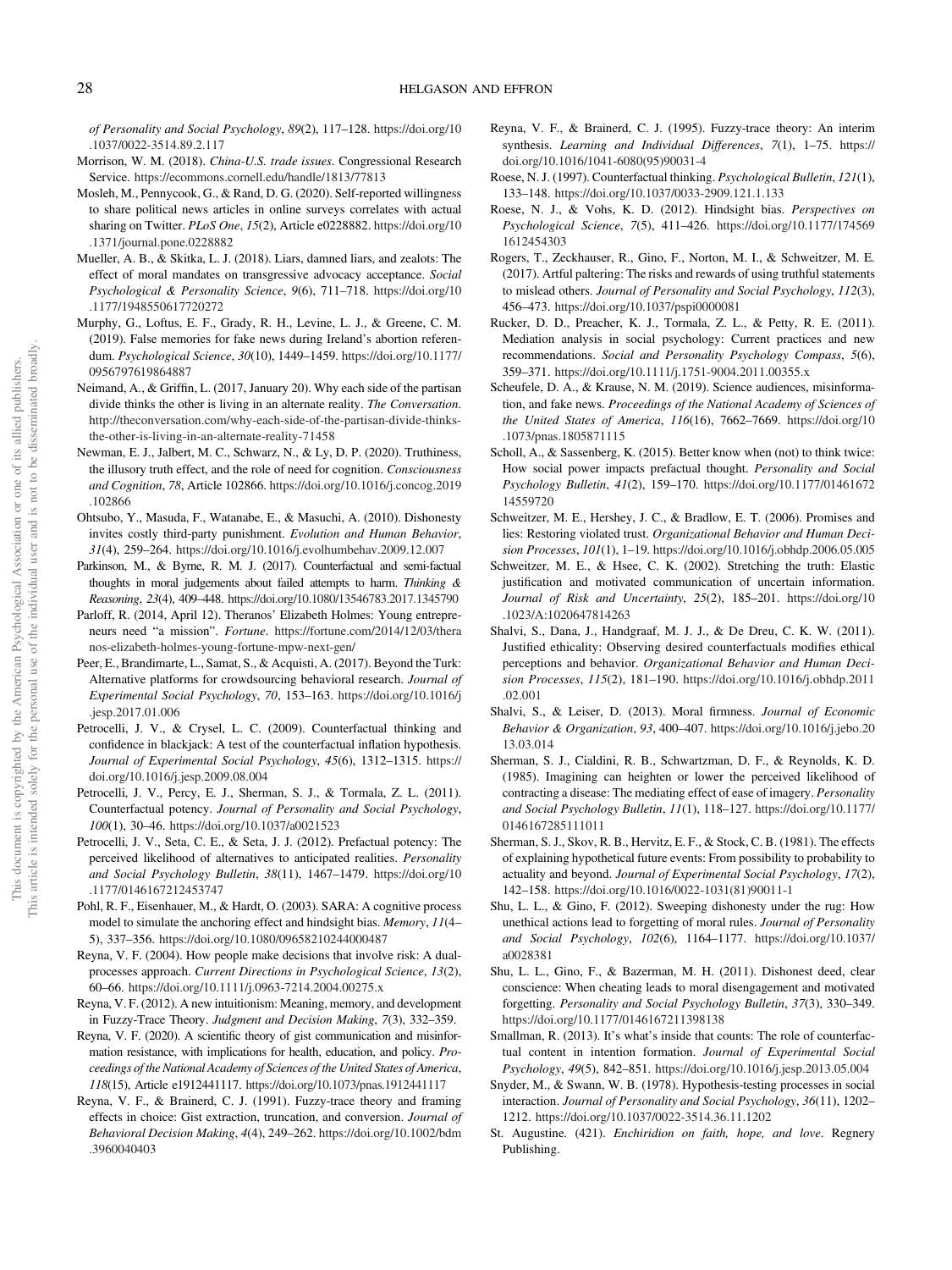- <span id="page-28-0"></span>Stahl, C., & Klauer, K. C. (2008). A simplified conjoint recognition paradigm for the measurement of gist and verbatim memory. Journal of Experimental Psychology: Learning, Memory, and Cognition, 34(3), 570–586. <https://doi.org/10.1037/0278-7393.34.3.570>
- Strack, F., & Mussweiler, T. (1997). Explaining the enigmatic anchoring effect: Mechanisms of selective accessibility. Journal of Personality and Social Psychology, 73(3), 437–446. [https://doi.org/10.1037/0022-3514.73](https://doi.org/10.1037/0022-3514.73.3.437) [.3.437](https://doi.org/10.1037/0022-3514.73.3.437)
- Tetlock, P. E. (1998). Close-call counterfactuals and belief-system defenses: I was not almost wrong but I was almost right. Journal of Personality and Social Psychology, 75(3), 639–652. [https://doi.org/10.1037/0022-3514.75](https://doi.org/10.1037/0022-3514.75.3.639) [.3.639](https://doi.org/10.1037/0022-3514.75.3.639)
- Tetlock, P. E., & Henik, E. (2007). Theory-versus imagination-driven thinking about historical counterfactuals. In D. R. Mandel, D. J. Hilton, & P. Catellani (Eds.), The psychology of counterfactual thinking (pp. 199– 216). Routledge.
- Tetlock, P. E., Kristel, O. V., Elson, S. B., Green, M. C., & Lerner, J. S. (2000). The psychology of the unthinkable: Taboo trade-offs, forbidden base rates, and heretical counterfactuals. Journal of Personality and Social Psychology, 78(5), 853–870. [https://doi.org/10.1037/0022-3514](https://doi.org/10.1037/0022-3514.78.5.853) [.78.5.853](https://doi.org/10.1037/0022-3514.78.5.853)
- Tetlock, P. E., & Lebow, R. N. (2001). Poking counterfactual holes in covering laws: Cognitive styles and historical reasoning. The American Political Science Review, 95(4), 829–843. [https://doi.org/10.1017/](https://doi.org/10.1017/S0003055400400043) [S0003055400400043](https://doi.org/10.1017/S0003055400400043)
- Tetlock, P. E., & Visser, P. S. (2000). Thinking about Russia: Plausible pasts and probable futures. British Journal of Social Psychology, 39(2), 173– 196. <https://doi.org/10.1348/014466600164417>
- The Economist. (2016, October 11). Yes, I'd lie to you. The Economist. [https://www.economist.com/brie](https://www.economist.com/briefing/2016/09/10/yes-id-lie-to-you)fing/2016/09/10/yes-id-lie-to-you
- Trope, Y., & Liberman, A. (1996). Social hypothesis testing: Cognitive and motivational mechanisms. In E. T. Higgins & A. W. Kruglanski (Eds.),

Social psychology: Handbook of basic principles (pp. 239–270). Guilford Press.

- Trump, D. (2015, October 27). Road to the White House 2016: Presidential candidate Donald Trump campaign rally in Sioux City, Iowa [Video]. [https://www.c-span.org/video/?329010-1/donald-trump-campaign-rally](https://www.c-span.org/video/?329010-1/donald-trump-campaign-rally-sioux-city-iowa)[sioux-city-iowa](https://www.c-span.org/video/?329010-1/donald-trump-campaign-rally-sioux-city-iowa)
- Trump, D. (2020, July 3). Remarks by President Trump after tour of the Centers for Disease Control and Prevention|Atlanta, GA [Interview]. [https://trumpwhitehouse.archives.gov/brie](https://trumpwhitehouse.archives.gov/briefings-statements/remarks-president-trump-tour-centers-disease-control-prevention-atlanta-ga/)fings-statements/remarks-pre [sident-trump-tour-centers-disease-control-prevention-atlanta-ga/](https://trumpwhitehouse.archives.gov/briefings-statements/remarks-president-trump-tour-centers-disease-control-prevention-atlanta-ga/)
- Tversky, A., & Kahneman, D. (1973). Availability: A heuristic for judging frequency and probability. Cognitive Psychology, 5(2), 207–232. [https://](https://doi.org/10.1016/0010-0285(73)90033-9) [doi.org/10.1016/0010-0285\(73\)90033-9](https://doi.org/10.1016/0010-0285(73)90033-9)
- Tyler, J. M., Feldman, R. S., & Reichert, A. (2006). The price of deceptive behavior: Disliking and lying to people who lie to us. Journal of Experimental Social Psychology, 42(1), 69–77. [https://doi.org/10.1016/j](https://doi.org/10.1016/j.jesp.2005.02.003) [.jesp.2005.02.003](https://doi.org/10.1016/j.jesp.2005.02.003)
- Uhlmann, E. L., Pizarro, D. A., Tannenbaum, D., & Ditto, P. H. (2009). The motivated use of moral principles. Judgment and Decision Making, 4(6), 479–491.
- Westfall, J. (2016). PANGEA: Power ANalysis for GEneral Anova designs. <http://jakewestfall.org/publications/pangea.pdf>
- Wimmer, H., Gruber, S., & Perner, J. (1984). Young children's conception of lying: Lexical realism—Moral subjectivism. Journal of Experimental Child Psychology, 37(1), 1–30. [https://doi.org/10.1016/0022-0965\(84\)90055-9](https://doi.org/10.1016/0022-0965(84)90055-9)
- Wong, E. M., Galinsky, A. D., & Kray, L. J. (2008). The counterfactual mind-set: A decade of research. In K. D. Markman, W. M. P. Klein & J. A. Suhr (Eds.), Handbook of imagination and mental simulation. Psychology Press.
- Zhao, X., Lynch, J. G., Jr., & Chen, Q. (2010). Reconsidering Baron and Kenny: Myths and truths about mediation analysis. The Journal of Consumer Research, 37(2), 197–206. <https://doi.org/10.1086/651257>

## Appendix A

## Stimuli in Study 1

| Fact                                                                                                                                           | Prefactual                                                                                                                                                | Falsehood                                                                                       |
|------------------------------------------------------------------------------------------------------------------------------------------------|-----------------------------------------------------------------------------------------------------------------------------------------------------------|-------------------------------------------------------------------------------------------------|
| Listerine antiseptic is NOT as effective as floss<br>at reducing gingivitis                                                                    | If Listerine completes its product development<br>plans, then Listerine antiseptic will become<br>as effective as floss at reducing gingivitis            | Listerine antiseptic is clinically proven to be as<br>effective as floss at reducing gingivitis |
| Danactive dairy drinks do NOT reduce the risk<br>of catching the common cold                                                                   | If Danone develops the probiotics in its dairy<br>products, then Danactive dairy drinks will be<br>able to reduce the risk of catching the<br>common cold | Danactive dairy drinks reduce the risk of<br>catching the common cold                           |
| Photos sent via Snapchat do NOT disappear<br>forever                                                                                           | If Snapchat develops its software, then they will<br>ensure that photos sent via Snapchat<br>disappear forever                                            | Photos sent via Snapchat disappear forever                                                      |
| Gerber's good start formula does NOT prevent<br>allergies in children                                                                          | If Gerber develops its good starter formula, then<br>it will prevent allergies in children                                                                | Gerber's good starter formula prevents allergies<br>in children                                 |
| Crystal wash, an environmentally friendly<br>laundry detergent substitute, is NOT as<br>effective as laundry detergent for cleaning<br>clothes | If Crystal wash develops more environmentally<br>friendly bacteria killers, then it will be just as<br>effective as laundry detergent                     | Crystal wash is just as effective in cleaning<br>clothes as laundry detergent                   |
| Luminosity games do NOT enhance users'<br>performance at school                                                                                | If Lumos Labs works with scientists on their<br>product development, then Luminosity will<br>enhance users' performance at school                         | Luminosity games enhance users' performance<br>at school                                        |
| Taking Airborne dietary supplements does<br>NOT boost your immune system                                                                       | If Airborne dietary supplements incorporate<br>additional vitamins into their formula, then it<br>will be able to boost the immune system                 | Taking Airborne dietary supplements boosts<br>your immune system                                |
| Volkswagen 3.0 L TDI diesel cars do NOT<br>meet emission standards                                                                             | If Volkswagen works with its engineers to<br>create more fuel efficient engines, then its 3.0<br>L TDI diesel cars will meet emission<br>standards        | Volkswagen 3.0 L TDI diesel cars meet all<br>emission standards                                 |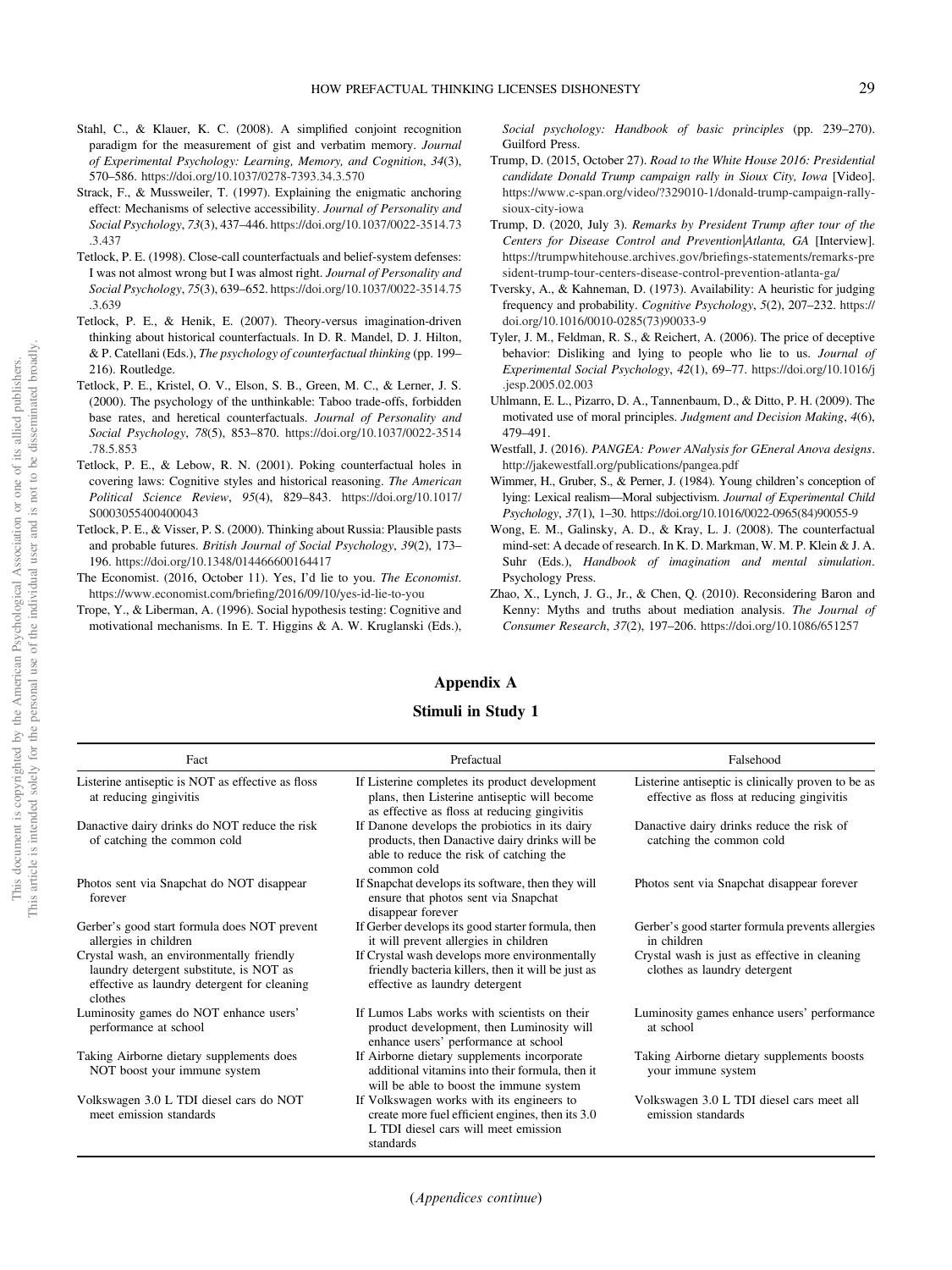## Appendix B

## Stimuli in Studies 3, 4, and 5

<span id="page-29-0"></span>

| Study | Fact                                                                                                                                                                              | Relevant prefactual<br>(Studies 3 and 4)                                                                                                                                                 | Irrelevant prefactual<br>(Study 4)                                                                                                                                                                                              | Relevant prefactual<br>(Study 5)                                                                                         | Irrelevant prediction<br>(Study 5)                                                                                                                                                                         | Falsehood                                                                                                    | Political<br>fit |
|-------|-----------------------------------------------------------------------------------------------------------------------------------------------------------------------------------|------------------------------------------------------------------------------------------------------------------------------------------------------------------------------------------|---------------------------------------------------------------------------------------------------------------------------------------------------------------------------------------------------------------------------------|--------------------------------------------------------------------------------------------------------------------------|------------------------------------------------------------------------------------------------------------------------------------------------------------------------------------------------------------|--------------------------------------------------------------------------------------------------------------|------------------|
|       | 3, 4, 5 It's a proven fact that If the United States<br>there have been<br>just four<br>documented cases<br>of people voting<br>illegally in the<br>2016 presidential<br>election | does not tighten its<br>border security,<br>then millions of<br>people will vote<br>illegally in the<br>upcoming<br>presidential<br>election                                             | If the United States<br>does not tighten its<br>border security,<br>then millions of<br>Americans will be<br>out of a job before<br>the next<br>presidential<br>election                                                        | Millions of people<br>will vote illegally<br>in the upcoming<br>presidential<br>election, if $\dots$                     | The new United<br>States-Mexico-<br>Canada Agreement<br>(USMCA), which<br>gives the U.S.<br>greater access to<br>Canadian dairy and<br>allows extra<br>imports of<br>Canadian cars will<br>lead to $\dots$ | Millions of people<br>voted illegally in<br>the last presidential<br>election                                | Rep              |
|       | 3, 4, 5 It's a proven fact that If Democrats block<br>the United States'<br>trade deficit with<br>China was \$336<br>billion last year                                            | the imposition of<br>tariffs on Chinese<br>goods, then the<br>U.S. trade deficit<br>with China will<br>grow to $$500$<br>billion next year                                               | If Democrats block<br>the imposition of<br>tariffs on Chinese<br>goods, then the<br>U.S. will have<br>more difficulty<br>negotiating with<br>China about North<br>Korea next year                                               | The U.S. trade deficit The Jobs for Our<br>with China will<br>grow to $$500$<br>billion next year, if<br>$\ddots$        | Heroes Act, which<br>makes it easier for<br>veterans to apply<br>for commercial<br>driver's licenses<br>will lead to                                                                                       | Last year, the trade<br>deficit with China<br>was \$500 billion                                              | Rep              |
| 3     | It's a proven fact that If the Trump<br>heart disease is the<br>leading cause of<br>death for black<br>Americans                                                                  | administration's<br>proposed ban on<br>abortion after 20<br>weeks of<br>pregnancy is not<br>passed, then<br>abortion will<br>become the leading<br>cause of death for<br>black Americans |                                                                                                                                                                                                                                 |                                                                                                                          |                                                                                                                                                                                                            | Abortion is the<br>leading cause of<br>death for black<br>Americans                                          | Rep              |
| 4, 5  | It's a proven fact that If the Trump<br>the company U.S.<br>Steel is NOT<br>currently building<br>any new steel mills                                                             | administration<br>imposes its steel<br>tariffs on more<br>foreign countries,<br>then U.S. Steel will<br>open six new steel<br>mills                                                      | If the Trump<br>administration<br>imposes its steel<br>tariffs on more<br>foreign countries,<br>then other<br>countries will<br>remove the United<br>States from the<br><b>United Nations</b><br>Economic and<br>Social Council | six new steel mills,<br>if                                                                                               | U.S. Steel will build Current tax cuts to the The company U.S.<br>top 20% of earners<br>in the U.S. will<br>lead to $\dots$                                                                                | Steel is currently<br>building six new<br>steel mills                                                        | Rep              |
|       | 3, 4, 5 It's a proven fact that If the Trump<br>in $2017$ , the<br>average top CEO<br>made 265 times<br>more money than<br>the average<br>American worker                         | administration<br>keeps making<br>procorporate<br>decisions, then the<br>average top CEO<br>will soon make 500<br>times more than the<br>average worker                                  | If the Trump<br>administration<br>keeps making<br>procorporate<br>decisions, then the<br>number of small<br>businesses in the<br>United States will<br>decrease                                                                 | The average top CEO Current U.S.<br>will soon make 500<br>times more money<br>than the average<br>American worker,<br>if | economic<br>sanctions on North<br>Korea will lead to<br>$\cdots$                                                                                                                                           | The average top CEO Dem<br>currently makes<br>500 times more<br>money than the<br>average American<br>worker |                  |
|       | 3, 4, 5 It's a proven fact that If the Trump<br>13% of legal gun<br>owners in the U.S.<br>have purchased<br>firearms without a<br>background check                                | administration<br>continues to<br>support progun<br>policies, then over<br>25% of legal gun<br>purchases in the<br>U.S. will be made<br>without<br>background checks                     | If the Trump<br>administration<br>continues to<br>support progun<br>policies, then more<br>Americans will<br>begin to purchase<br>guns                                                                                          | Over 25% of legal<br>gun owners in the<br>U.S. will purchase<br>firearms without a<br>background check,<br>if $\ldots$   | The new Consumer<br>Protection Act that<br>allows consumers<br>to freeze and<br>unfreeze their<br>credit file on short<br>notice will lead to<br>$\ddotsc$                                                 | Over 25% of legal<br>gun purchases in<br>the U.S. are<br>currently made<br>without<br>background checks      | Dem              |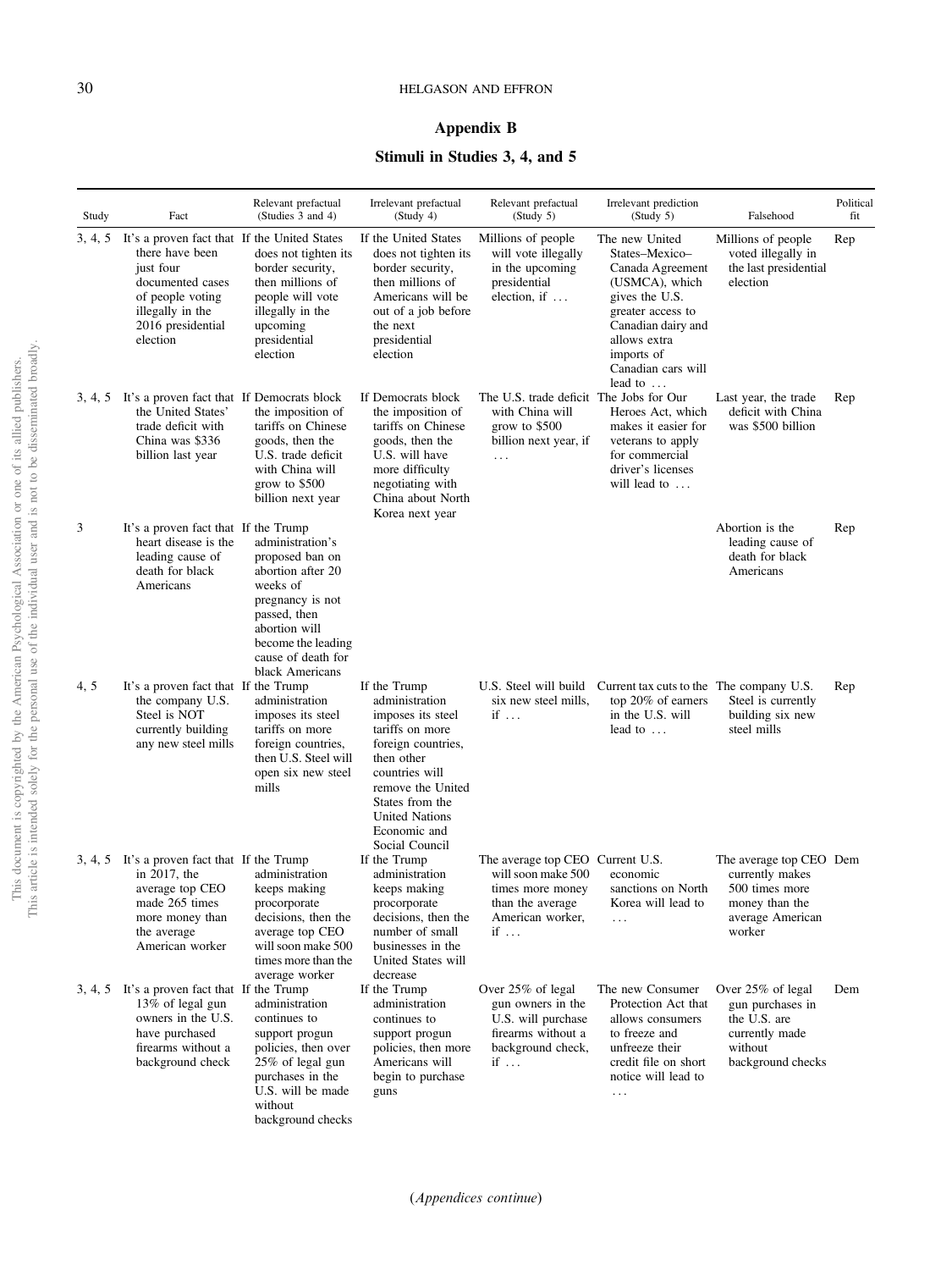#### <span id="page-30-0"></span>Appendix B (continued)

| Study | Fact                                                                                                                                                                                             | Relevant prefactual<br>(Studies 3 and 4)                                                                                                                                                                    | Irrelevant prefactual<br>(Study 4)                                                                                                                                                  | Relevant prefactual<br>(Study 5)                                                                                                                                                       | Irrelevant prediction<br>(Study 5)                  | Falsehood                                                                                                                                           | Political<br>fit |
|-------|--------------------------------------------------------------------------------------------------------------------------------------------------------------------------------------------------|-------------------------------------------------------------------------------------------------------------------------------------------------------------------------------------------------------------|-------------------------------------------------------------------------------------------------------------------------------------------------------------------------------------|----------------------------------------------------------------------------------------------------------------------------------------------------------------------------------------|-----------------------------------------------------|-----------------------------------------------------------------------------------------------------------------------------------------------------|------------------|
| 3     | It's a proven fact that<br>the number of HIV<br>cases related to<br>heroin use declined<br>between 2010 and<br>2015                                                                              |                                                                                                                                                                                                             | If Donald Trump<br>continues to cut<br>funding from the<br>Substance Abuse<br>and Mental Health<br><b>Services</b><br>Administration,<br>then heroin-related<br>HIV rates will rise |                                                                                                                                                                                        |                                                     | Heroin-related HIV<br>rates rose between<br>2010 and 2015                                                                                           | Dem              |
| 4, 5  | It's a proven fact that If Republicans<br>white Americans<br>are $10\%$ more<br>likely to be<br>approved for<br>mortgages than<br>black or Hispanic<br>Americans with the<br>same qualifications | abandon U.S.<br>affirmative action<br>policies, then white<br>Americans will be<br>300% more likely<br>to be approved for<br>mortgages than<br>black or Hispanic<br>applicants with the<br>same credentials | If Republicans<br>abandon U.S.<br>affirmative action<br>policies, then the<br>percentage of<br>American college<br>students who are<br>black will fall<br>below $10\%$              | White Americans will The legalization of<br>be $300\%$ more<br>likely to be<br>approved for<br>mortgages than<br>black or Hispanic<br>applicants with the<br>same credentials, if<br>. | marijuana in<br>California will lead<br>to $\ldots$ | White Americans are Dem<br>300% more likely<br>to be approved for<br>mortgages than<br>black or Hispanic<br>applicants with the<br>same credentials |                  |

## Appendix C

## Stimuli in Study 6

| Fact                                                                                                                                                | Relevant prefactual                                                                                                                                                                                                                                                                                      | Irrelevant prefactual                                                                                                       | Falsehood                                                                                                      | Gist                                                                              | Political<br>fit |
|-----------------------------------------------------------------------------------------------------------------------------------------------------|----------------------------------------------------------------------------------------------------------------------------------------------------------------------------------------------------------------------------------------------------------------------------------------------------------|-----------------------------------------------------------------------------------------------------------------------------|----------------------------------------------------------------------------------------------------------------|-----------------------------------------------------------------------------------|------------------|
| On average, LESS than 500 If Republicans loosen gun<br>people die from gun<br>violence each day in the<br><b>United States</b>                      | protection laws, then<br>every day 500 people<br>might die from gun<br>violence                                                                                                                                                                                                                          | If Republicans loosen gun<br>protection laws, then the<br>NRA might throw a<br>celebration at its annual<br>convention      | Every day 500 people die<br>from gun violence in the<br><b>United States</b>                                   | Many lives are lost to gun<br>violence in the United<br><b>States</b>             | Dem              |
| The leading cause of death<br>for young Black men and<br>women in the U.S. is heart.<br>disease. NOT law<br>enforcement violence                    | If there isn't major police<br>reform, then law<br>enforcement violence<br>might become the leading<br>cause of death for young<br>Black men and women in<br>the U.S.                                                                                                                                    | If there isn't major police<br>reform, then police force<br>recruitment might<br>increase                                   | Law enforcement violence<br>is the leading cause of<br>death for young Black<br>men and women in the<br>U.S.   | Law enforcement harms<br>young Black people in<br>America                         | Dem              |
| There is evidence that<br>people of lower<br>socioeconomic class are<br>more likely to abuse<br>drugs than other<br>socioeconomic groups            | If poor people become<br>properly supported by<br>public policies, then poor<br>people might not abuse<br>drugs any more<br>frequently than any other<br>socioeconomic groups                                                                                                                            | If poor people are properly<br>supported by public<br>policies, then<br>incarceration might<br>decrease                     | Poor people do not abuse<br>drugs any more<br>frequently than other<br>socioeconomic groups                    | Poor people aren't inclined Dem<br>to be drug addicts                             |                  |
| vaccination rates across<br>the entire population,<br>including those 65 and<br>above                                                               | There are large racial gaps in If the government prioritizes If the government prioritizes There is no difference<br>vaccine equality amongst<br>seniors, then there might<br>be no difference between<br>White, Black, Hispanic,<br>and Asian American<br>vaccine rates among<br>Americans 65 and older | vaccine equality amongst<br>seniors, then many<br>COVID-19 deaths might<br>be prevented                                     | between White, Black,<br>Hispanic, and Asian<br>American vaccine rates<br>among Americans 65 and<br>older      | The Biden Administration is Dem<br>achieving vaccination<br>equality              |                  |
| There has been no change in If the Biden administration<br>human trafficking at the<br>Mexico Border in the<br>time since Biden became<br>president | defunds homeland<br>security, then human<br>trafficking at the Mexico<br>border might quadruple in<br>the time since Joe Biden<br>became President                                                                                                                                                       | If the Biden administration<br>defunds homeland<br>security, then extra funds<br>might be spent on public<br>infrastructure | Human trafficking at the<br>Mexico border has<br>quadrupled in the time<br>since Joe Biden became<br>president | The Biden administration<br>enables illegal activity at<br>the U.S.-Mexico border | Rep              |